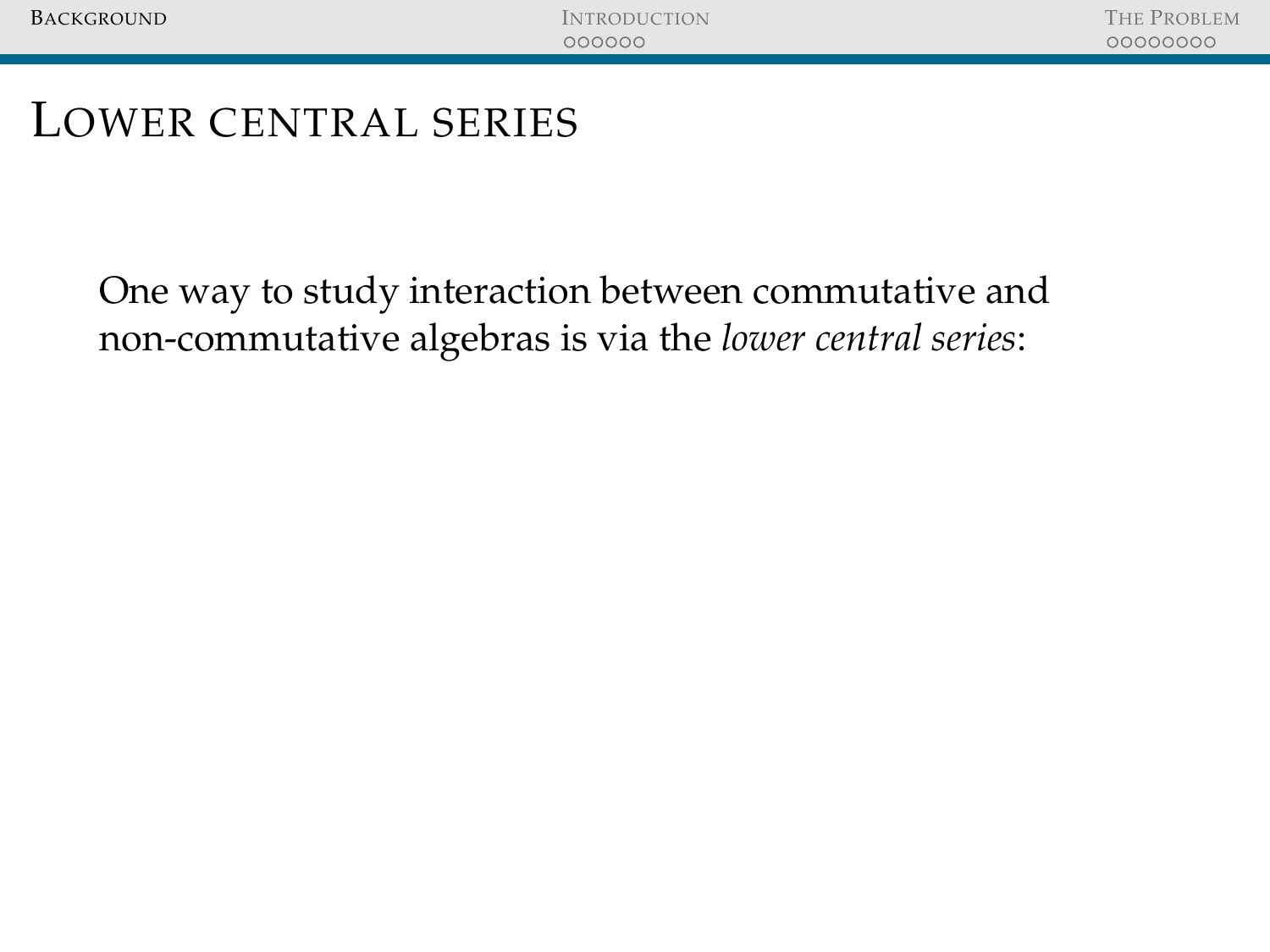One way to study interaction between commutative and non-commutative algebras is via the *lower central series*:

 $\blacktriangleright$  *A* = *L*<sub>1</sub> ⊃ *L*<sub>2</sub> ⊃ · · · .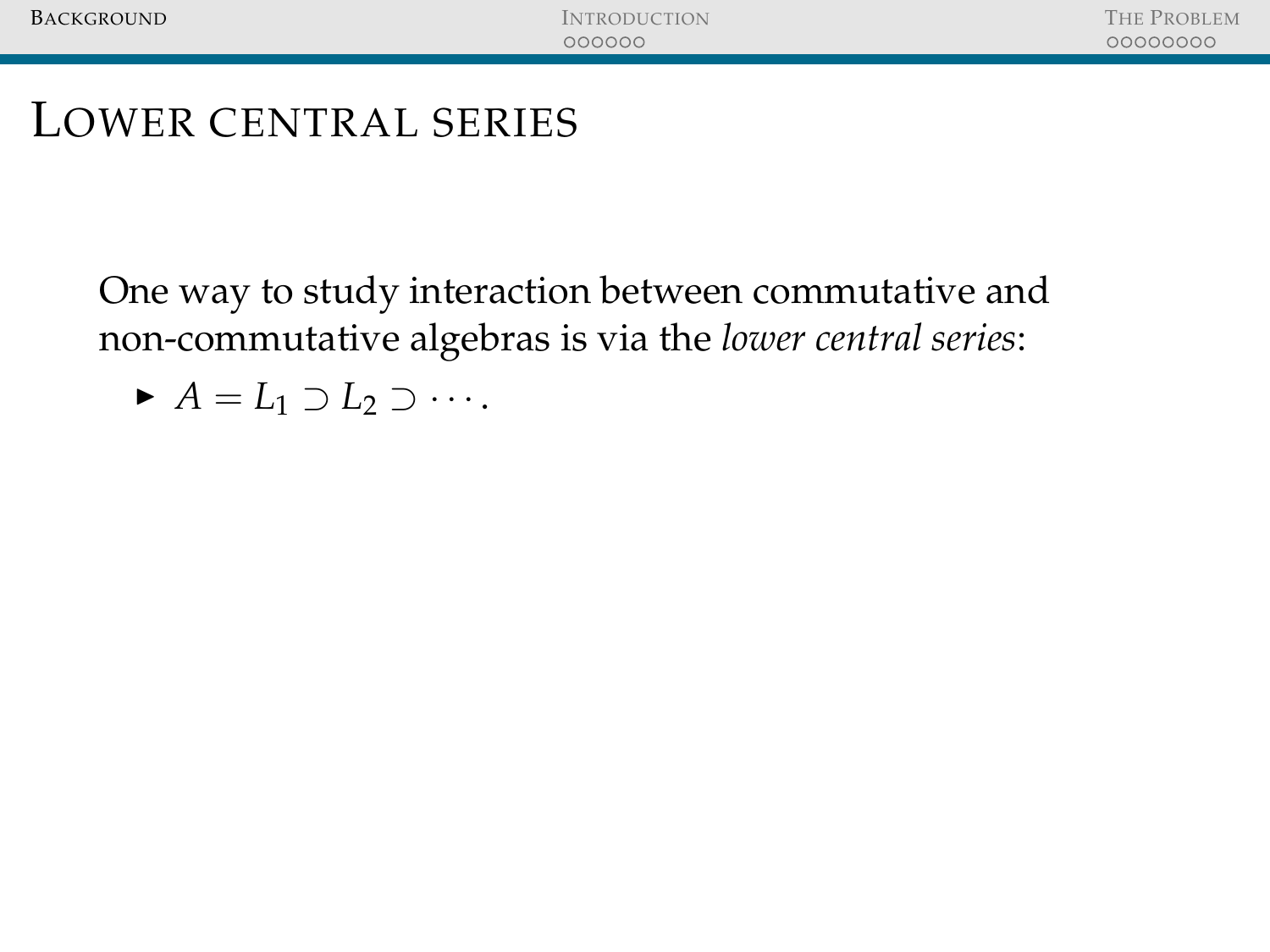- $\blacktriangleright$  *A* = *L*<sub>1</sub> ⊃ *L*<sub>2</sub> ⊃ · · · .
- ► *L*<sub>2</sub> is spanned by commutators, [*a*, *b*], for *a*, *b* ∈ *A*.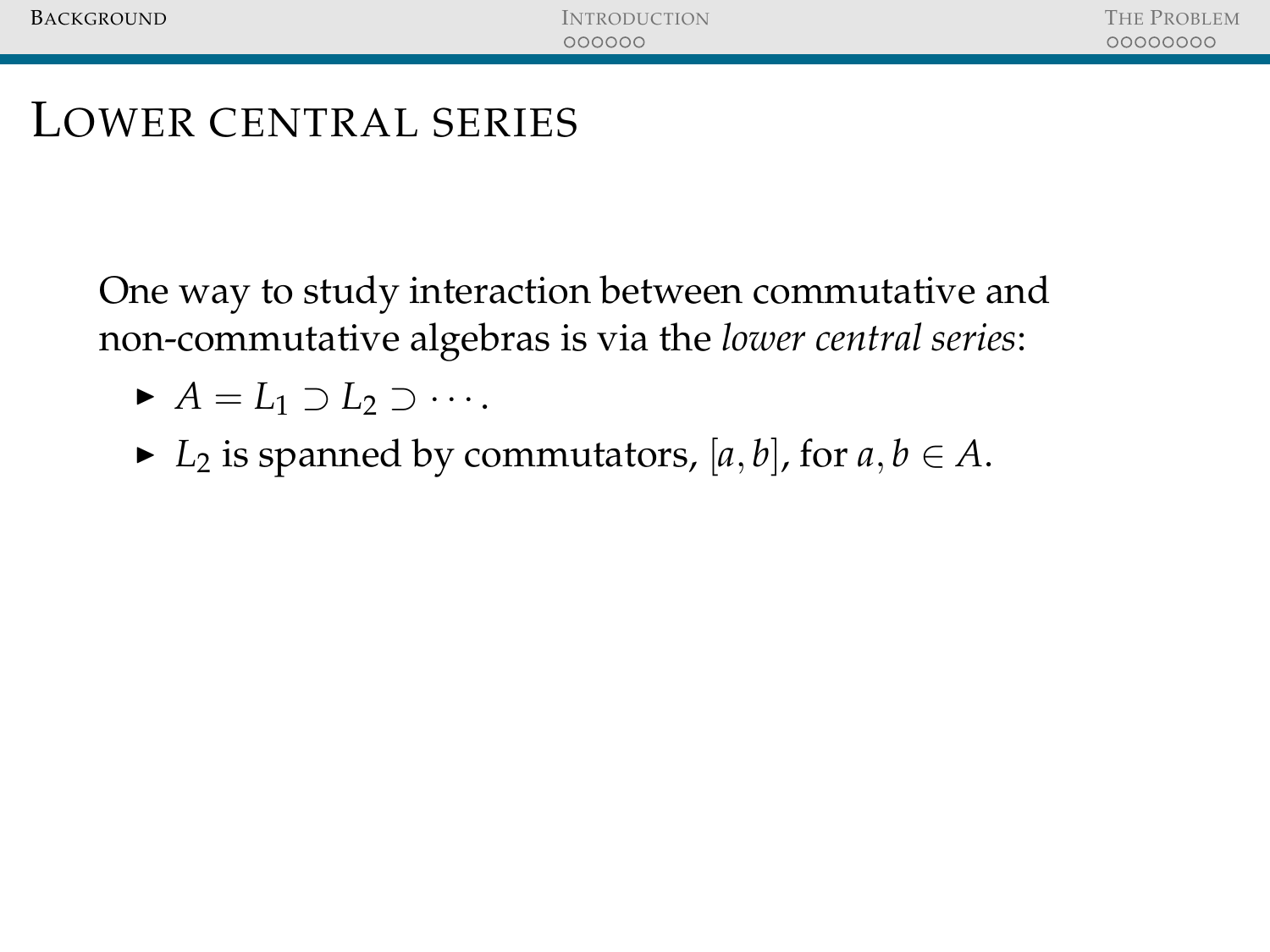- $\blacktriangleright$  *A* = *L*<sub>1</sub> ⊃ *L*<sub>2</sub> ⊃ ···
- $\blacktriangleright$  *L*<sub>2</sub> is spanned by commutators, [a, b], for  $a, b \in A$ .
- $\blacktriangleright$  *L*<sub>3</sub> is spanned by double commtuators, [a, [b, c]].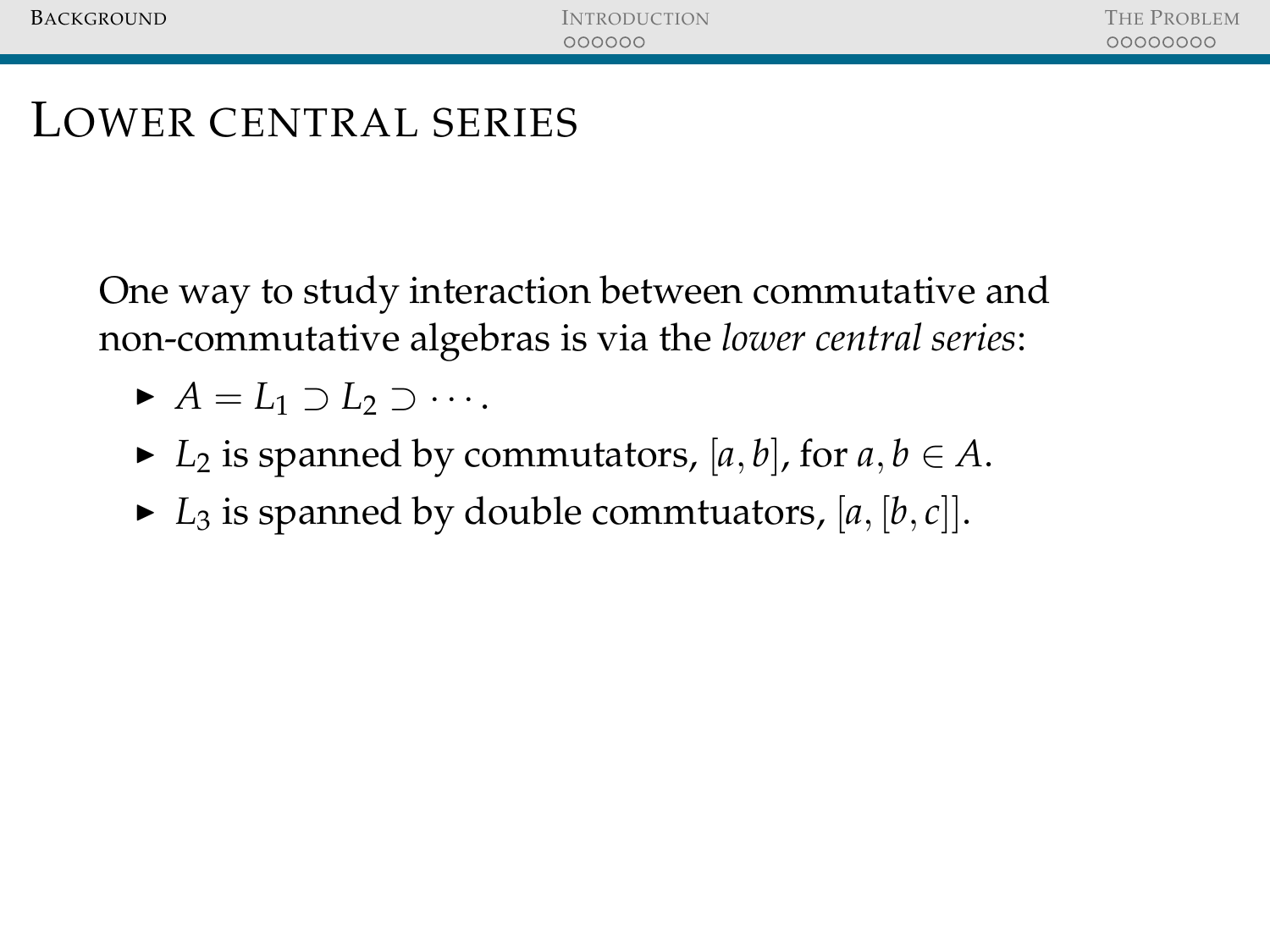- $\blacktriangleright$  *A* = *L*<sub>1</sub> ⊃ *L*<sub>2</sub> ⊃ ···
- $\blacktriangleright$  *L*<sub>2</sub> is spanned by commutators, [a, b], for  $a, b \in A$ .
- $\blacktriangleright$  *L*<sub>3</sub> is spanned by double commtuators, [a, [b, c]].
- $\blacktriangleright$  *L*<sub>4</sub> is spanned by triple commutators, [a, [b, [c, d]].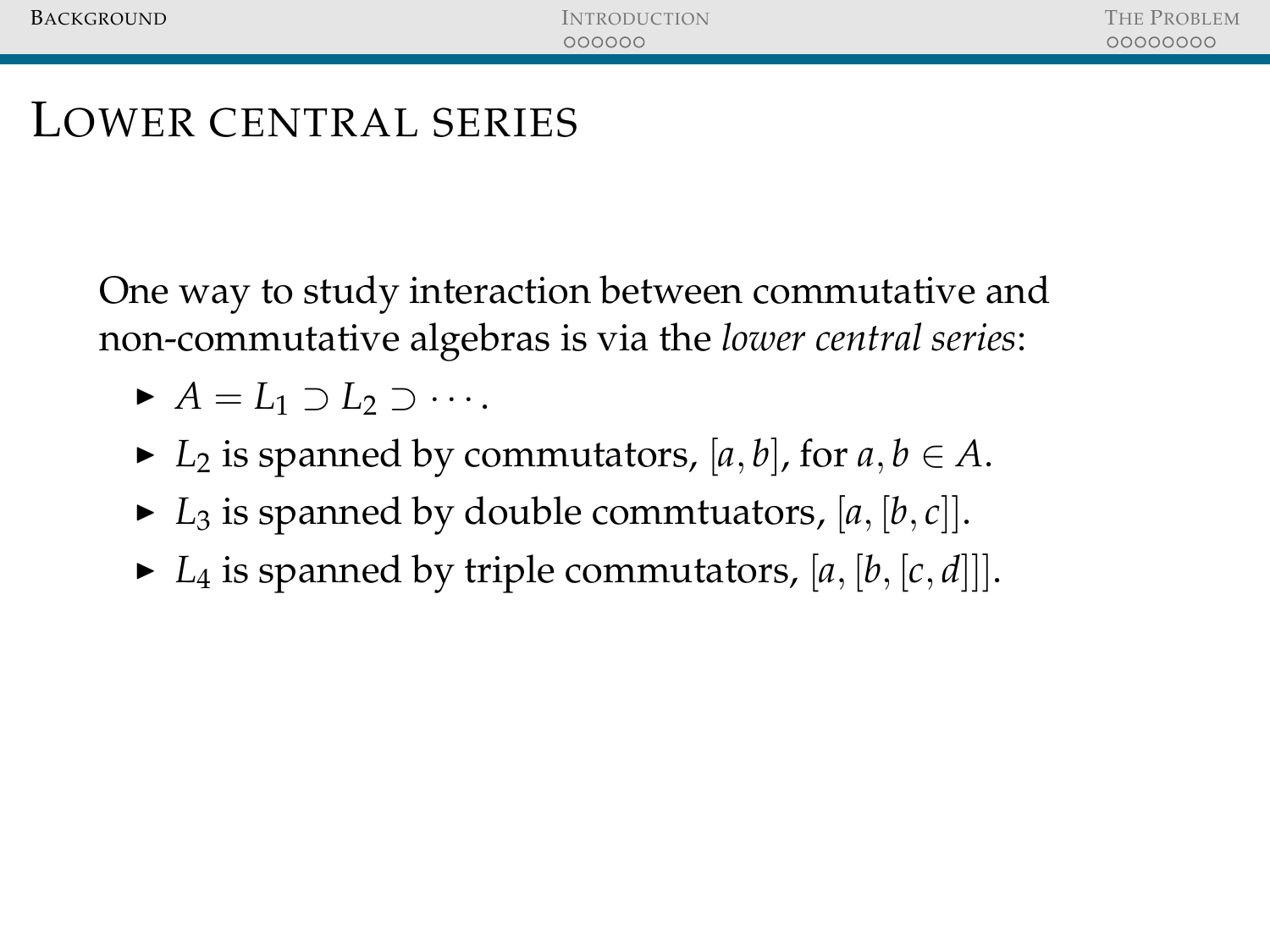- $\blacktriangleright$  *A* = *L*<sub>1</sub> ⊃ *L*<sub>2</sub> ⊃ ···
- $\blacktriangleright$  *L*<sub>2</sub> is spanned by commutators, [a, b], for  $a, b \in A$ .
- $\blacktriangleright$  *L*<sub>3</sub> is spanned by double commtuators, [a, [b, c]].
- $\blacktriangleright$  *L*<sub>4</sub> is spanned by triple commutators, [a, [b, [c, d]].
- $\blacktriangleright$  And so on ...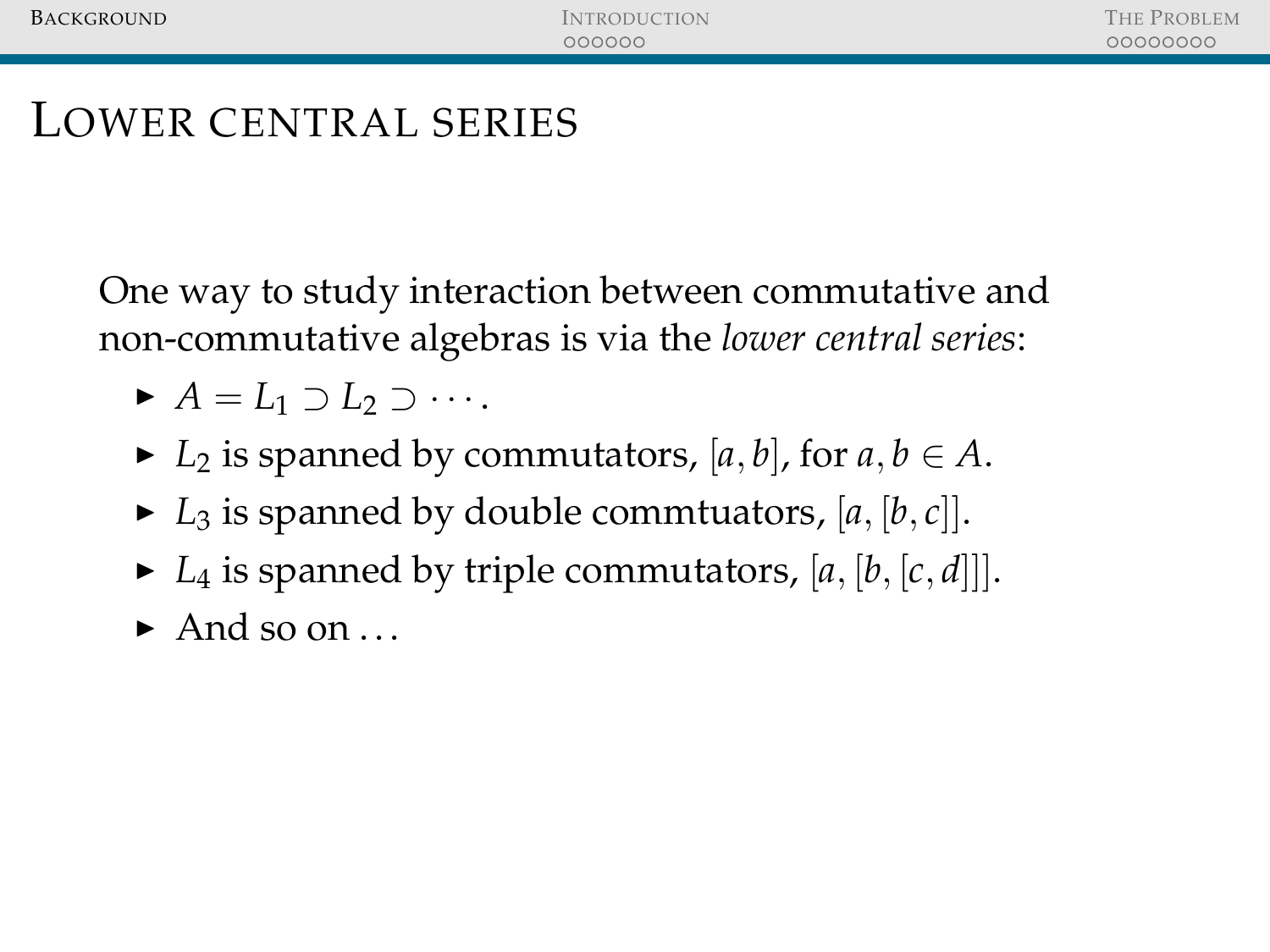- $\blacktriangleright$  *A* = *L*<sub>1</sub> ⊃ *L*<sub>2</sub> ⊃ ···
- ►  $L_2$  is spanned by commutators, [*a*, *b*], for *a*,  $b \in A$ .
- $\blacktriangleright$  *L*<sub>3</sub> is spanned by double commtuators, [a, [b, c]].
- $\blacktriangleright$  *L*<sub>4</sub> is spanned by triple commutators, [a, [b, [c, d]].
- $\blacktriangleright$  And so on ...
- Each successive quotient  $B_k := L_k/L_{k+1}$  keeps track of more and more non-commutativity.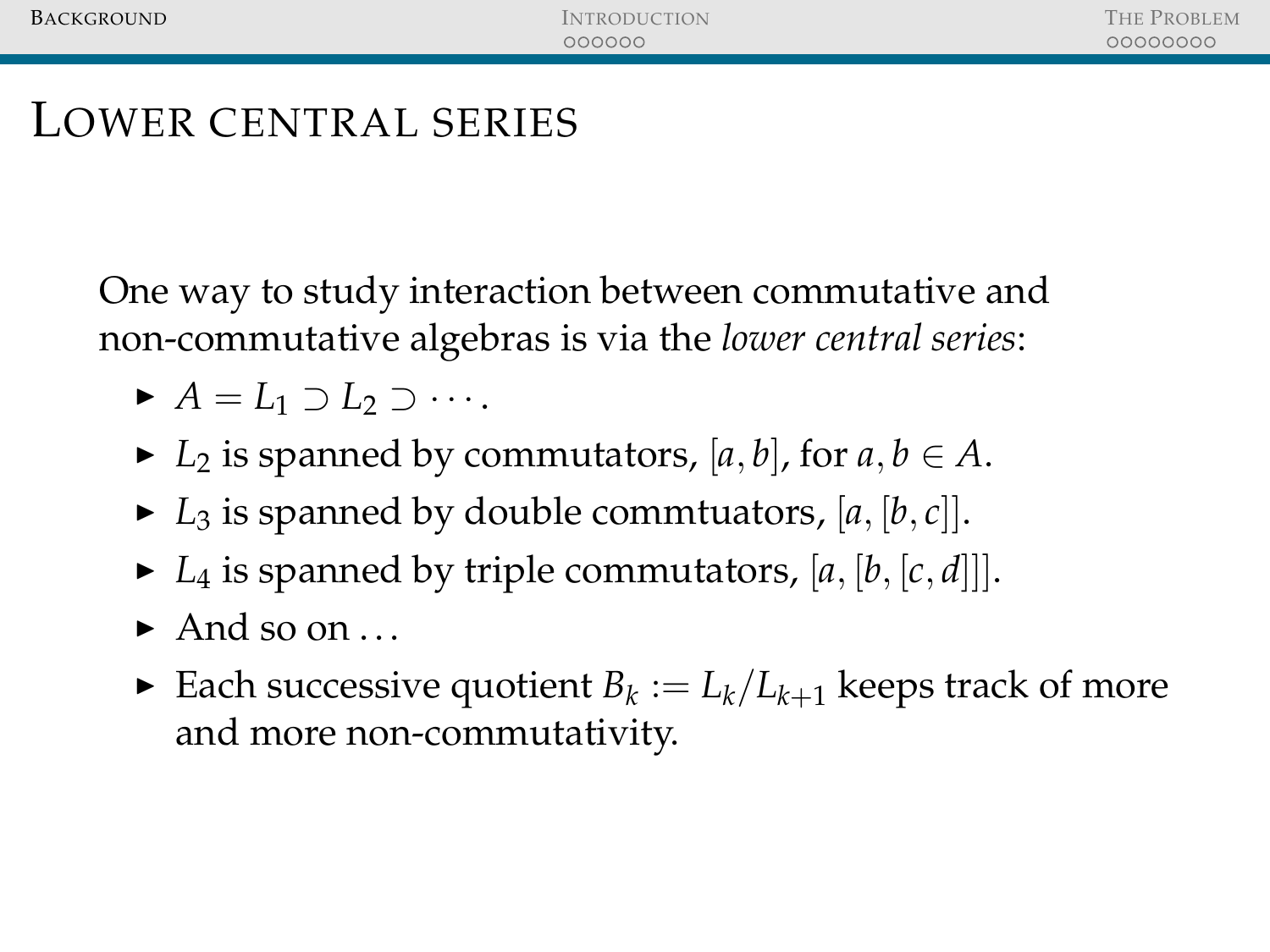| <b>BACKGROUND</b>                                                                                                        | <b>INTRODUCTION</b><br>000000 | <b>THE PROBLEM</b><br>00000000 |
|--------------------------------------------------------------------------------------------------------------------------|-------------------------------|--------------------------------|
| These quotients have surprising descriptions. Consider the free<br>algebra $A_n$ over $\mathbb C$ on $x_1, \ldots x_n$ . |                               |                                |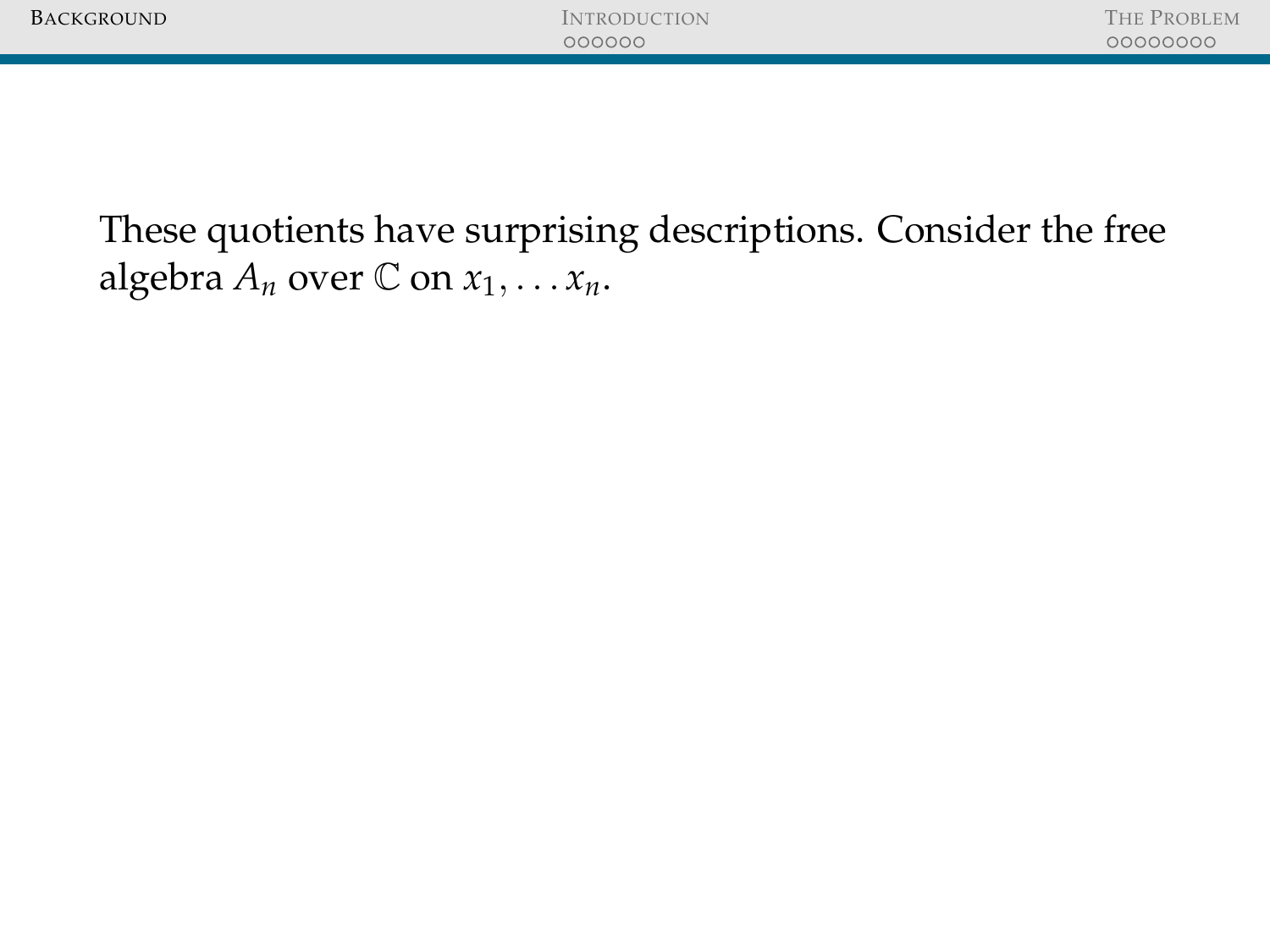| BACKGROUND | <b>INTRODUCTION</b><br>000000 | THE PROBLEM<br>00000000 |
|------------|-------------------------------|-------------------------|
|            |                               |                         |
|            |                               |                         |
|            |                               |                         |
|            |                               |                         |
|            |                               |                         |

 $\triangleright$  *B*<sub>1</sub>(*A*<sub>*n*</sub>) has a basis of *cyclic words* (e.g. *x*<sub>1</sub>*x*<sub>2</sub>*x*<sub>3</sub> ∼ *x*<sub>3</sub>*x*<sub>1</sub>*x*<sub>2</sub>).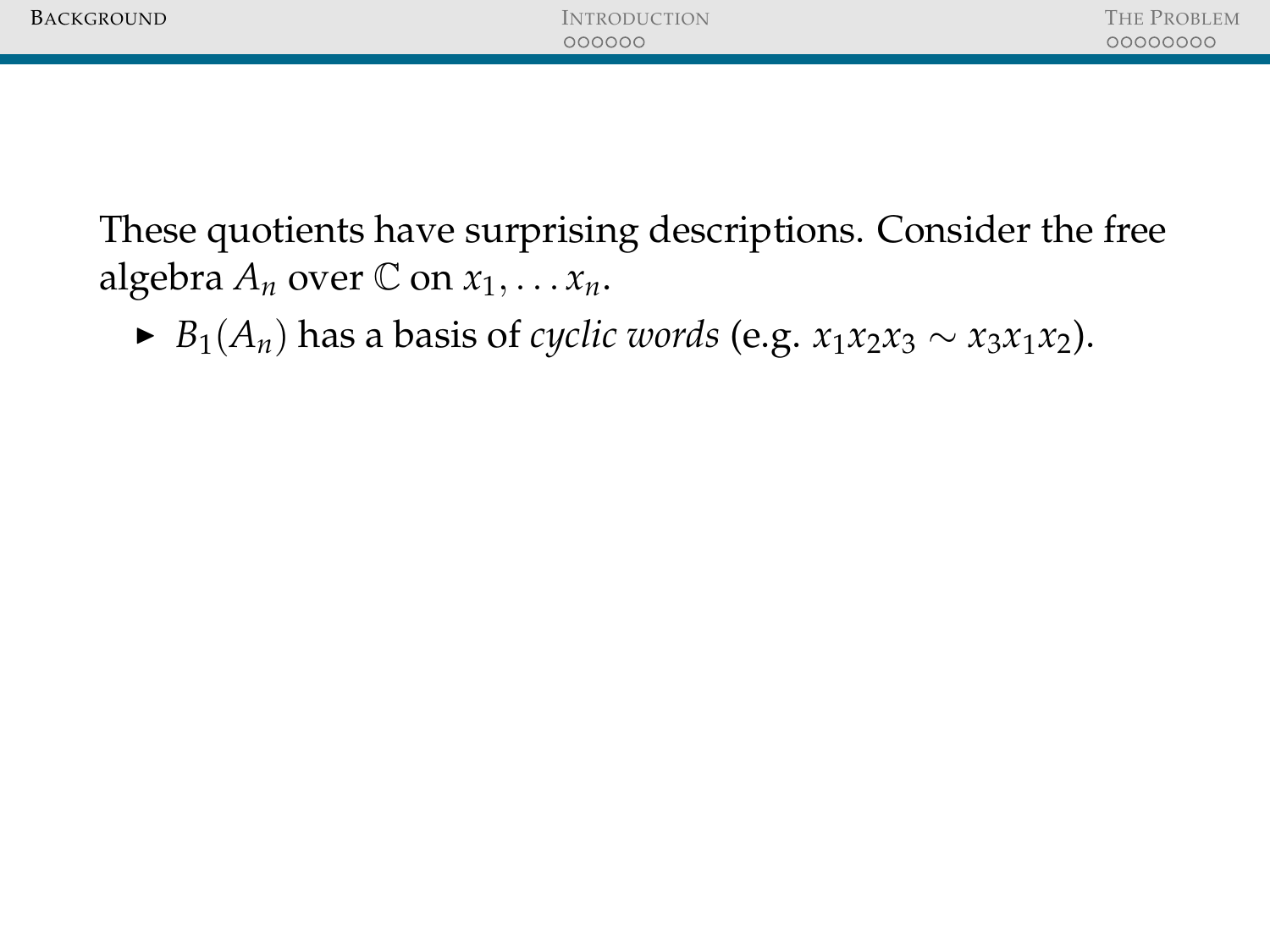| BACKGROUND | <b>INTRODUCTION</b><br>000000 | THE PROBLEM<br>00000000 |
|------------|-------------------------------|-------------------------|
|            |                               |                         |

- $\triangleright$  *B*<sub>1</sub>(*A*<sub>*n*</sub>) has a basis of *cyclic words* (e.g. *x*<sub>1</sub>*x*<sub>2</sub>*x*<sub>3</sub> ∼ *x*<sub>3</sub>*x*<sub>1</sub>*x*<sub>2</sub>).
- ► Feigin-Shoikhet:  $B_2(A_n) \cong \Omega_{ex}^{ev}(\mathbb{C}^n)$ , the space of even-degree, exact differential forms on  $\mathbb{C}^n$ .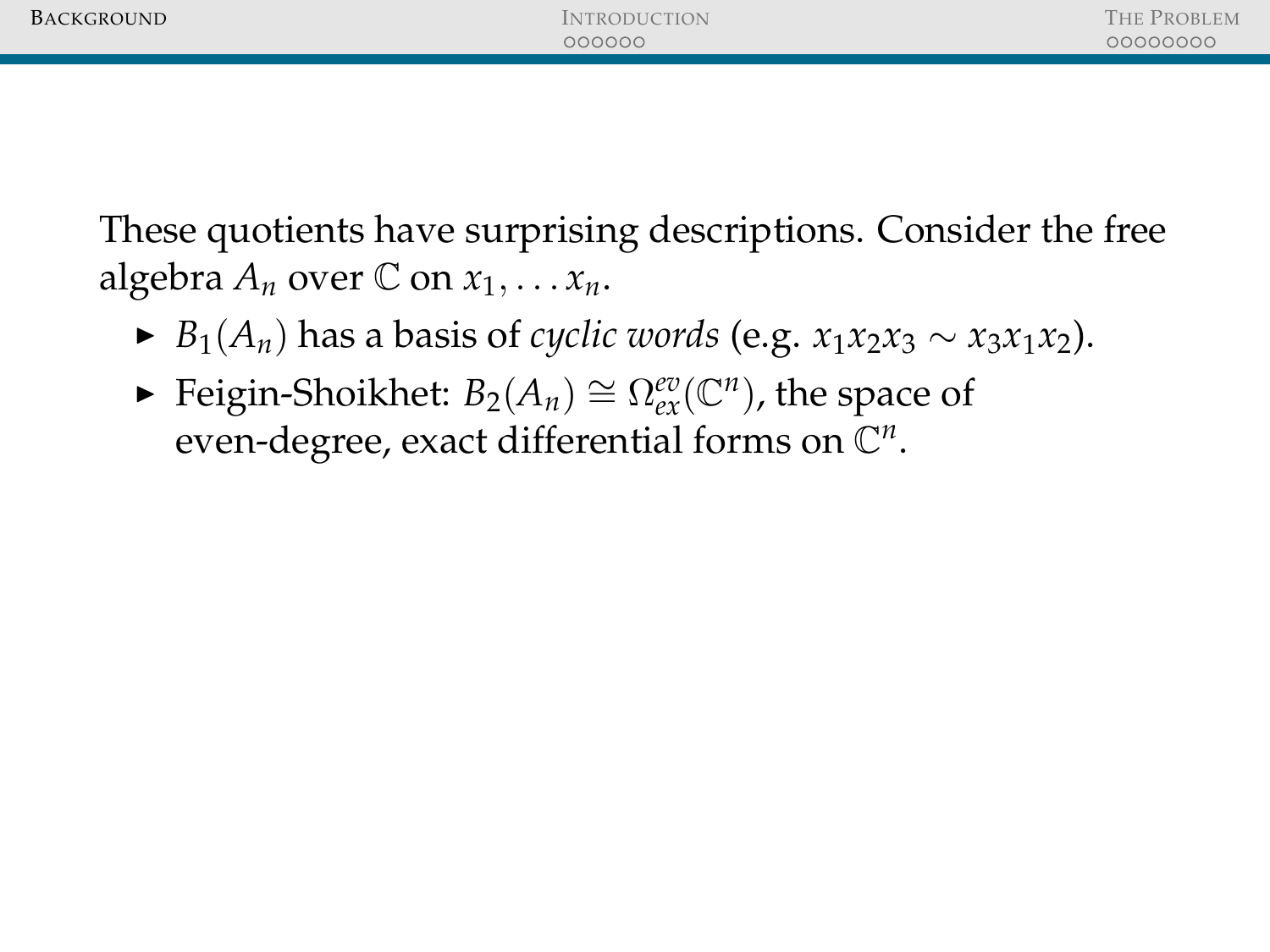| BACKGROUND | <b>INTRODUCTION</b><br>000000 | THE PROBLEM<br>00000000 |
|------------|-------------------------------|-------------------------|
|            |                               |                         |
|            |                               |                         |

- $▶ B_1(A_n)$  has a basis of *cyclic words* (e.g.  $x_1x_2x_3 \sim x_3x_1x_2$ ).
- ► Feigin-Shoikhet:  $B_2(A_n) \cong \Omega_{ex}^{ev}(\mathbb{C}^n)$ , the space of even-degree, exact differential forms on  $\mathbb{C}^n$ .
- $\blacktriangleright$  Etingof and Dobrovolska showed that each  $B_k(A_n)$ , for  $k > 2$ , is also described in differential geometric terms.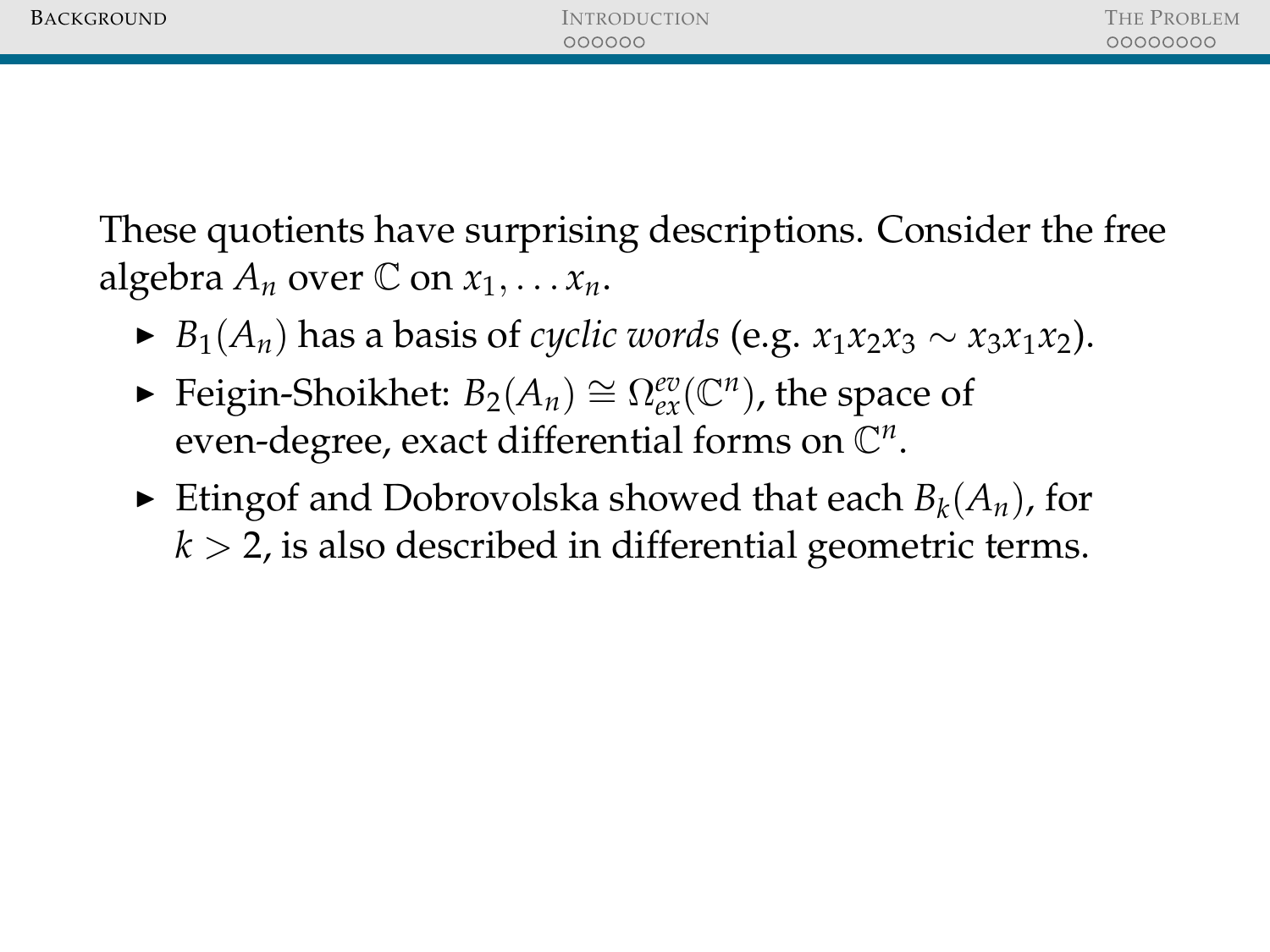| BACKGROUND | <b>INTRODUCTION</b> | THE PROBLEM |
|------------|---------------------|-------------|
|            | 000000              | 00000000    |
|            |                     |             |

- $\triangleright$  *B*<sub>1</sub>(*A*<sub>*n*</sub>) has a basis of *cyclic words* (e.g. *x*<sub>1</sub>*x*<sub>2</sub>*x*<sub>3</sub> ∼ *x*<sub>3</sub>*x*<sub>1</sub>*x*<sub>2</sub>).
- ► Feigin-Shoikhet:  $B_2(A_n) \cong \Omega_{ex}^{ev}(\mathbb{C}^n)$ , the space of even-degree, exact differential forms on  $\mathbb{C}^n$ .
- $\blacktriangleright$  Etingof and Dobrovolska showed that each  $B_k(A_n)$ , for  $k > 2$ , is also described in differential geometric terms.
- ▶ In particular, for  $k \geq 2$ , each  $B_k(A_n)$  has *polynomial growth*.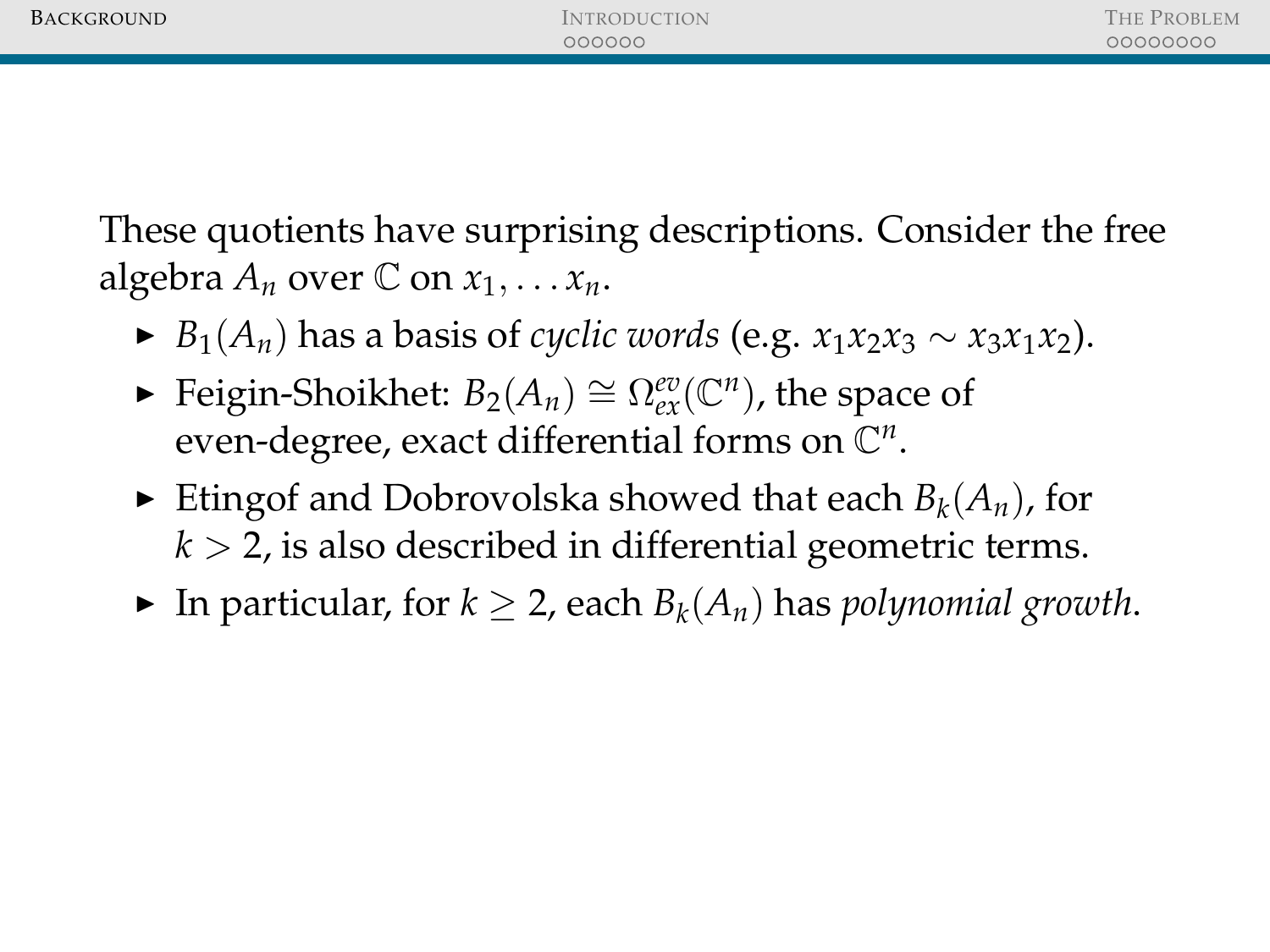- $▶ B_1(A_n)$  has a basis of *cyclic words* (e.g.  $x_1x_2x_3 \sim x_3x_1x_2$ ).
- ► Feigin-Shoikhet:  $B_2(A_n) \cong \Omega_{ex}^{ev}(\mathbb{C}^n)$ , the space of even-degree, exact differential forms on  $\mathbb{C}^n$ .
- $\blacktriangleright$  Etingof and Dobrovolska showed that each  $B_k(A_n)$ , for  $k > 2$ , is also described in differential geometric terms.
- ▶ In particular, for  $k \geq 2$ , each  $B_k(A_n)$  has *polynomial growth*.
- $\triangleright$  The present focus is on extending these methods to characteristic *p*, where a geometric approach is less clear.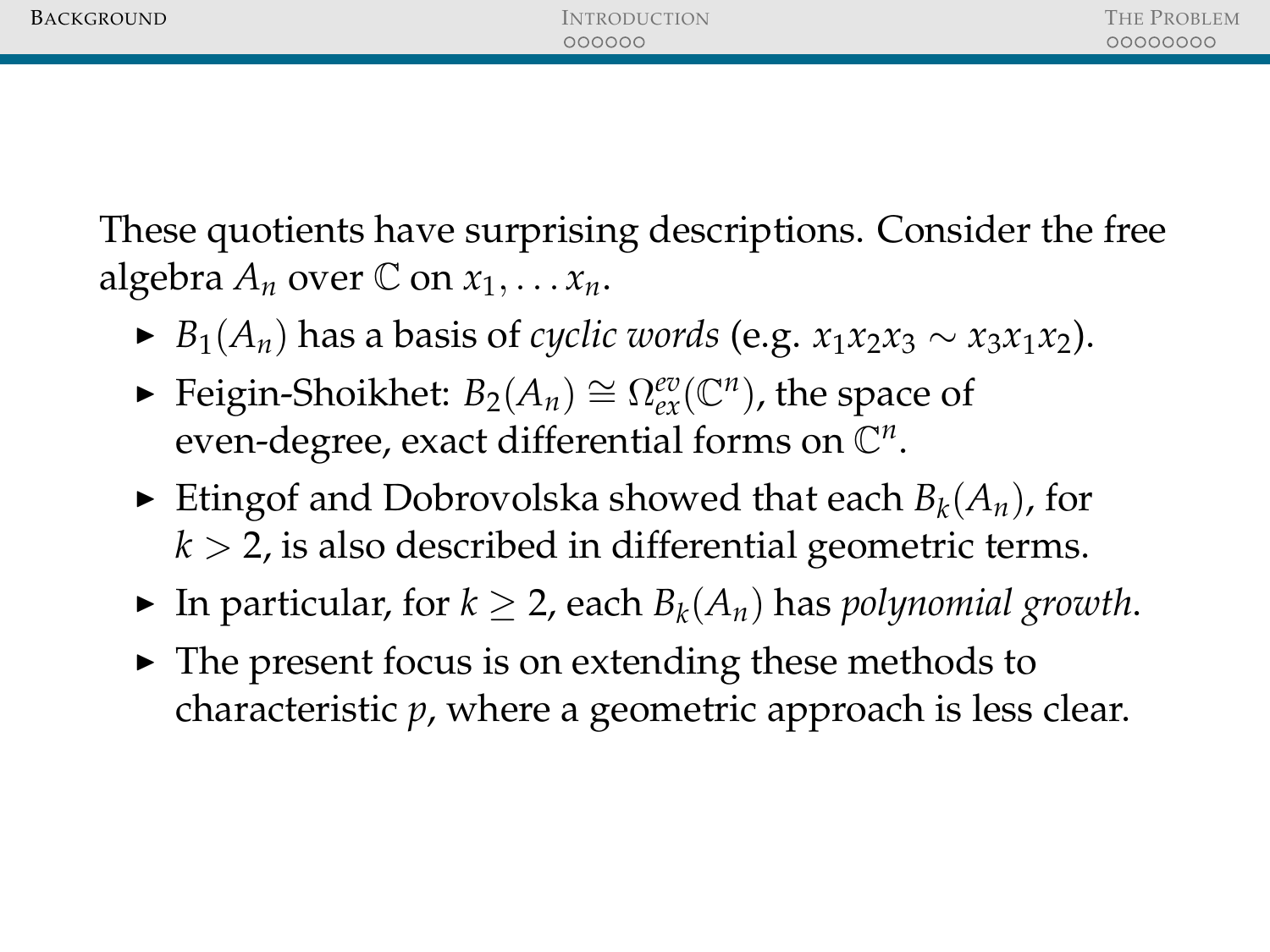# Lower central series of free algebras in characteristic *p*

### <span id="page-13-0"></span>Surya Bhupatiraju, William Kuszmaul, Jason Li *MIT PRIMES*

May 21, 2011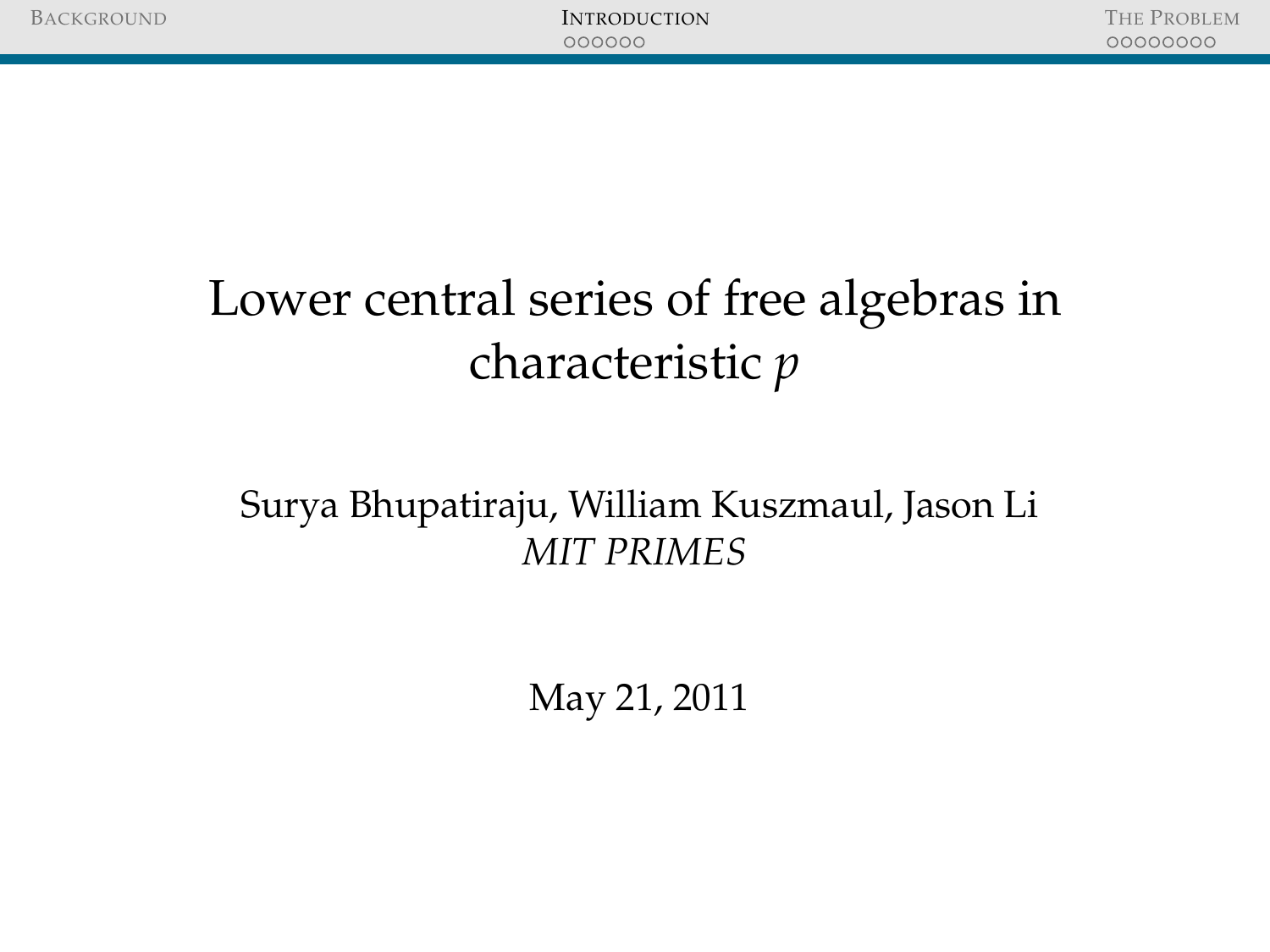$\blacktriangleright$  Let  $A_n$  be a free algebra on generators  $x_1, \ldots, x_n$ .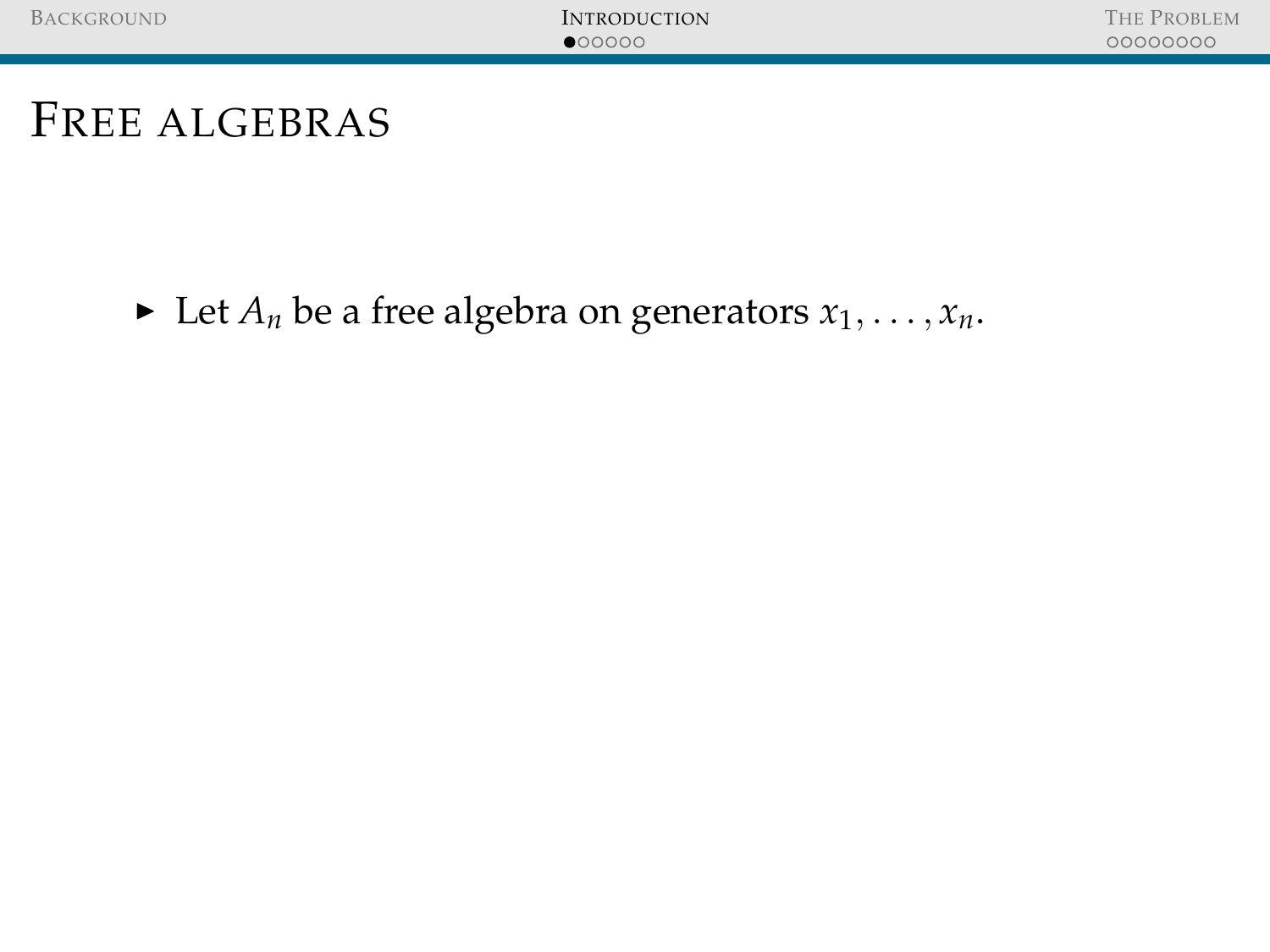- $\blacktriangleright$  Let  $A_n$  be a free algebra on generators  $x_1, \ldots, x_n$ .
- $\blacktriangleright$  *A*<sup>*n*</sup> is spanned by all words in letters  $x_1, \ldots, x_n$ ,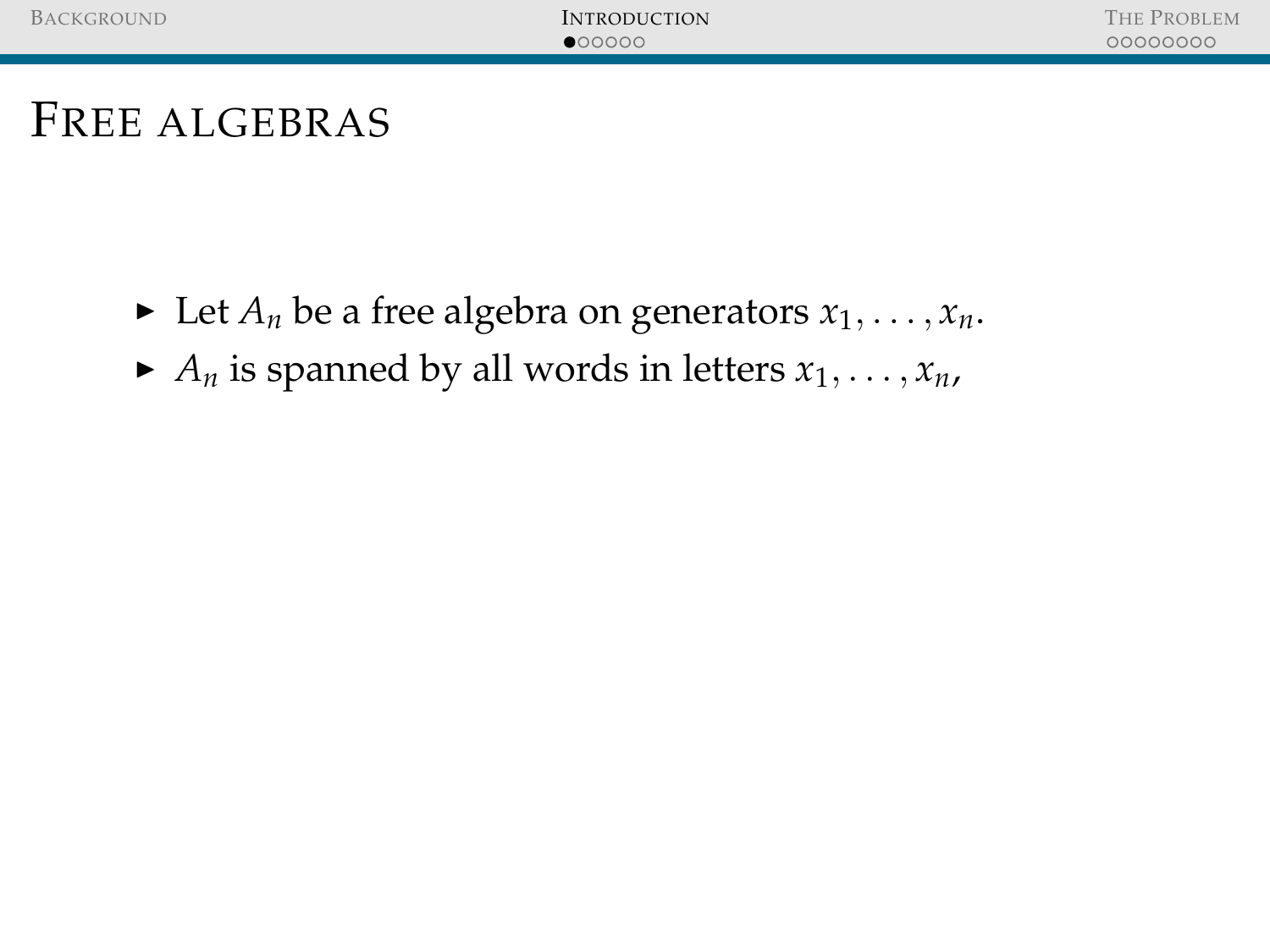- $\blacktriangleright$  Let  $A_n$  be a free algebra on generators  $x_1, \ldots, x_n$ .
- $\blacktriangleright$  *A*<sup>*n*</sup> is spanned by all words in letters  $x_1, \ldots, x_n$ , e.g. *A*2: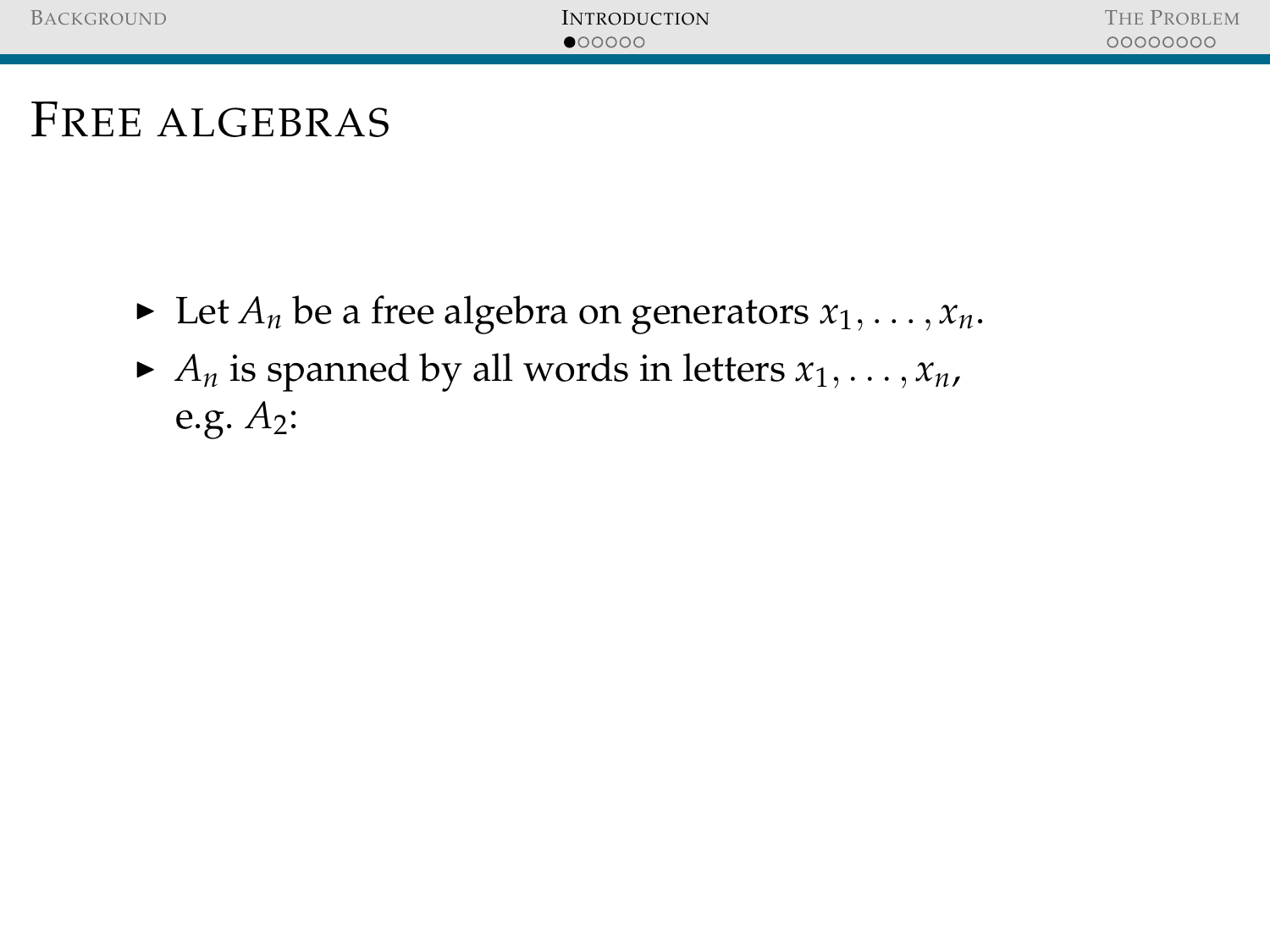- $\blacktriangleright$  Let  $A_n$  be a free algebra on generators  $x_1, \ldots, x_n$ .
- $\blacktriangleright$  *A*<sup>*n*</sup> is spanned by all words in letters  $x_1, \ldots, x_n$ , e.g. *A*2:

1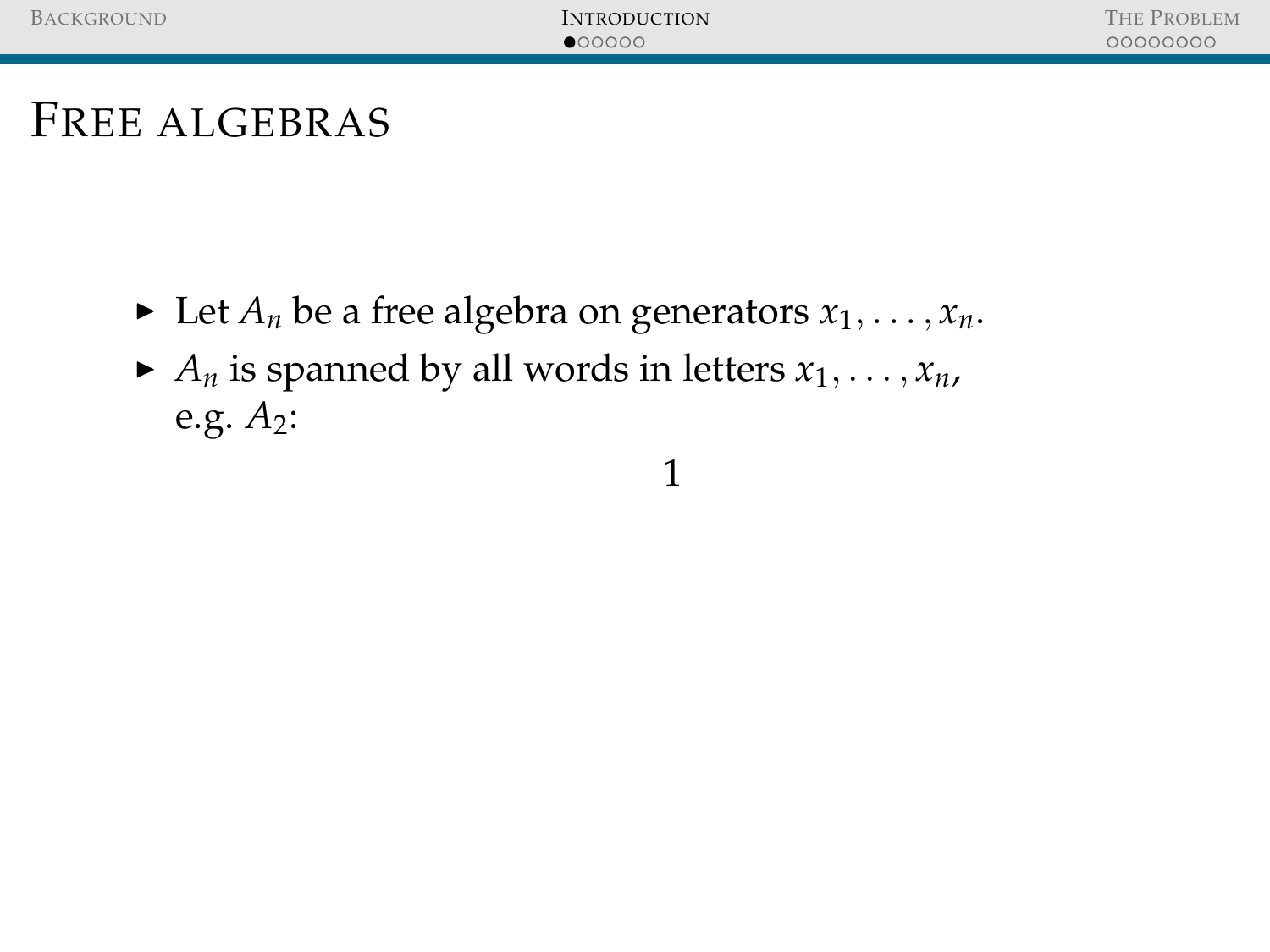- $\blacktriangleright$  Let  $A_n$  be a free algebra on generators  $x_1, \ldots, x_n$ .
- $\blacktriangleright$  *A*<sup>*n*</sup> is spanned by all words in letters  $x_1, \ldots, x_n$ , e.g. *A*2:

1 *x y*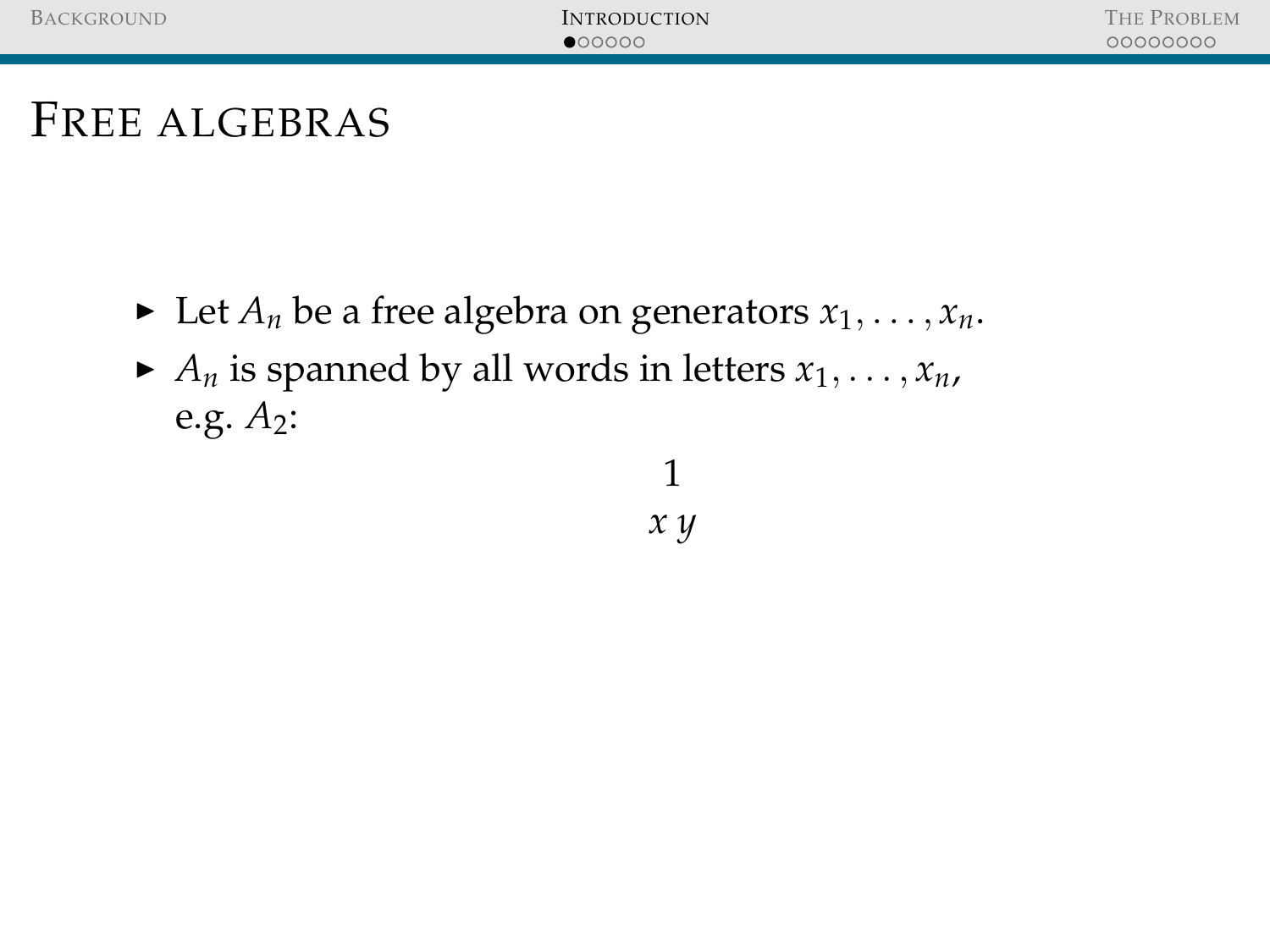- $\blacktriangleright$  Let  $A_n$  be a free algebra on generators  $x_1, \ldots, x_n$ .
- $\blacktriangleright$  *A*<sup>*n*</sup> is spanned by all words in letters  $x_1, \ldots, x_n$ , e.g. *A*2:

1 *x y x* <sup>2</sup> *xy yx y*<sup>2</sup>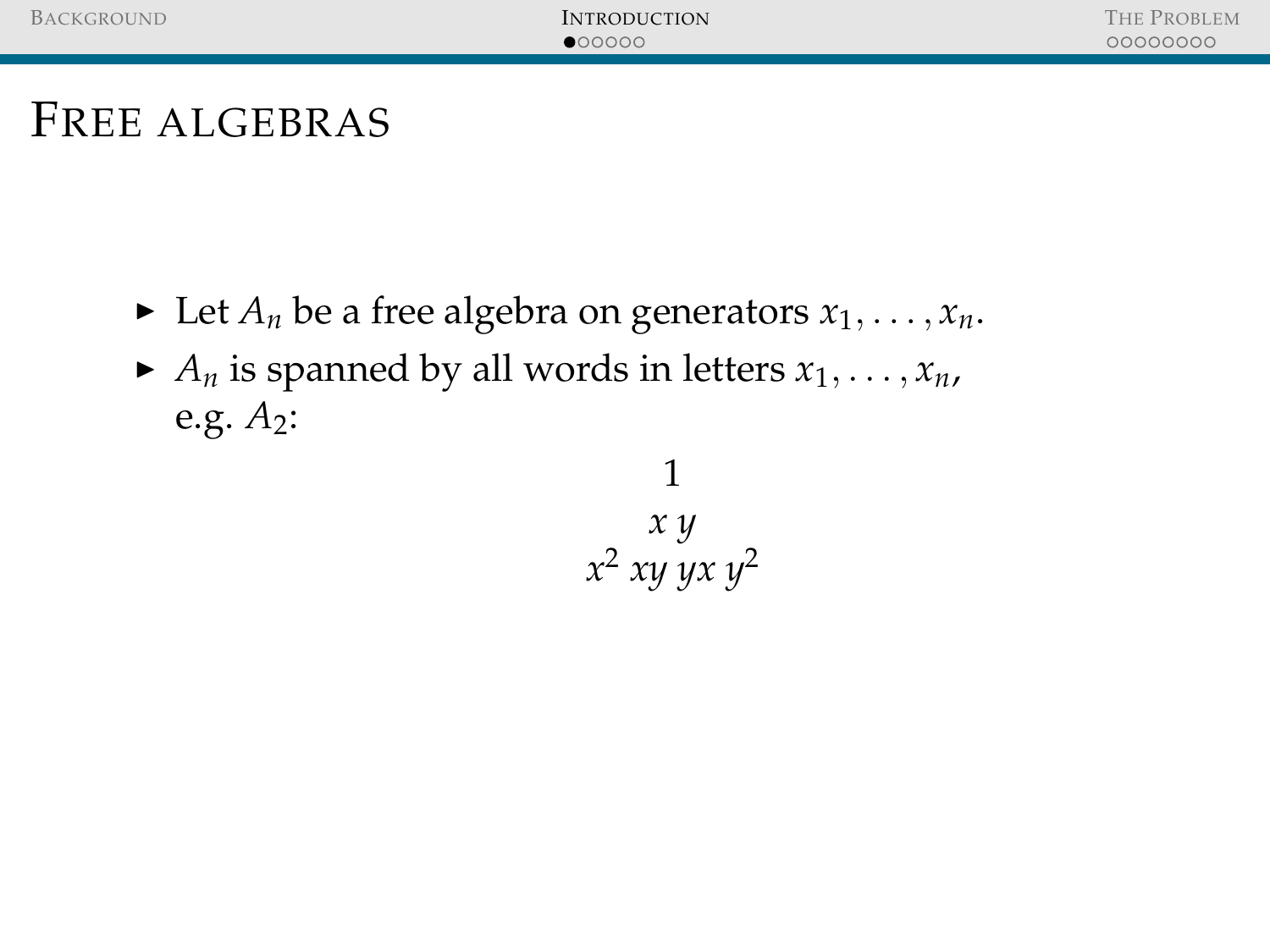- $\blacktriangleright$  Let  $A_n$  be a free algebra on generators  $x_1, \ldots, x_n$ .
- $\blacktriangleright$  *A*<sup>*n*</sup> is spanned by all words in letters  $x_1, \ldots, x_n$ , e.g. *A*2:

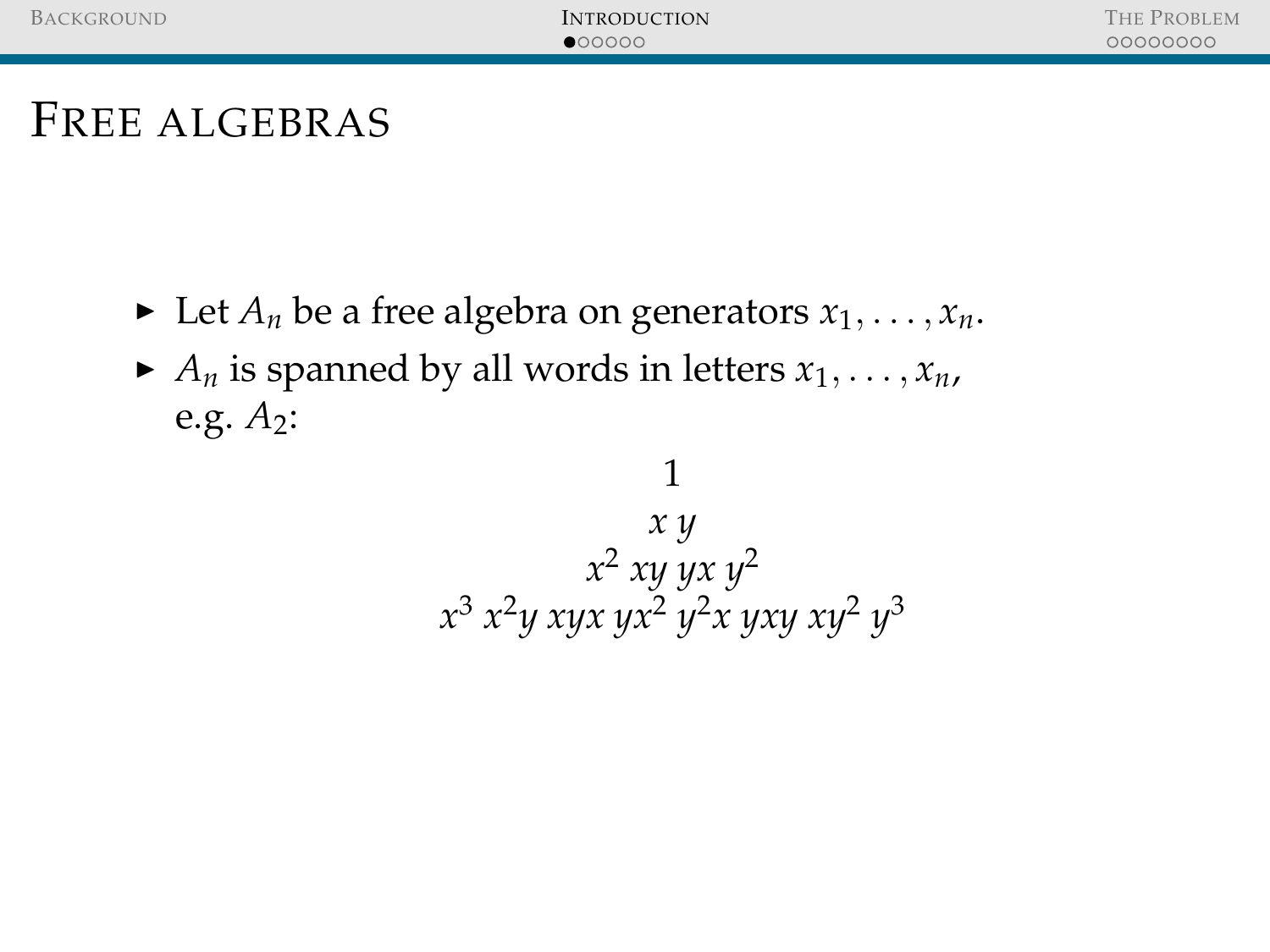- $\blacktriangleright$  Let  $A_n$  be a free algebra on generators  $x_1, \ldots, x_n$ .
- $\blacktriangleright$  *A*<sup>*n*</sup> is spanned by all words in letters  $x_1, \ldots, x_n$ , e.g. *A*2:

### 1 *x y x* <sup>2</sup> *xy yx y*<sup>2</sup> *x* <sup>3</sup> *x* <sup>2</sup>*y xyx yx*<sup>2</sup> *y* <sup>2</sup>*x yxy xy*<sup>2</sup> *y* 3

 $\triangleright$  We can take coefficients in the rational numbers  $\mathbb Q$ , integers Z, or a finite field F*p*.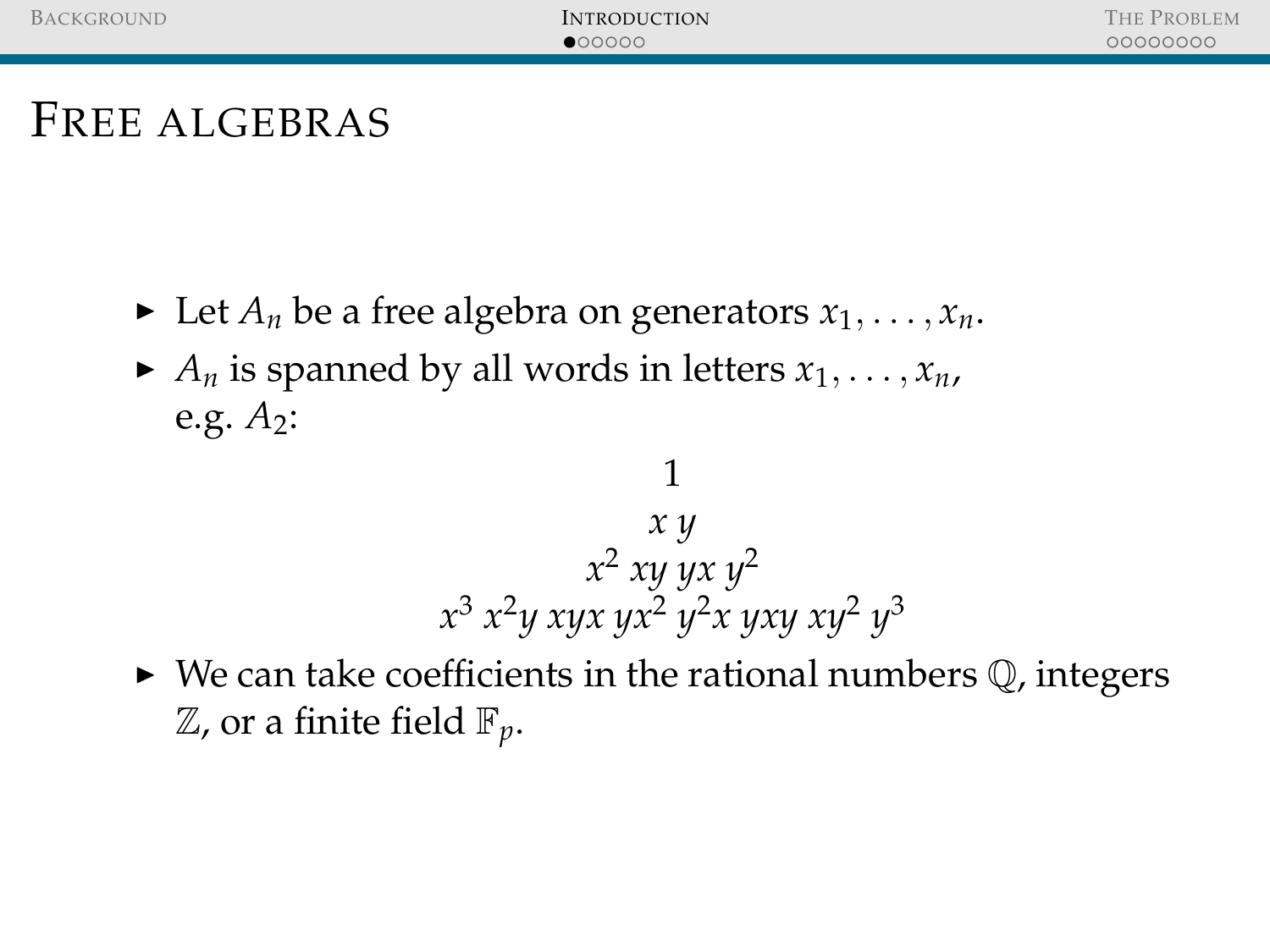### **Definition**

### The **commutator**,  $[c, d]$ , for  $c, d \in A$ , is:  $[c, d] := cd - dc$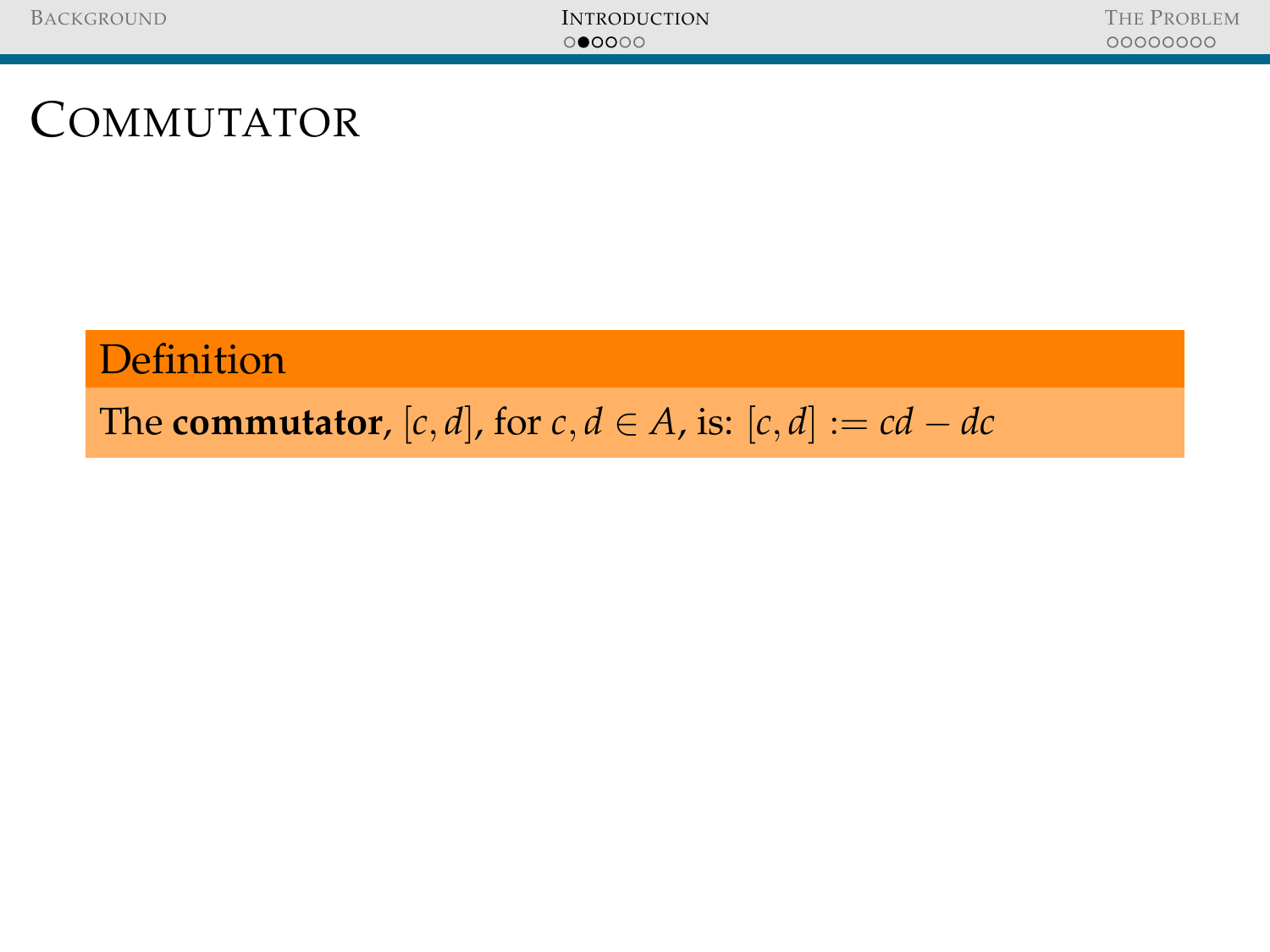### **Definition**

The **commutator**,  $[c, d]$ , for  $c, d \in A$ , is:  $[c, d] := cd - dc$ 

We can iterate: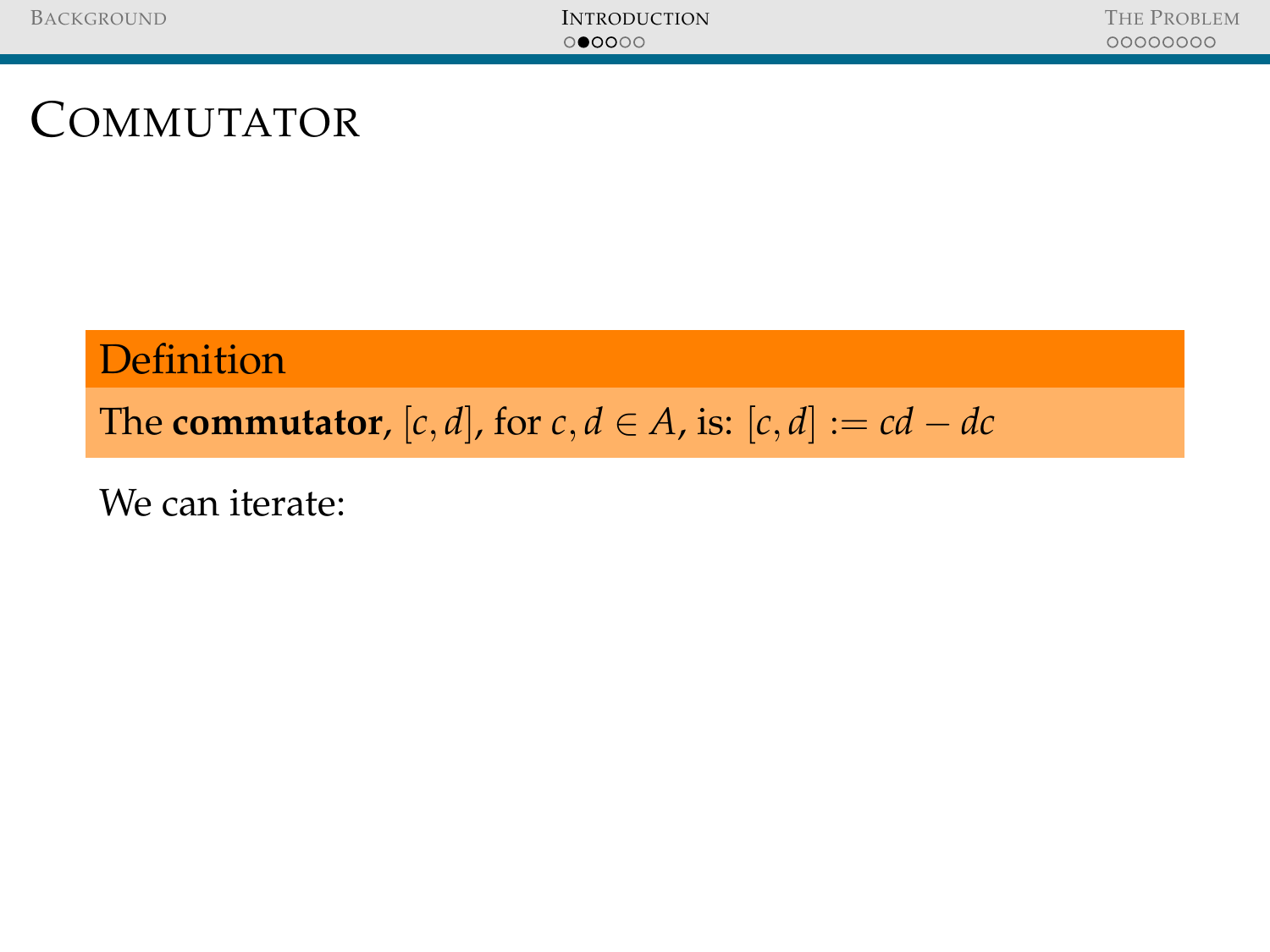### **Definition**

The **commutator**,  $[c, d]$ , for  $c, d \in A$ , is:  $[c, d] := cd - dc$ 

We can iterate:

▶ 
$$
[b, [c, d]] = [b, cd - dc] = bcd - bdc - cdb + dcb
$$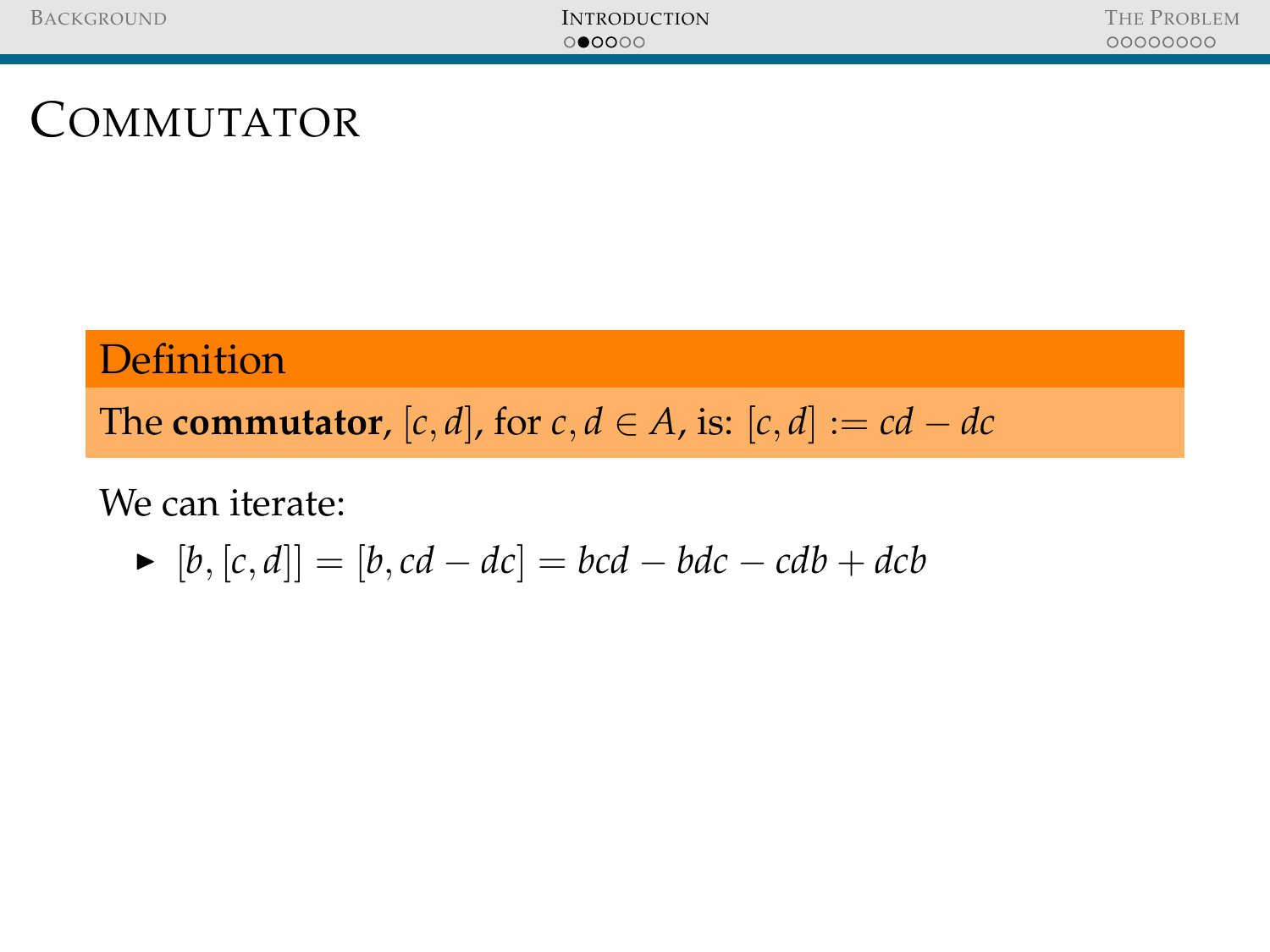#### **Definition**

The **commutator**,  $[c, d]$ , for  $c, d \in A$ , is:  $[c, d] := cd - dc$ 

We can iterate:

- $\blacktriangleright$   $[b, [c, d]] = [b, cd dc] = bcd bdc cdb + dcb$
- $\blacktriangleright$  [a, [b, [c, d]]] = [a, bcd − bdc − cdb + dcb] = *abcd* − *abdc* − *acdb* + *adcb* − *bcda* + *bdca* + *cdba* − *dcba*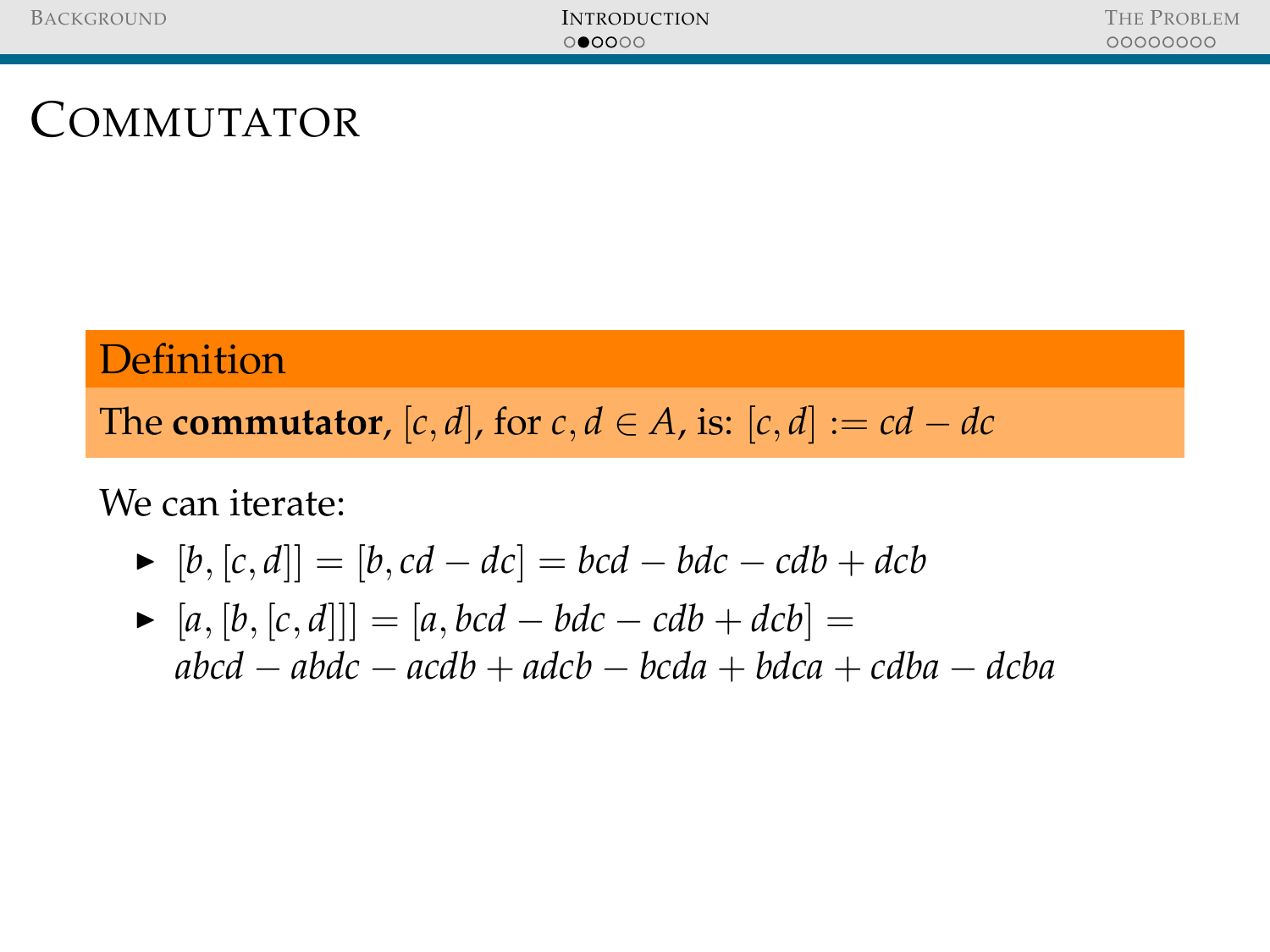#### **Definition**

The **lower central series filtration** of an associative algebra *A*

$$
A=L_1\supseteq L_2\supseteq L_3\supseteq\ldots
$$

is defined recursively by  $L_1 := A, L_k := [A, L_{k-1}],$  all linear combinations of expressions  $[a, b]$  for  $a \in A, b \in L_{k-1}$ .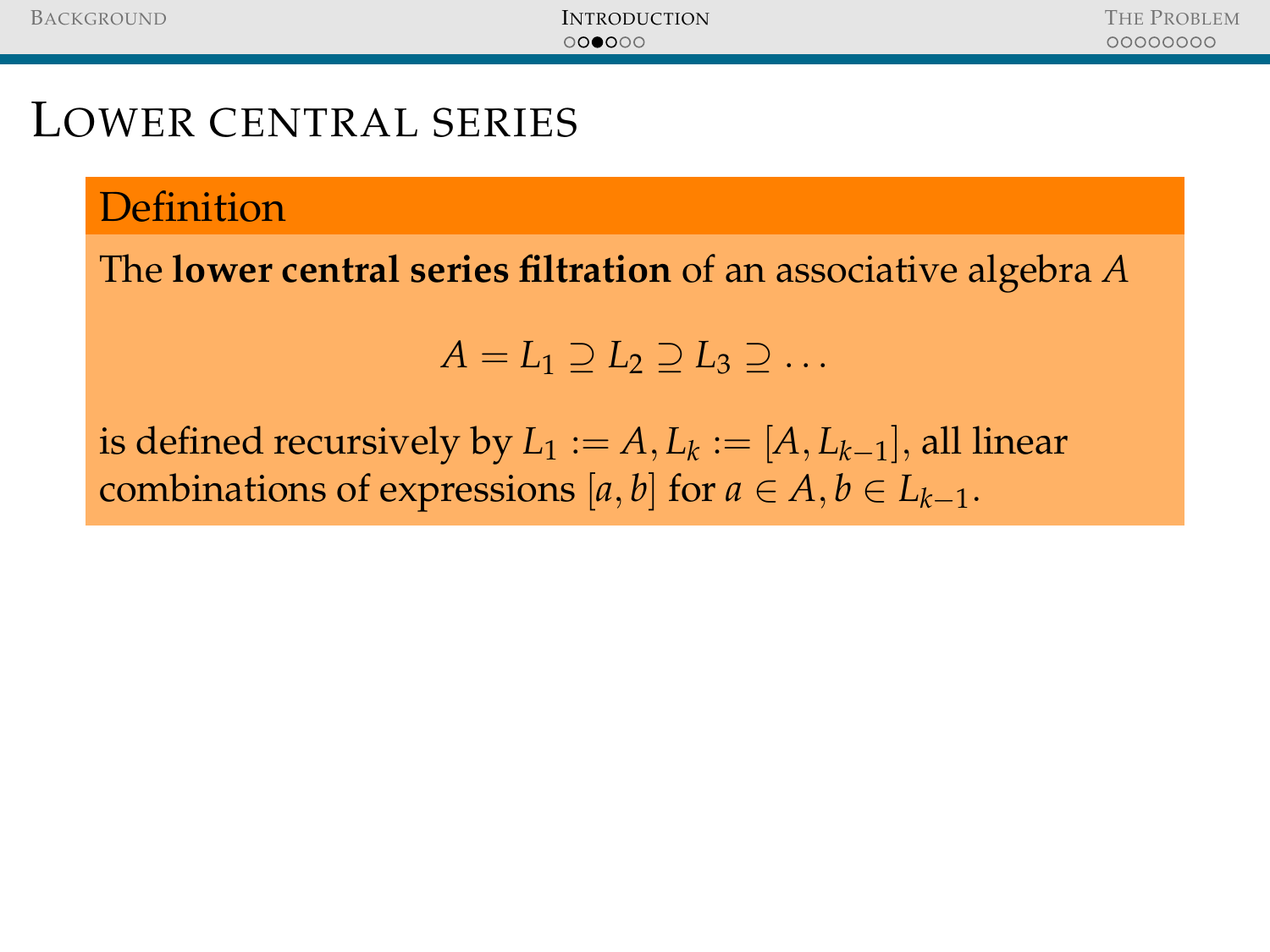Definition

The **lower central series filtration** of an associative algebra *A*

$$
A=L_1\supseteq L_2\supseteq L_3\supseteq\ldots
$$

is defined recursively by  $L_1 := A, L_k := [A, L_{k-1}],$  all linear combinations of expressions  $[a, b]$  for  $a \in A, b \in L_{k-1}$ .

More explicitly,  $L_k$  is all linear combinations of all expressions  $[a_1, [a_2, [a_3, [\ldots [a_{k-1}, a_k] \ldots]]]]$  for  $a_i \in A$ .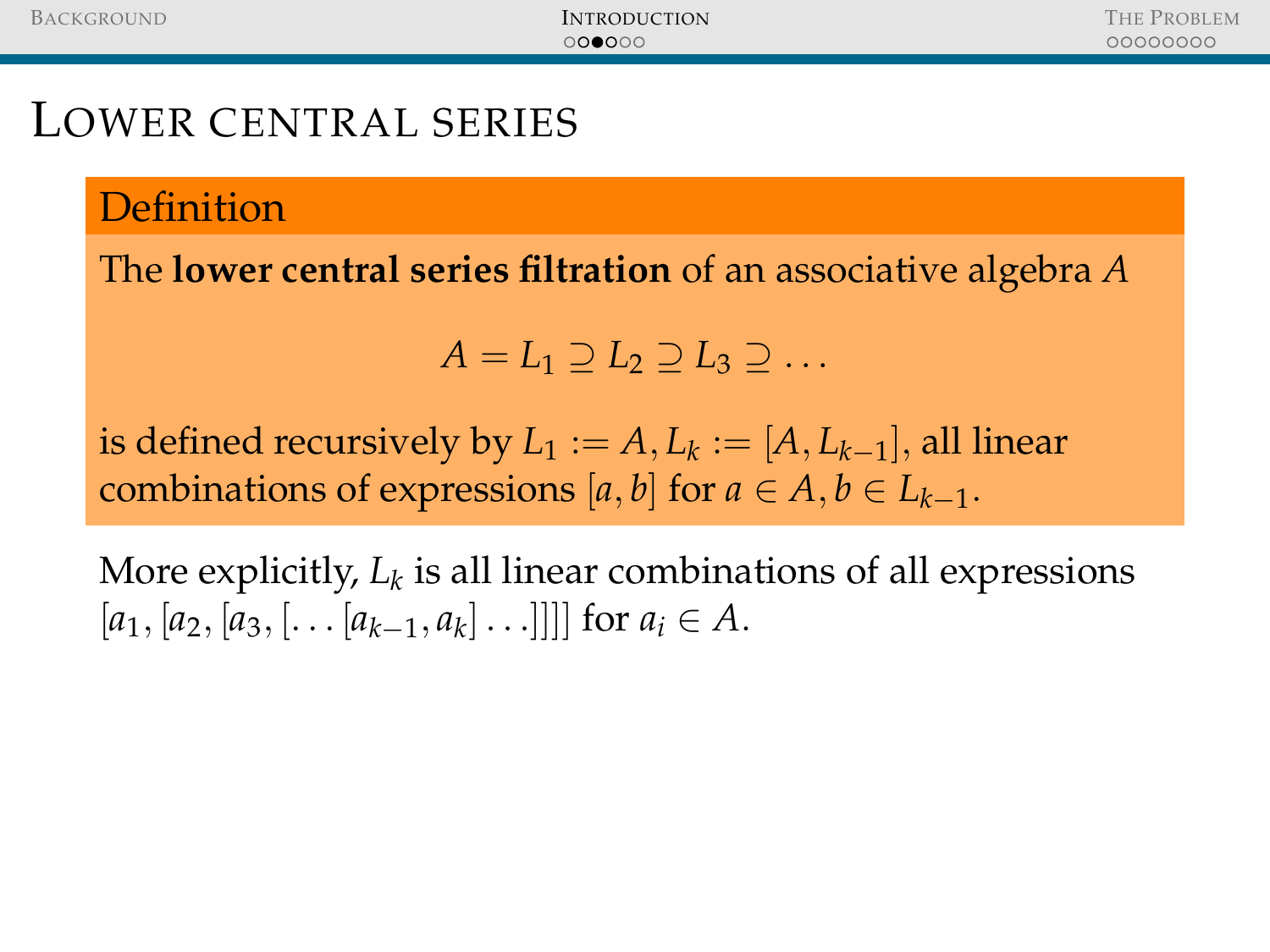Definition

The **lower central series filtration** of an associative algebra *A*

$$
A=L_1\supseteq L_2\supseteq L_3\supseteq\ldots
$$

is defined recursively by  $L_1 := A, L_k := [A, L_{k-1}],$  all linear combinations of expressions  $[a, b]$  for  $a \in A, b \in L_{k-1}$ .

More explicitly,  $L_k$  is all linear combinations of all expressions  $[a_1, [a_2, [a_3, [\ldots [a_{k-1}, a_k] \ldots]]]]$  for  $a_i \in A$ .

#### Definition

The  $\boldsymbol{a}$  associated graded components  $B_k$  to the filtration are defined as

$$
B_k := L_k/L_{k+1}.
$$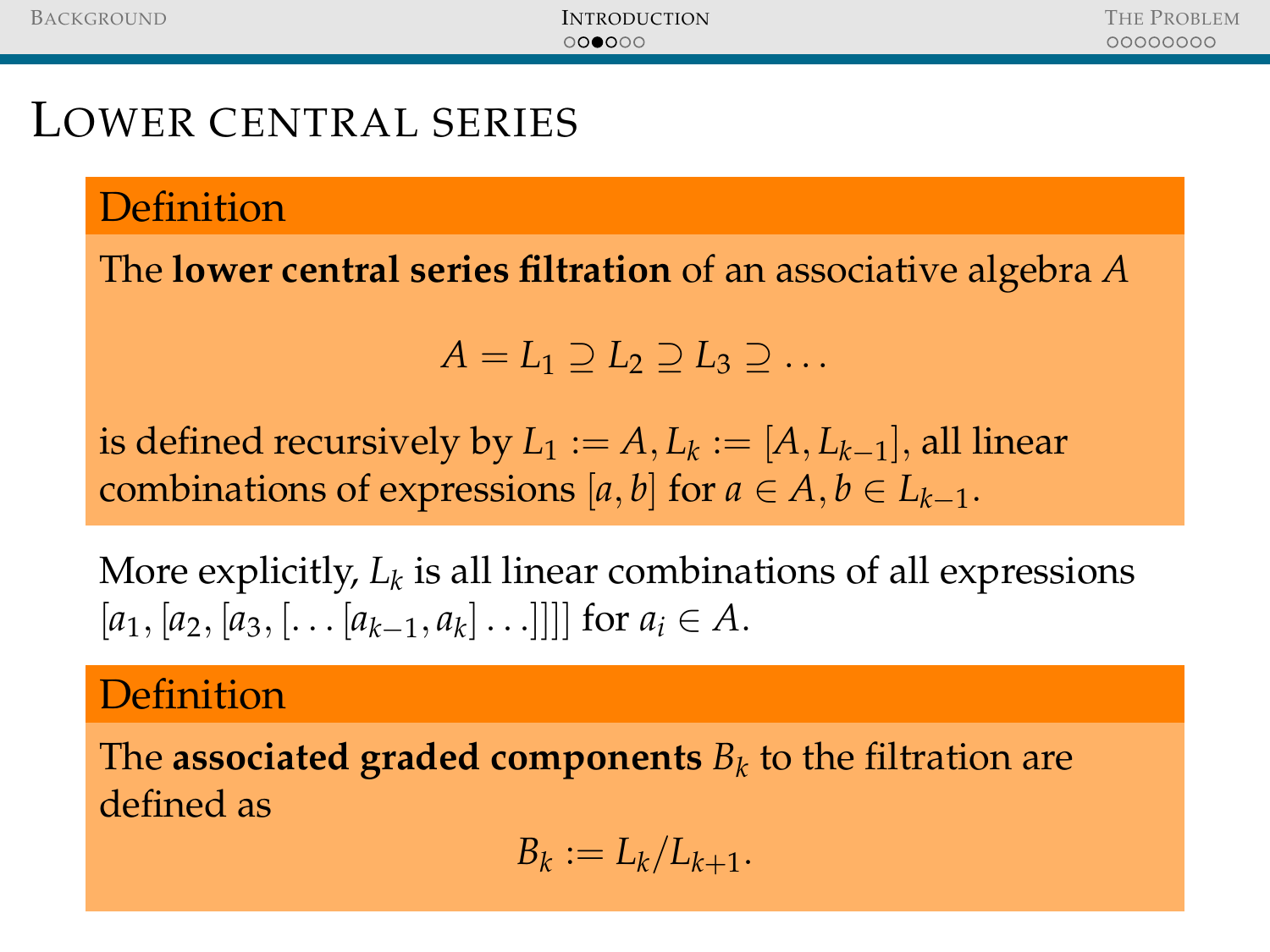$\blacktriangleright$  *B*<sub>*k*</sub> are vector spaces when the coefficients are taken in  $\mathbb{F}_p$  or  $\mathbb Q$ , and are only abelian groups when coefficients are in  $\mathbb Z$ .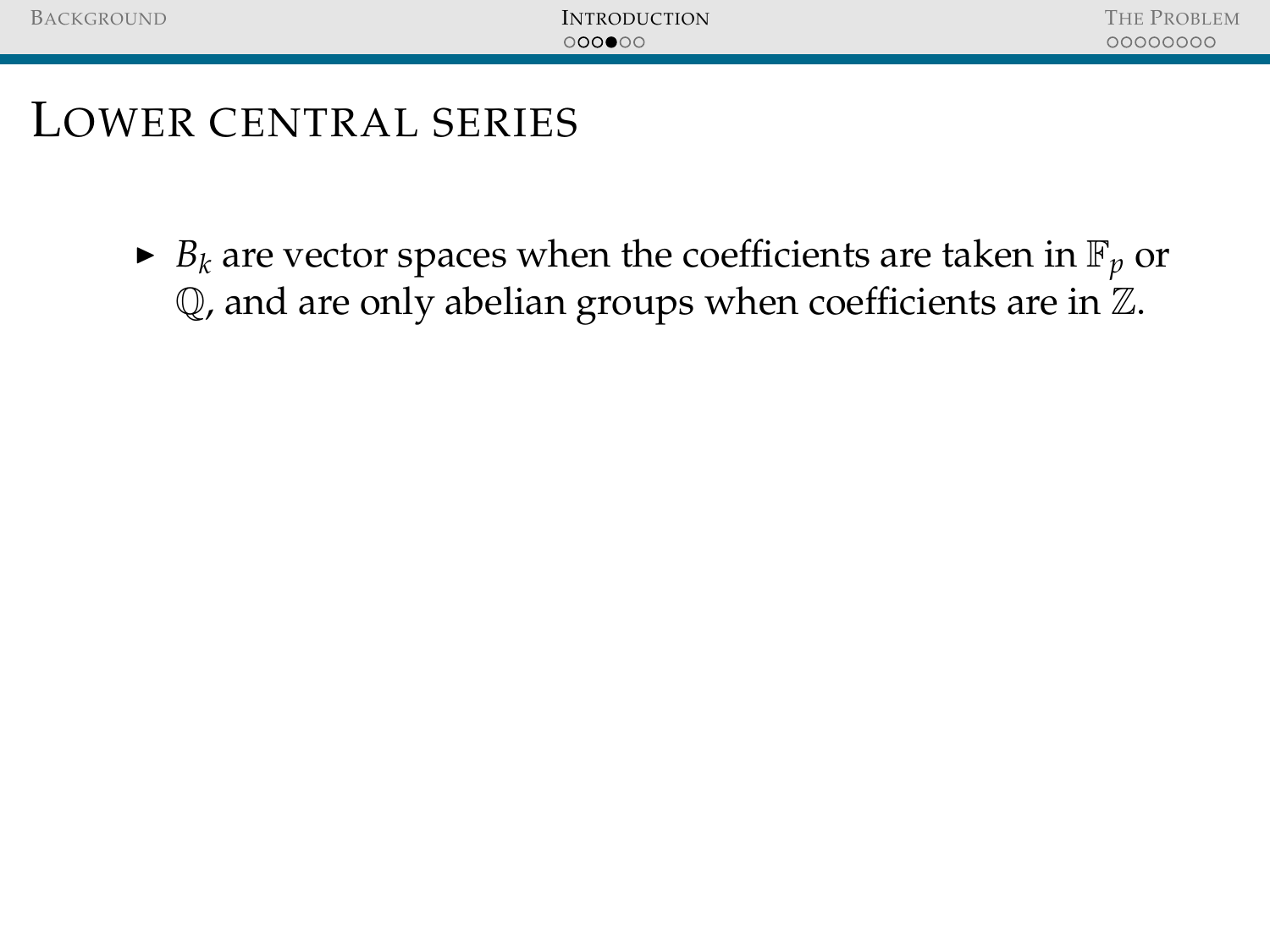$\blacktriangleright$  *B*<sub>*k*</sub> are vector spaces when the coefficients are taken in  $\mathbb{F}_p$  or Q, and are only abelian groups when coefficients are in Z.

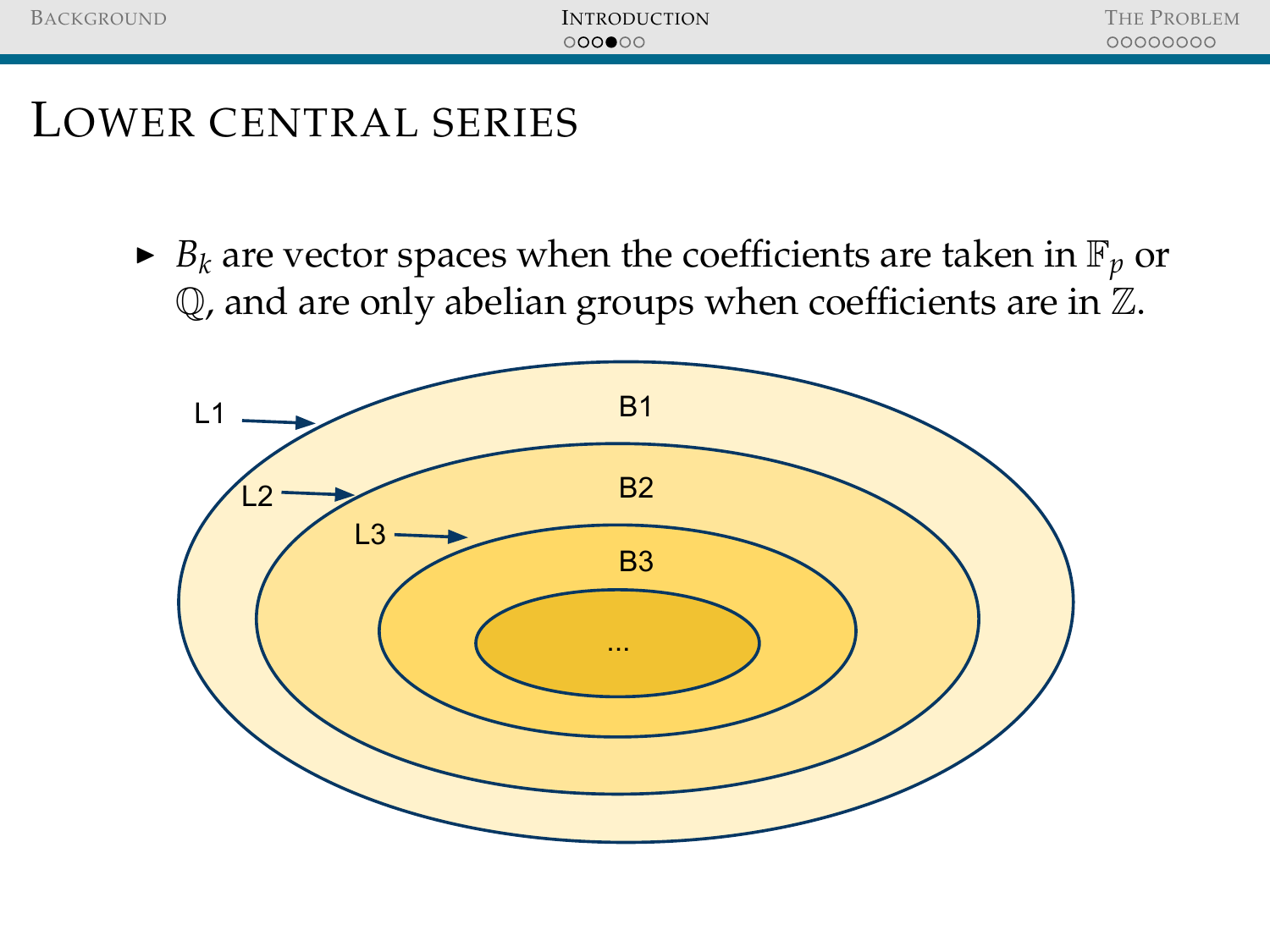Since the spaces we consider are infinite dimensional, we study them combinatorially via so-called 'Hilbert series':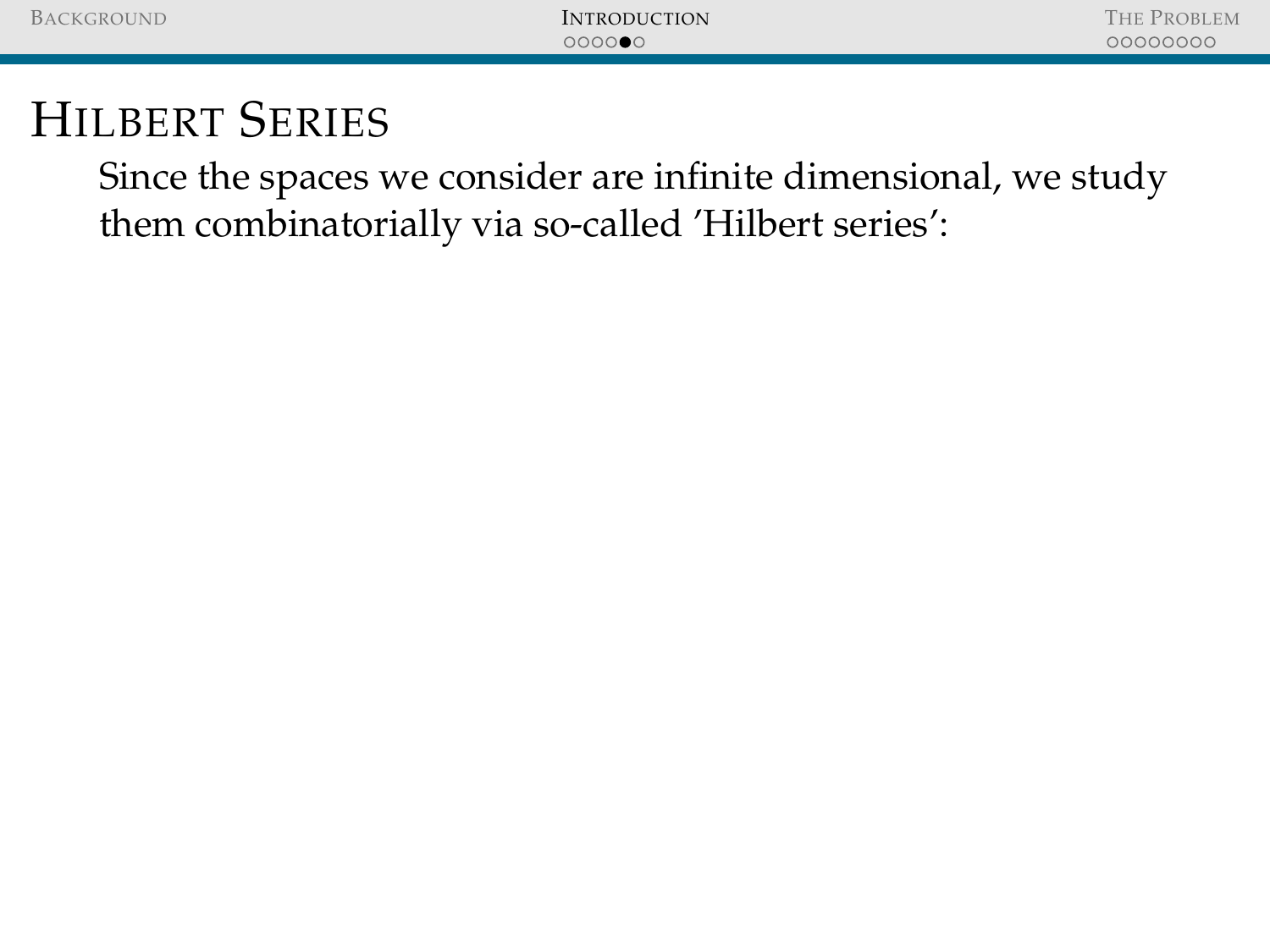Since the spaces we consider are infinite dimensional, we study them combinatorially via so-called 'Hilbert series':

#### **Definition**

A **finite m-grading** on a vector space *V* is a direct sum decomposition:

$$
V=\bigoplus_{\mathbf{k}\in\mathbb{Z}_+^m}V_\mathbf{k},
$$

such that each  $V_k$  is finite dimensional.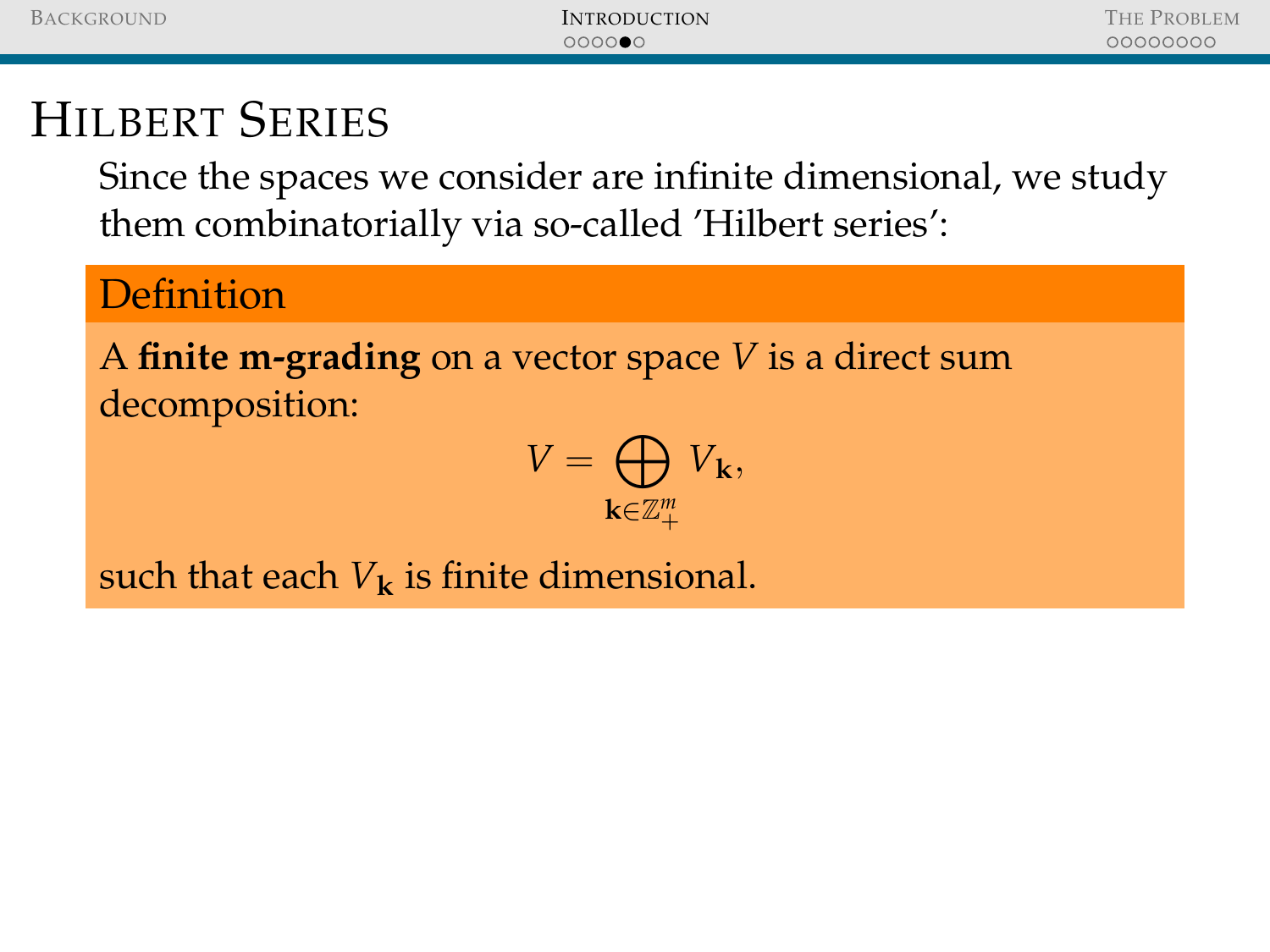Since the spaces we consider are infinite dimensional, we study them combinatorially via so-called 'Hilbert series':

#### **Definition**

A **finite m-grading** on a vector space *V* is a direct sum decomposition:

$$
V = \bigoplus_{\mathbf{k} \in \mathbb{Z}_+^m} V_{\mathbf{k}},
$$

such that each  $V_k$  is finite dimensional.

#### **Definition**

The **multivariable Hilbert series** of *V* is the sum

$$
h(V; t_1,\ldots,t_m):=\sum_{\mathbf{k}\in\mathbb{Z}_+^m}\dim(V_\mathbf{k})t_1^{k_1}\cdots t_m^{k_m}
$$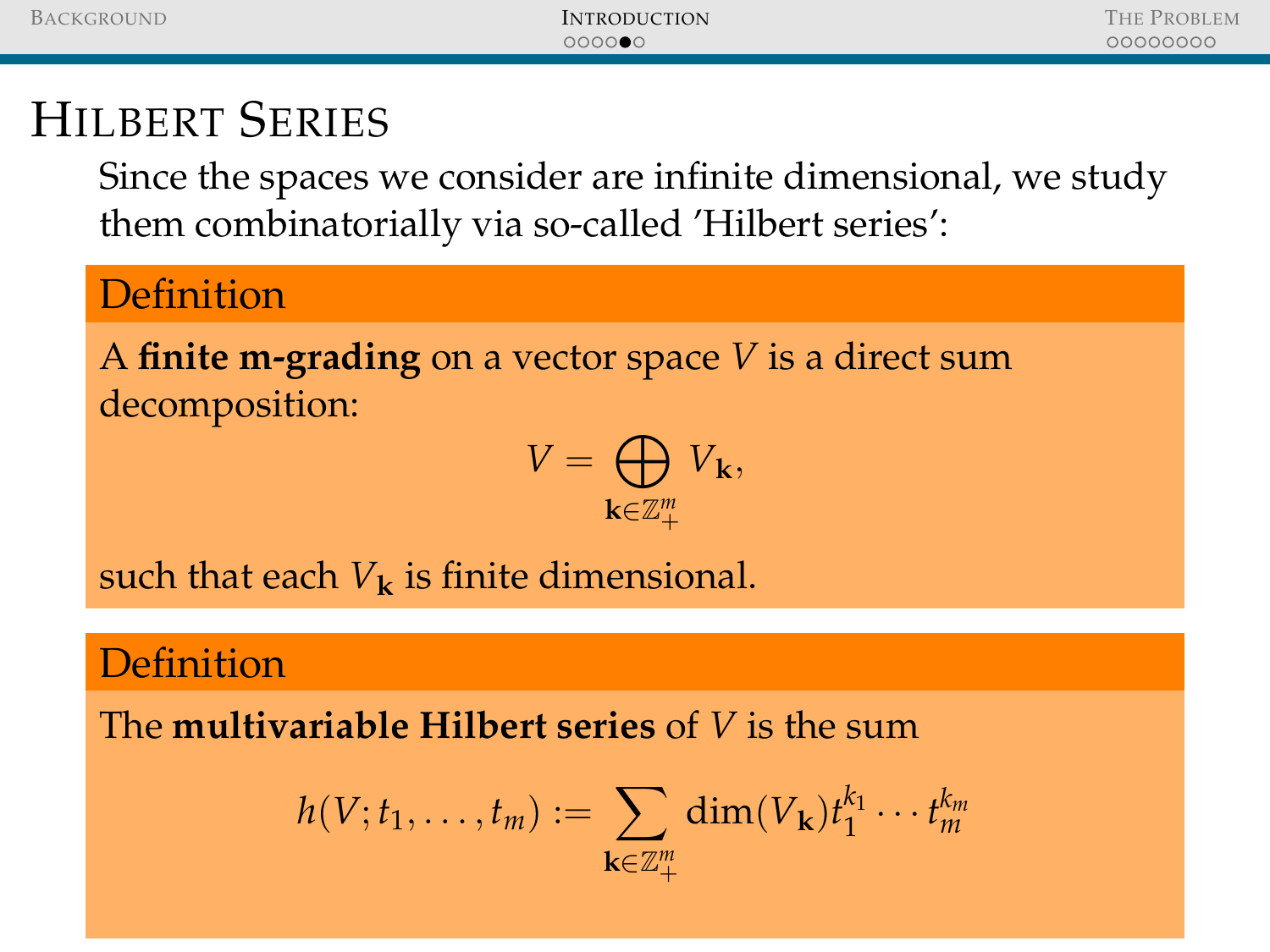### Example

The Hilbert series of  $A_2$  is:

$$
h(A_2; t_1, t_2) := \sum_{\mathbf{k} \in \mathbb{Z}_+^m} {k+l \choose k} t_1^k t_2^l = \frac{1}{1-(t_1+t_2)}
$$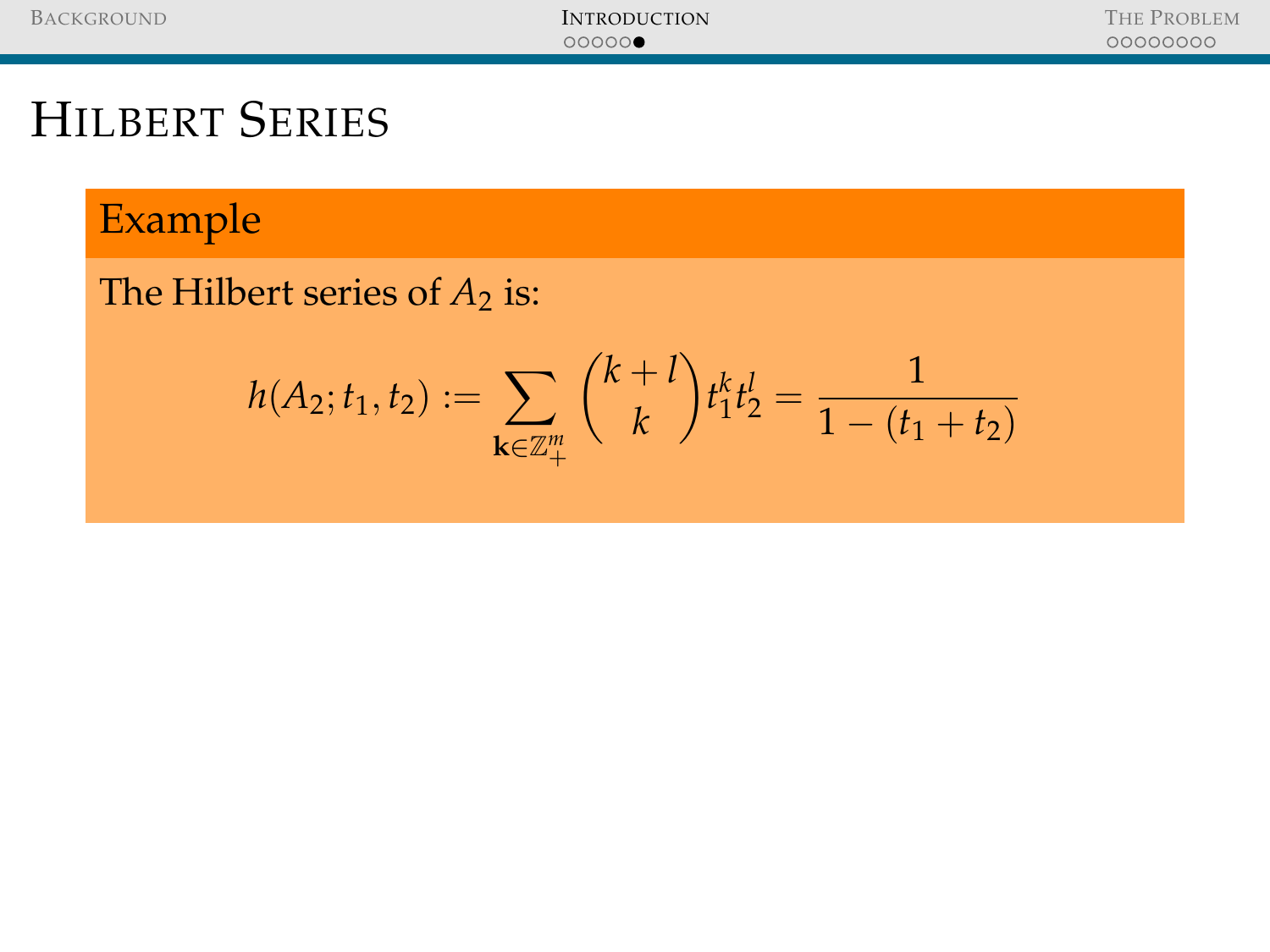#### Example

#### The Hilbert series of  $A_2$  is:

$$
h(A_2; t_1, t_2) := \sum_{\mathbf{k} \in \mathbb{Z}_+^m} {k+l \choose k} t_1^k t_2^l = \frac{1}{1-(t_1+t_2)}
$$

### Example

The Hilbert series of  $\mathbb{C}[x, y]$  is:

$$
h(A_2; t_1, t_2) := \sum_{\mathbf{k} \in \mathbb{Z}_+^m} t_1^k t_2^l = \frac{1}{(1 - t_1)(1 - t_2)}
$$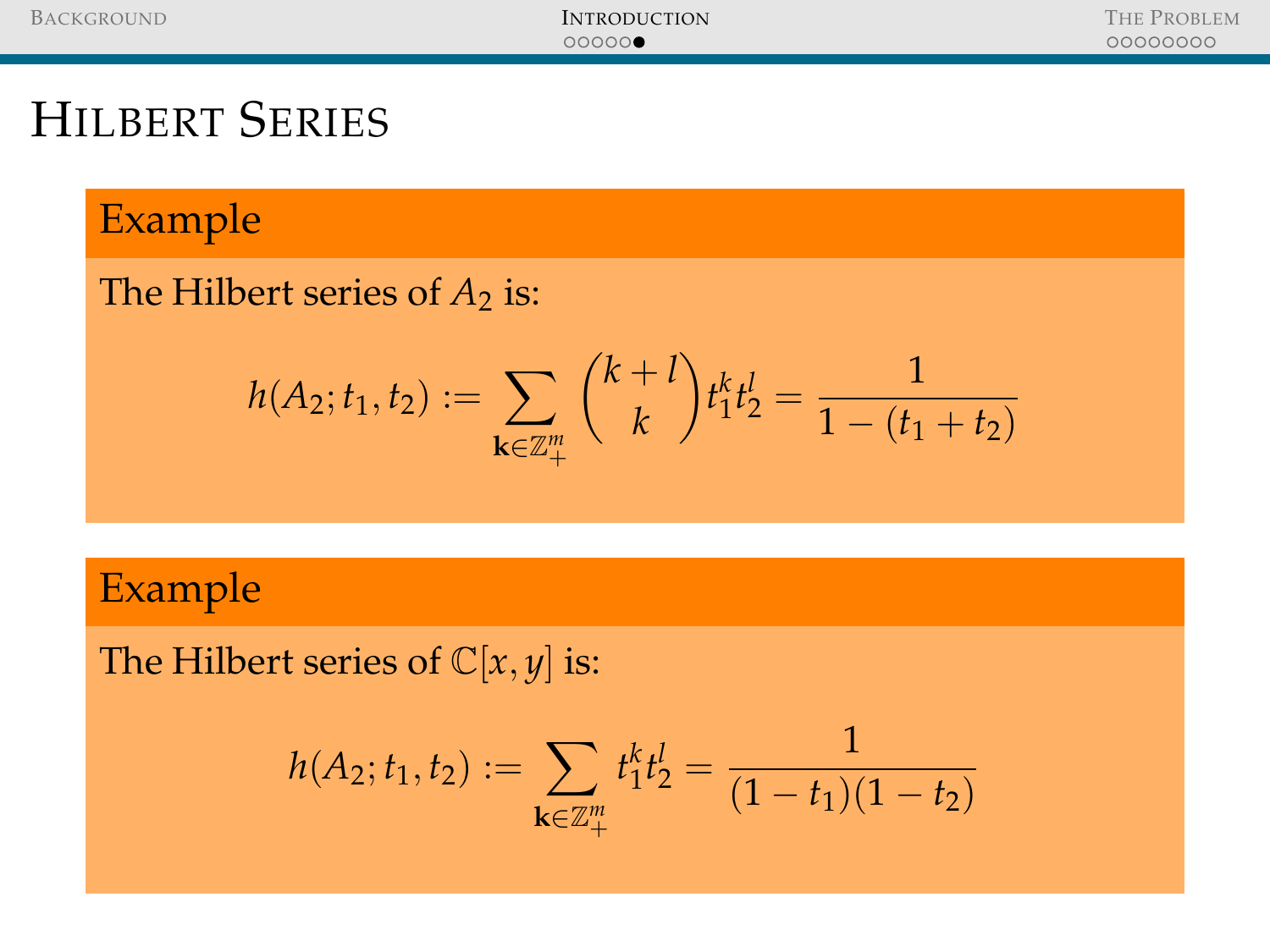#### Problem

<span id="page-36-0"></span>*Calculate the spaces*  $B_k(A_n(\mathbb{F}_p))$ *, and compare them to*  $B_k(A_n(\mathbb{Q}))$ *.*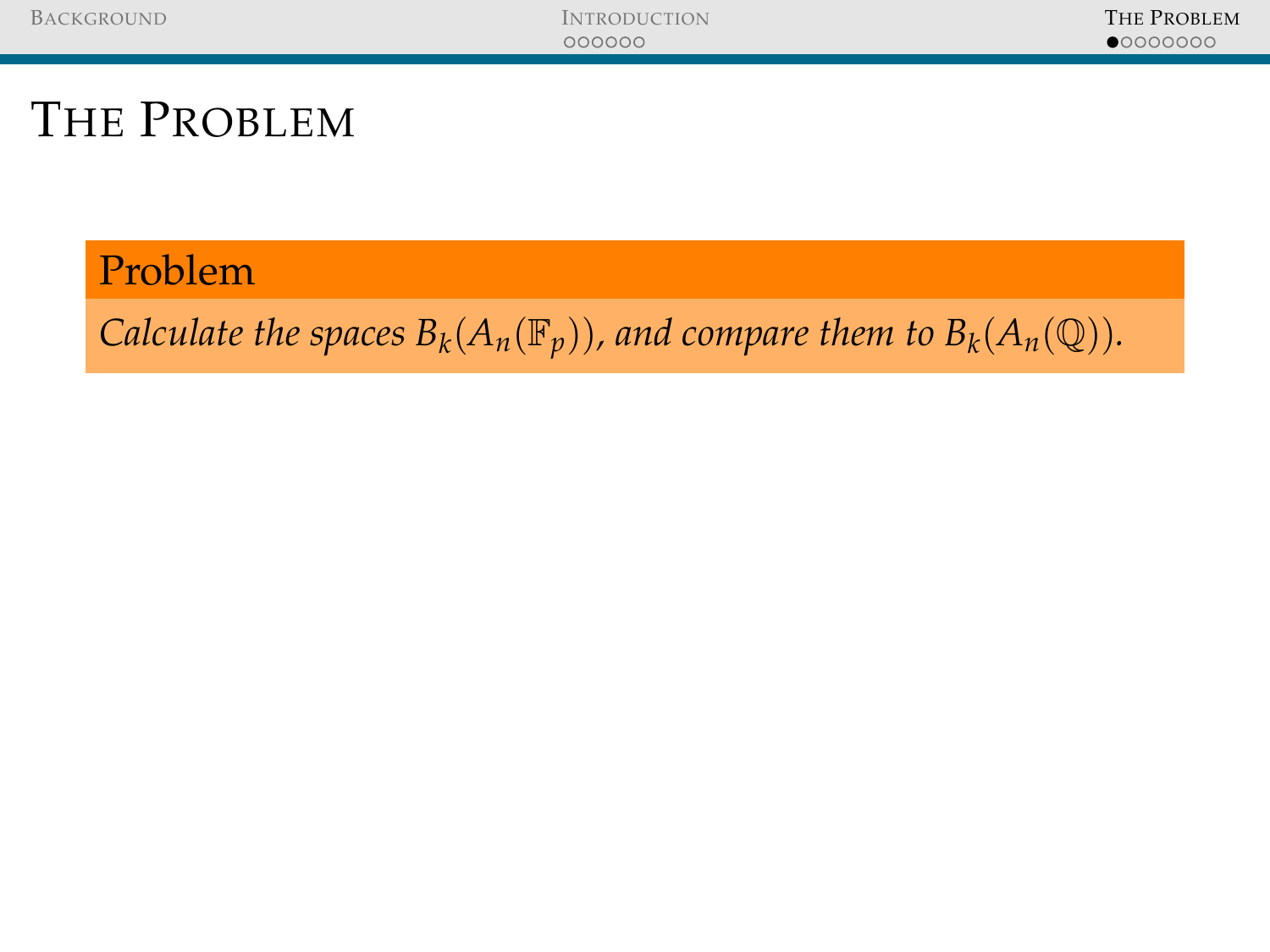#### Problem

*Calculate the spaces*  $B_k(A_n(\mathbb{F}_p))$ *, and compare them to*  $B_k(A_n(\mathbb{Q}))$ *.* 

 $\blacktriangleright$  Using the iterative definition of the  $L_k$ , and the programming language MAGMA, we computed the following Hilbert series: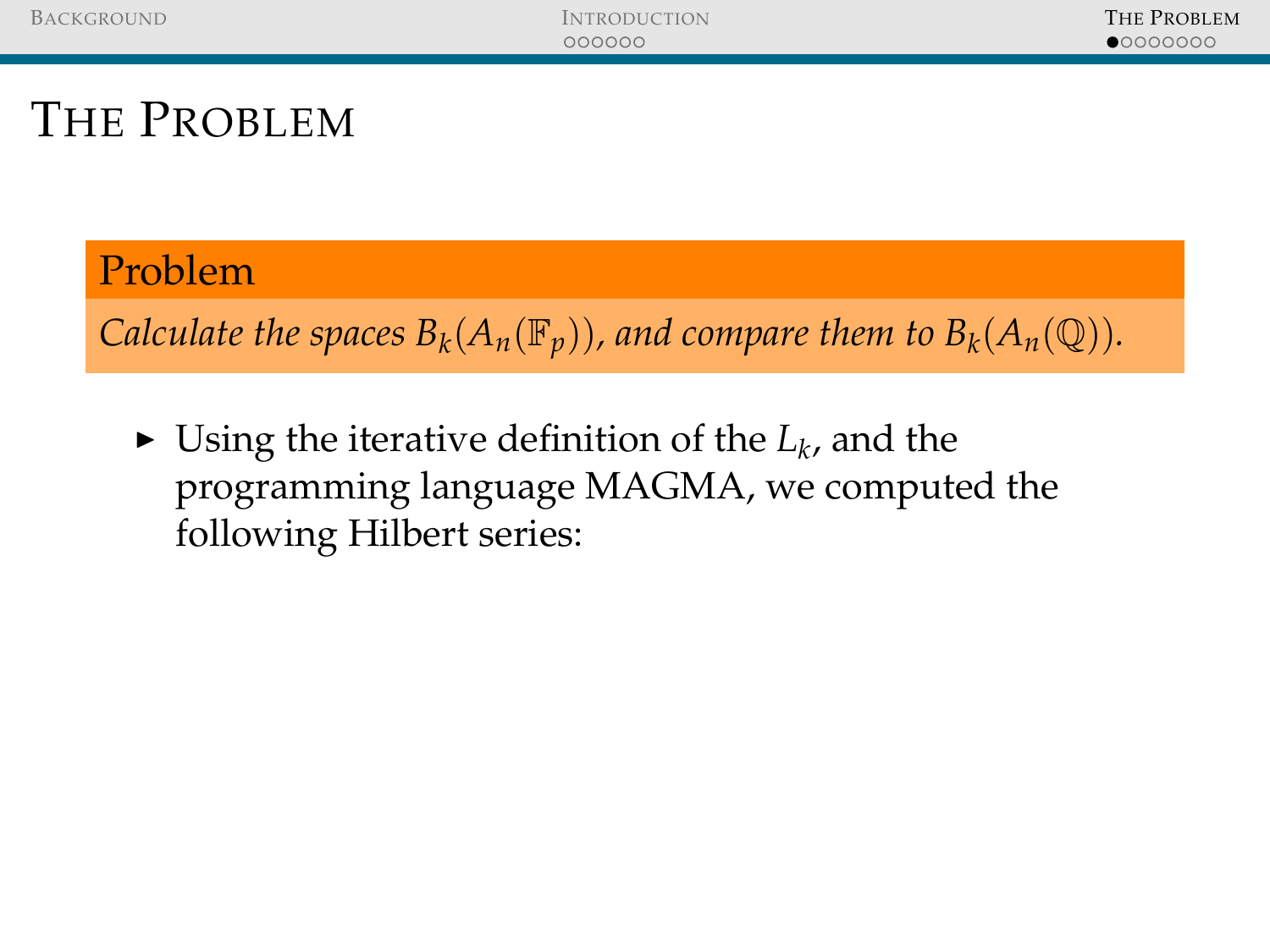### Problem

*Calculate the spaces*  $B_k(A_n(\mathbb{F}_p))$ *, and compare them to*  $B_k(A_n(\mathbb{Q}))$ *.* 

- $\blacktriangleright$  Using the iterative definition of the  $L_k$ , and the programming language MAGMA, we computed the following Hilbert series:
	- $h(B_2(A_2(\mathbb{Q})); x, y)$  $= xy + xy^2 + x^2y + x^3y + x^2y^2 + xy^3 + \ldots = \frac{xy}{(1-x)^2}$  $\frac{xy}{(1-x)(1-y)}$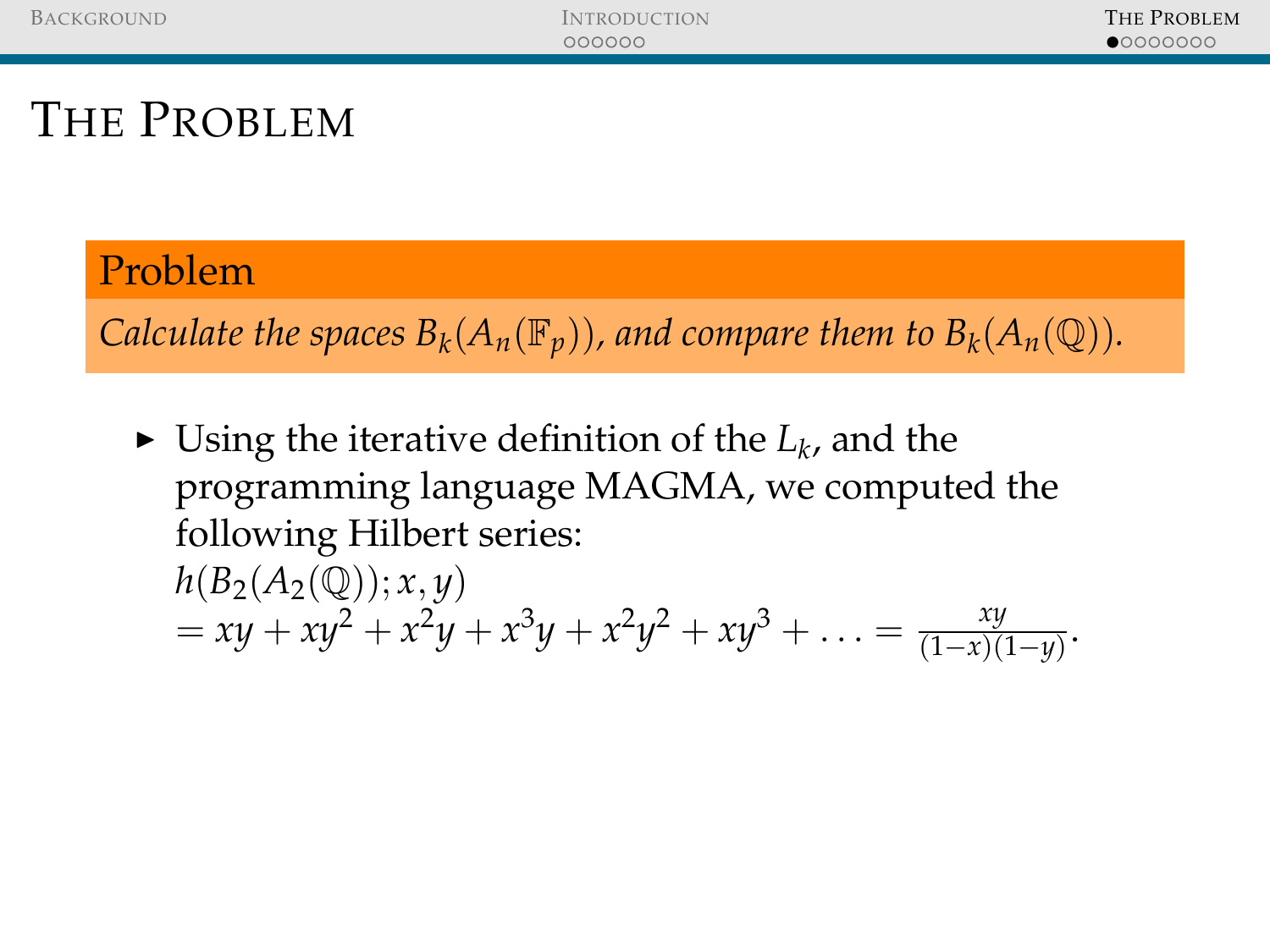### Problem

*Calculate the spaces*  $B_k(A_n(\mathbb{F}_p))$ *, and compare them to*  $B_k(A_n(\mathbb{Q}))$ *.* 

 $\blacktriangleright$  Using the iterative definition of the  $L_k$ , and the programming language MAGMA, we computed the following Hilbert series:

$$
h(B_2(A_2(\mathbb{Q})); x, y)
$$
  
= xy + xy<sup>2</sup> + x<sup>2</sup>y + x<sup>3</sup>y + x<sup>2</sup>y<sup>2</sup> + xy<sup>3</sup> + ... =  $\frac{xy}{(1-x)(1-y)}$ .  

$$
h(B_2(A_2(\mathbb{F}_2)); x, y)
$$
  
= xy + xy<sup>2</sup> + x<sup>2</sup>y + x<sup>3</sup>y + x<sup>2</sup>y<sup>2</sup> + xy<sup>3</sup> + ... =  $\frac{xy}{(1-x)(1-y)}$ .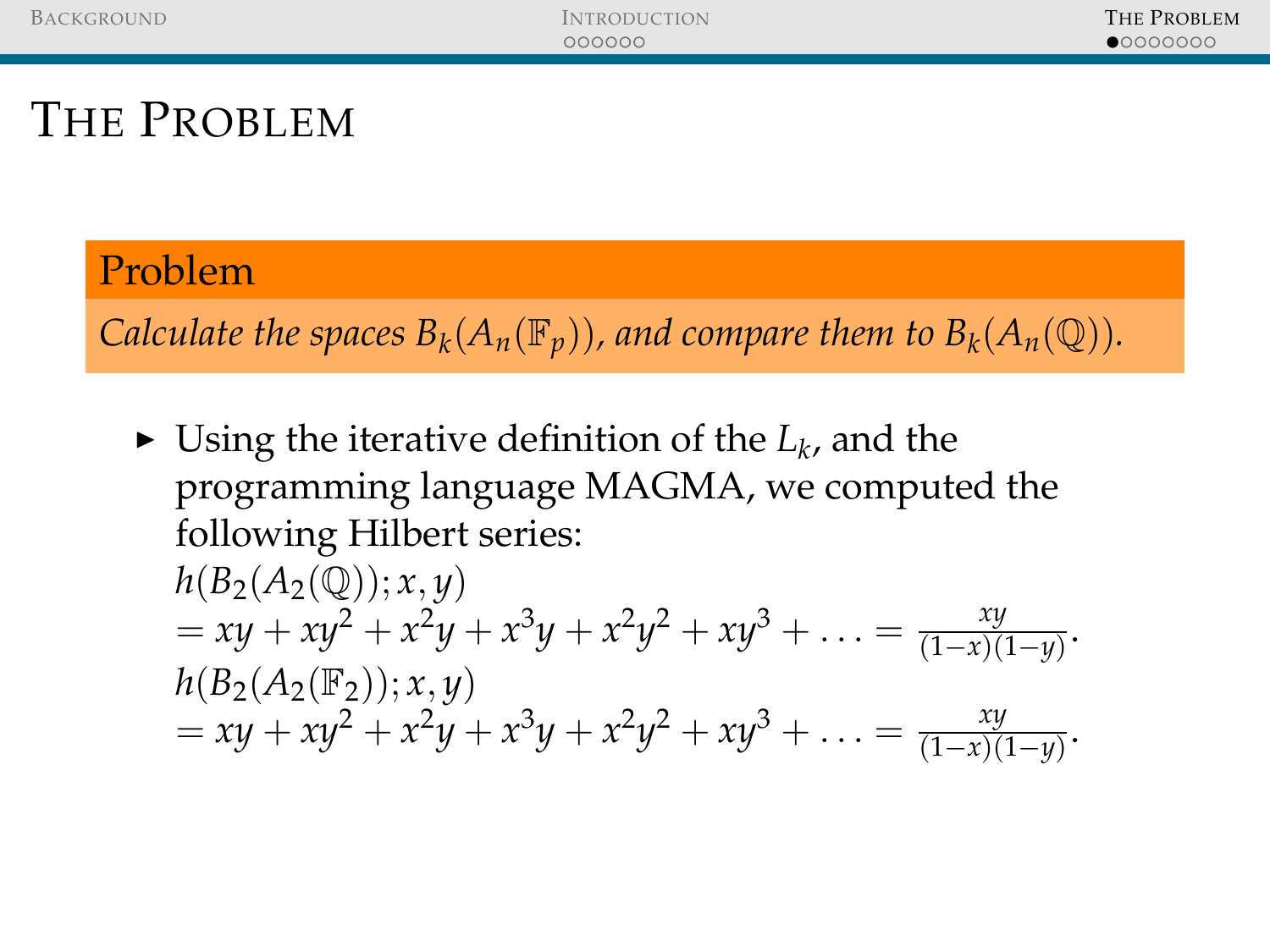### Problem

*Calculate the spaces*  $B_k(A_n(\mathbb{F}_p))$ *, and compare them to*  $B_k(A_n(\mathbb{Q}))$ *.* 

 $\blacktriangleright$  Using the iterative definition of the  $L_k$ , and the programming language MAGMA, we computed the following Hilbert series:

$$
h(B_2(A_2(\mathbb{Q})); x, y)
$$
  
= xy + xy<sup>2</sup> + x<sup>2</sup>y + x<sup>3</sup>y + x<sup>2</sup>y<sup>2</sup> + xy<sup>3</sup> + ... =  $\frac{xy}{(1-x)(1-y)}$ .  
\n
$$
h(B_2(A_2(\mathbb{F}_2)); x, y)
$$
  
= xy + xy<sup>2</sup> + x<sup>2</sup>y + x<sup>3</sup>y + x<sup>2</sup>y<sup>2</sup> + xy<sup>3</sup> + ... =  $\frac{xy}{(1-x)(1-y)}$ .  
\nThey appear to coincide.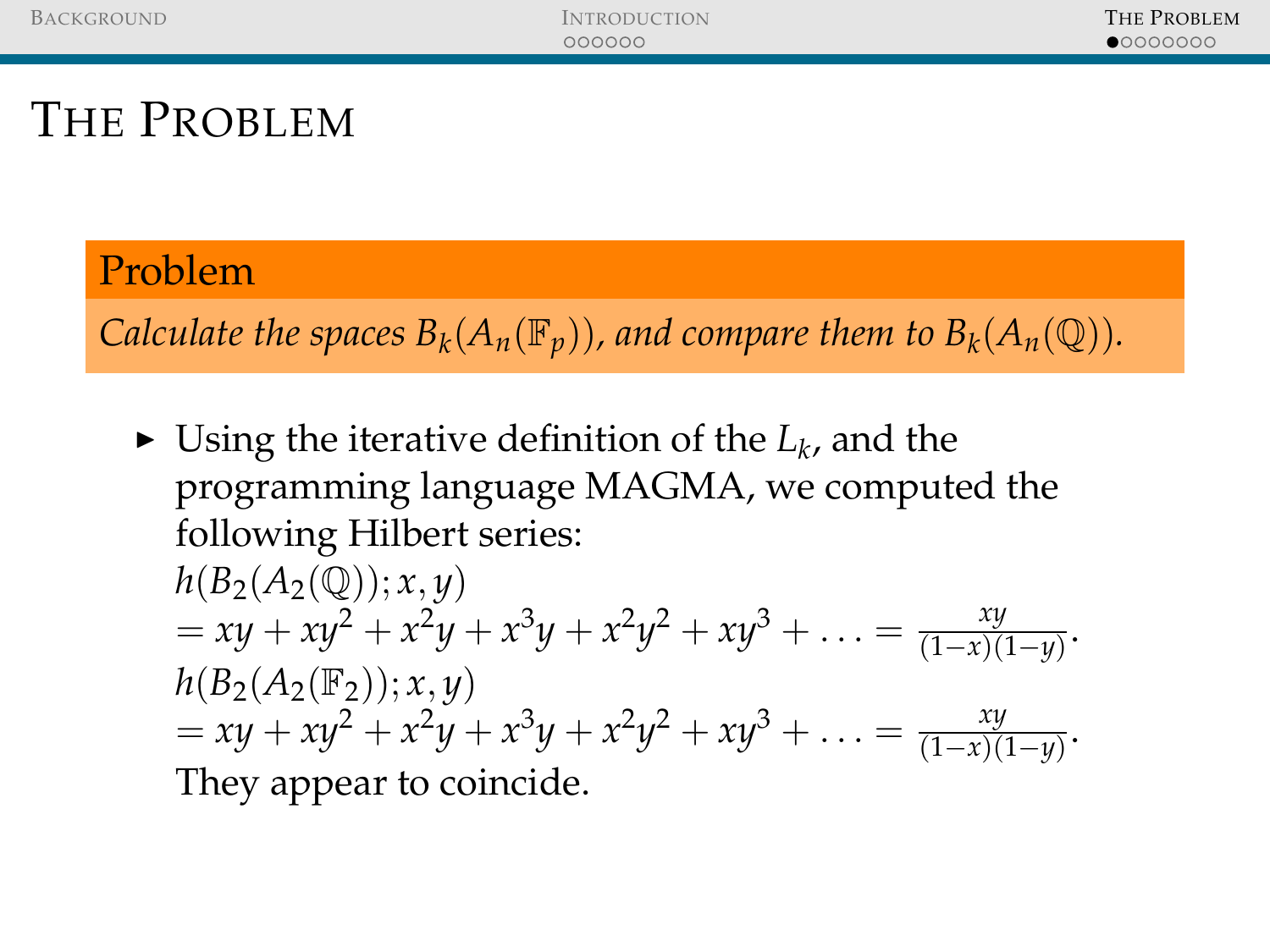The series  $h(B_2(A_2(\mathbb{F}_p)))$ ,  $h(B_3(A_2(\mathbb{F}_p)))$ ,  $h(B_4(A_2(\mathbb{F}_p)))$  are independent of  $p$  in the range we computed.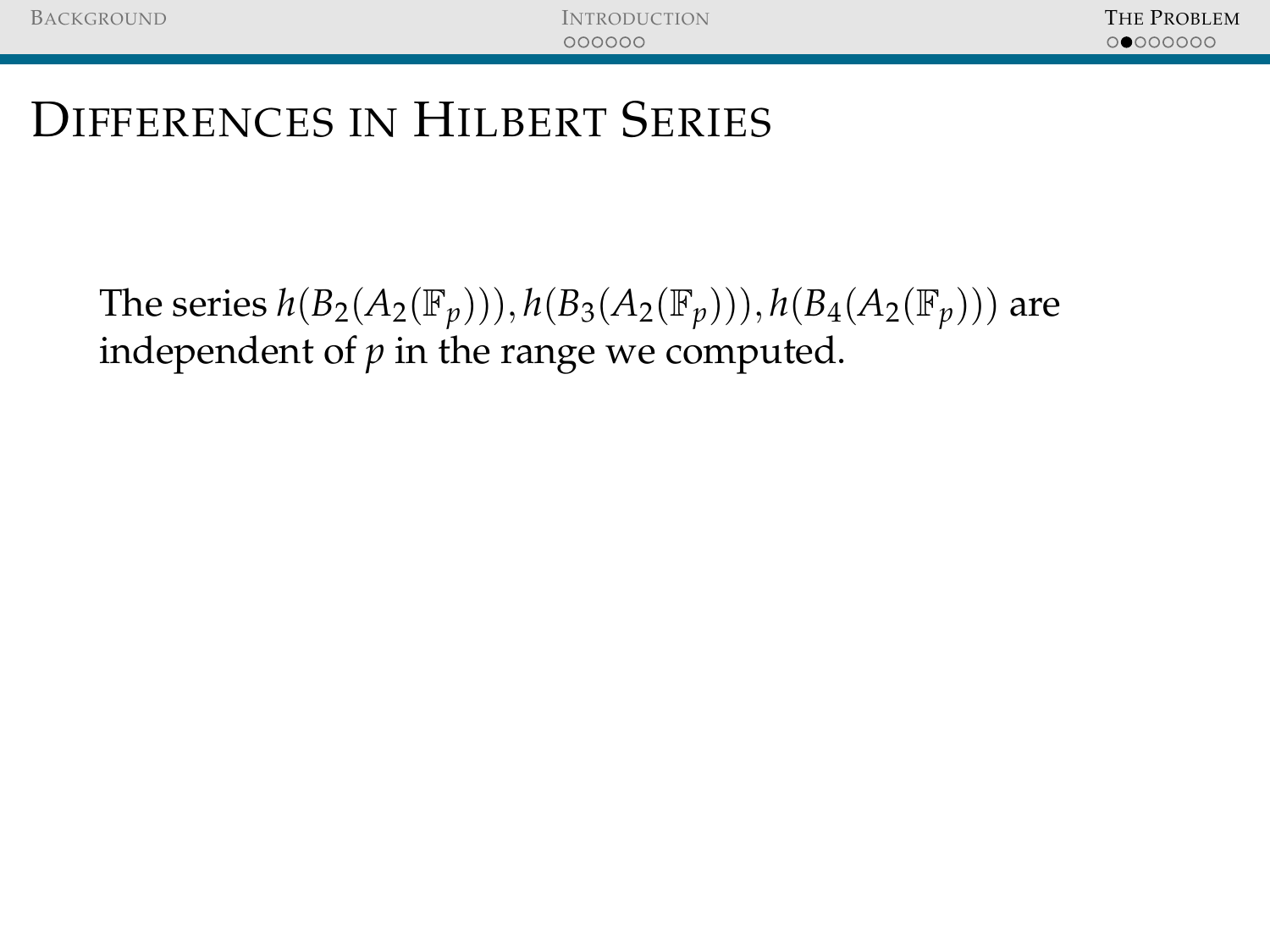The series  $h(B_2(A_2(\mathbb{F}_p)))$ ,  $h(B_3(A_2(\mathbb{F}_p)))$ ,  $h(B_4(A_2(\mathbb{F}_p)))$  are independent of *p* in the range we computed.

 $h(B_2(A_3(\mathbb{Q}))) = xy + xz + yz + x^2y + x^2z + xy^2 + 2xyz +$  $xz^2 + y^2z + yz^2 + x^2z^2 + y^2z^2 + x^2y^2 + 2x^2yz + 2x^2y^2z +$  $2x^2yz^2 + 2xy^2z + 2xyz^2 + 2xy^2z^2 + 2x^2y^2z^2 + \cdots$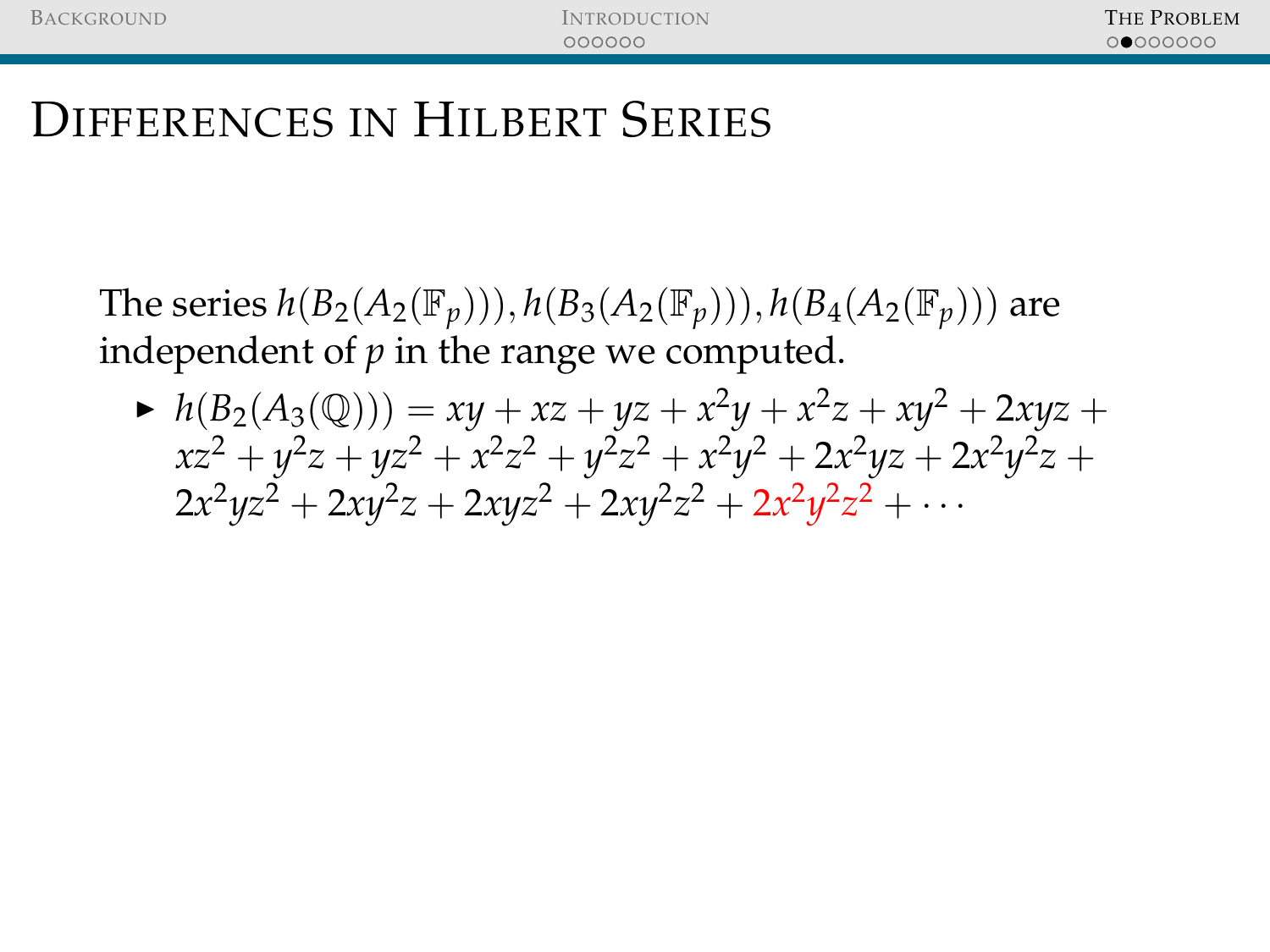The series  $h(B_2(A_2(\mathbb{F}_p)))$ ,  $h(B_3(A_2(\mathbb{F}_p)))$ ,  $h(B_4(A_2(\mathbb{F}_p)))$  are independent of *p* in the range we computed.

- $h(B_2(A_3(\mathbb{Q}))) = xy + xz + yz + x^2y + x^2z + xy^2 + 2xyz +$  $xz^2 + y^2z + yz^2 + x^2z^2 + y^2z^2 + x^2y^2 + 2x^2yz + 2x^2y^2z +$  $2x^2yz^2 + 2xy^2z + 2xyz^2 + 2xy^2z^2 + 2x^2y^2z^2 + \cdots$
- $h(B_2(A_3(\mathbb{F}_2))) = xy + xz + yz + x^2y + x^2z + xy^2 + 2xyz +$  $xz^2 + y^2z + yz^2 + x^2z^2 + y^2z^2 + x^2y^2 + 2x^2yz + 2x^2y^2z +$  $2x^2yz^2 + 2xy^2z + 2xyz^2 + 2xy^2z^2 + 3x^2y^2z^2 + \cdots$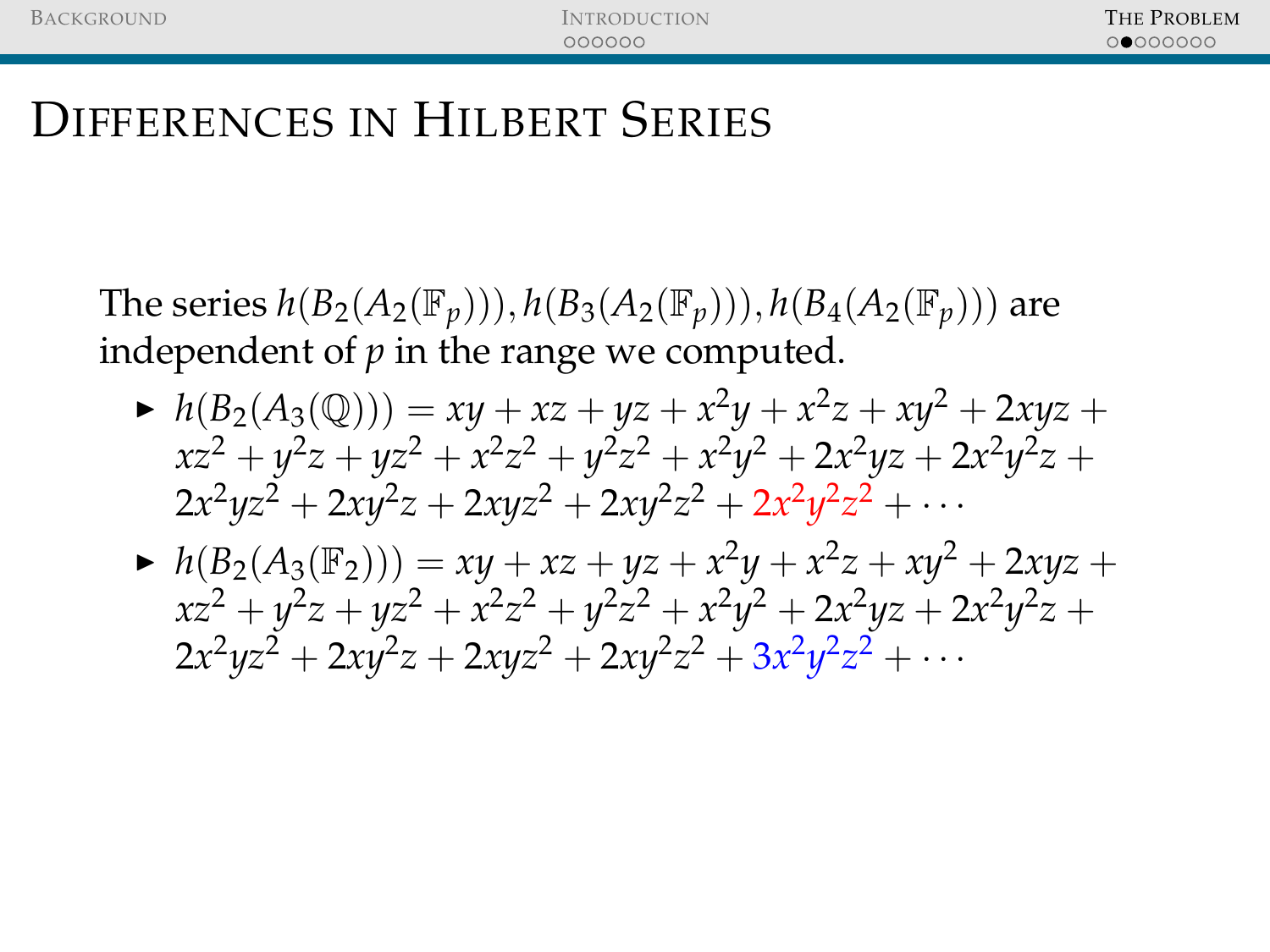The series  $h(B_2(A_2(\mathbb{F}_p)))$ ,  $h(B_3(A_2(\mathbb{F}_p)))$ ,  $h(B_4(A_2(\mathbb{F}_p)))$  are independent of *p* in the range we computed.

- $h(B_2(A_3(\mathbb{Q}))) = xy + xz + yz + x^2y + x^2z + xy^2 + 2xyz +$  $xz^2 + y^2z + yz^2 + x^2z^2 + y^2z^2 + x^2y^2 + 2x^2yz + 2x^2y^2z +$  $2x^2yz^2 + 2xy^2z + 2xyz^2 + 2xy^2z^2 + 2x^2y^2z^2 + \cdots$
- $h(B_2(A_3(\mathbb{F}_2))) = xy + xz + yz + x^2y + x^2z + xy^2 + 2xyz +$  $xz^2 + y^2z + yz^2 + x^2z^2 + y^2z^2 + x^2y^2 + 2x^2yz + 2x^2y^2z +$  $2x^2yz^2 + 2xy^2z + 2xyz^2 + 2xy^2z^2 + 3x^2y^2z^2 + \cdots$
- $\triangleright$  Why do these changes occur?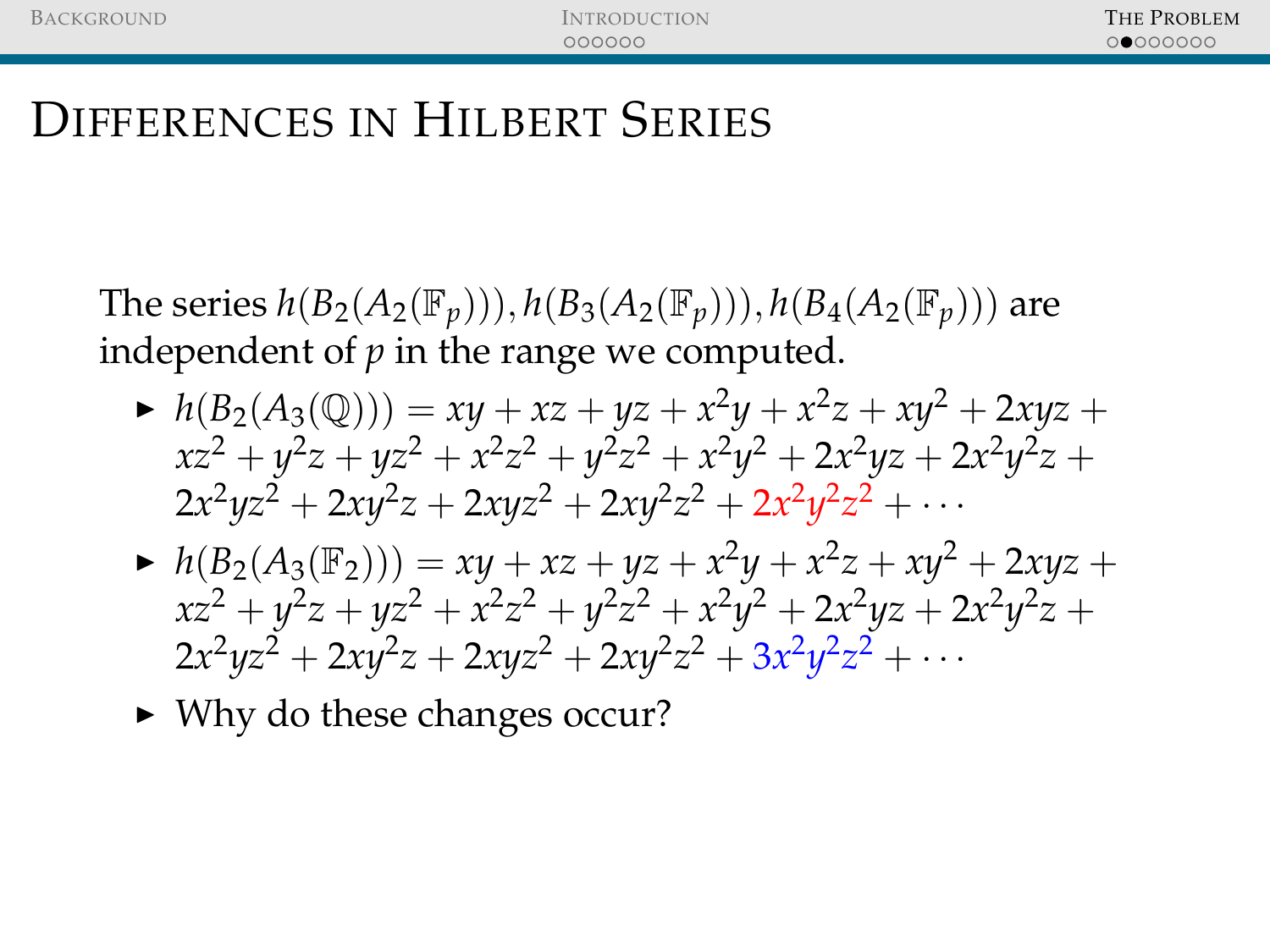### To explain the varying behavior over different  $\mathbb{F}_p$ , we work instead over Z.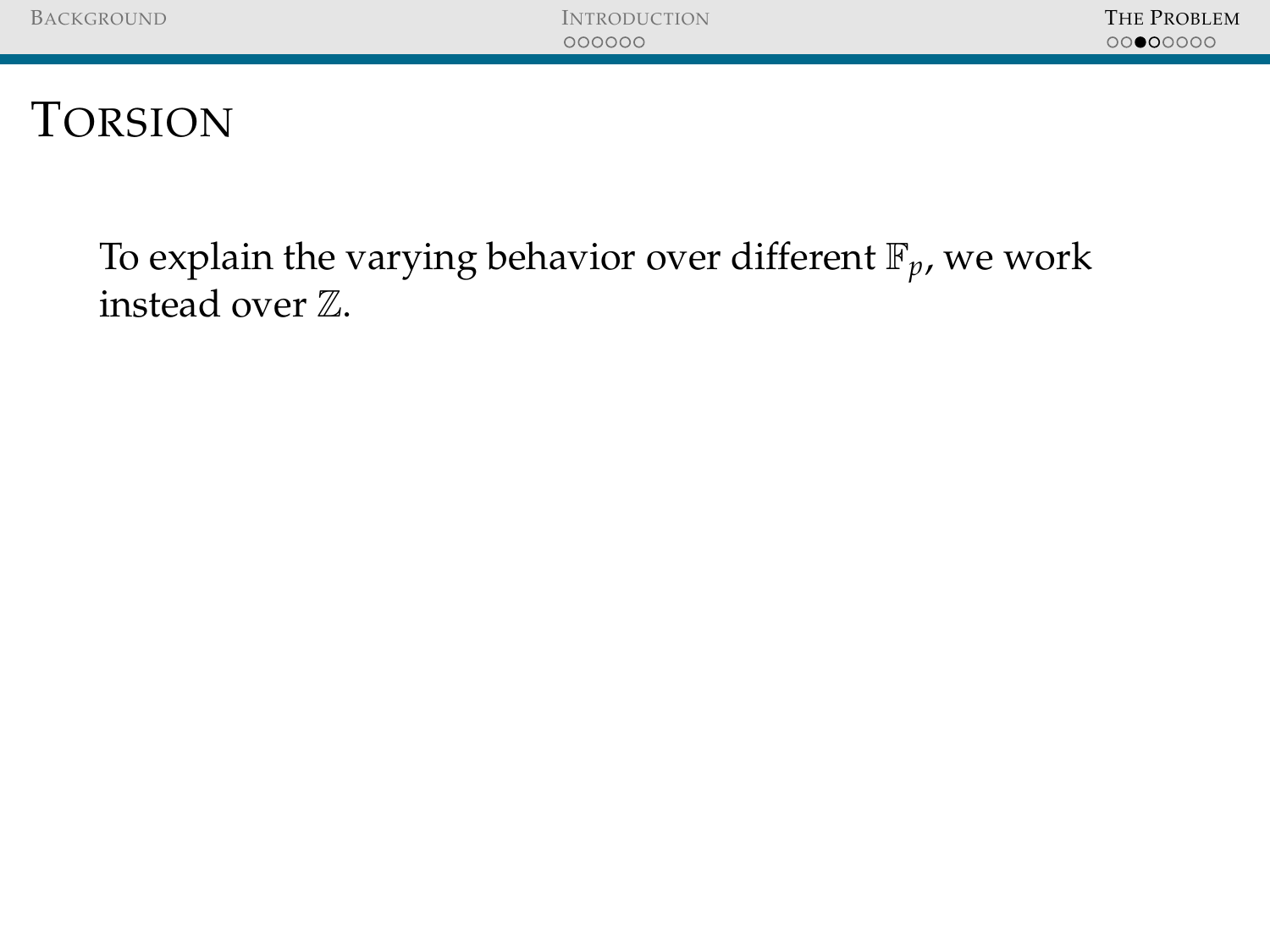To explain the varying behavior over different  $\mathbb{F}_p$ , we work instead over Z.

 $\blacktriangleright$  We have an isomorphism:  $B_2(A_n(\mathbb{F})) \cong B_2(A_n(\mathbb{Z})) \otimes \mathbb{F}$ .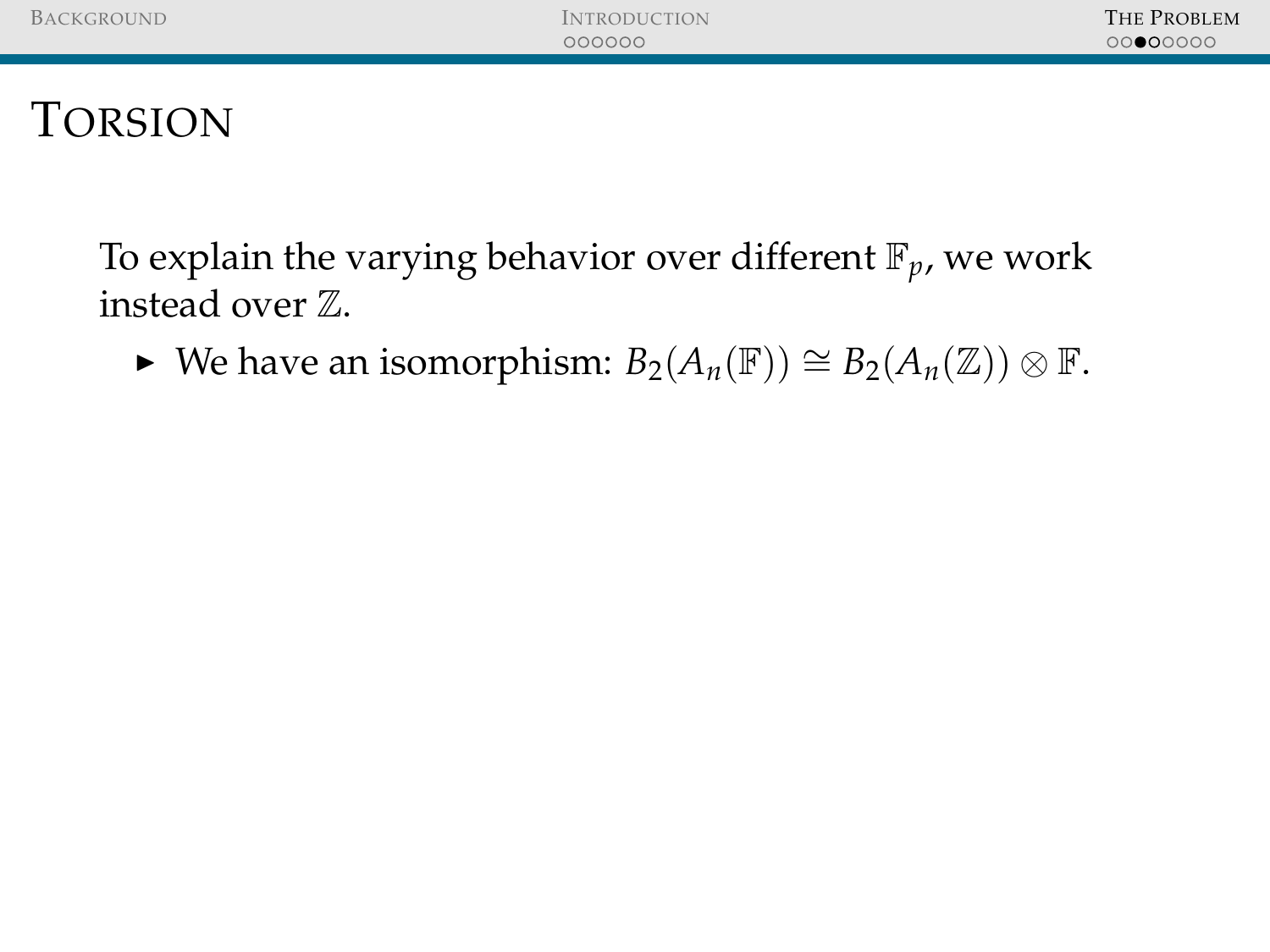To explain the varying behavior over different  $\mathbb{F}_p$ , we work instead over Z.

- $\blacktriangleright$  We have an isomorphism:  $B_2(A_n(\mathbb{F})) \cong B_2(A_n(\mathbb{Z})) \otimes \mathbb{F}$ .
- $\blacktriangleright$  *B*<sub>2</sub>(*A<sub>n</sub>*( $\mathbb{Z}$ )) is an abelian group, and may have *torsion*: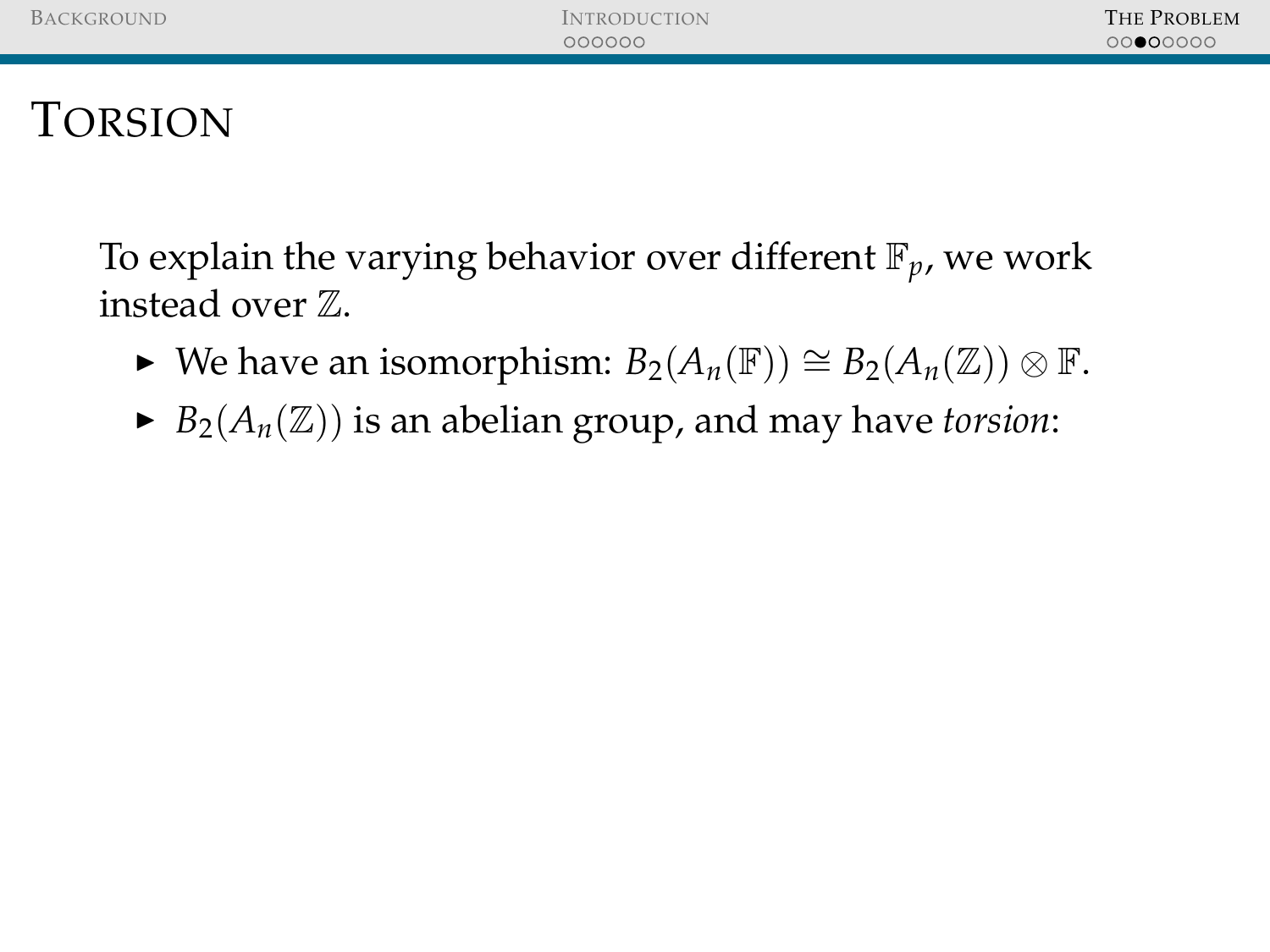To explain the varying behavior over different  $\mathbb{F}_p$ , we work instead over Z.

- $\blacktriangleright$  We have an isomorphism:  $B_2(A_n(\mathbb{F})) \cong B_2(A_n(\mathbb{Z})) \otimes \mathbb{F}$ .
- $\blacktriangleright$  *B*<sub>2</sub>( $A_n(\mathbb{Z})$ ) is an abelian group, and may have *torsion*:

### **Definition**

An element  $g \neq 0$  is called an *m*-*torsion element* if  $mg = 0$ , and  $m > 0$  is the minimal such.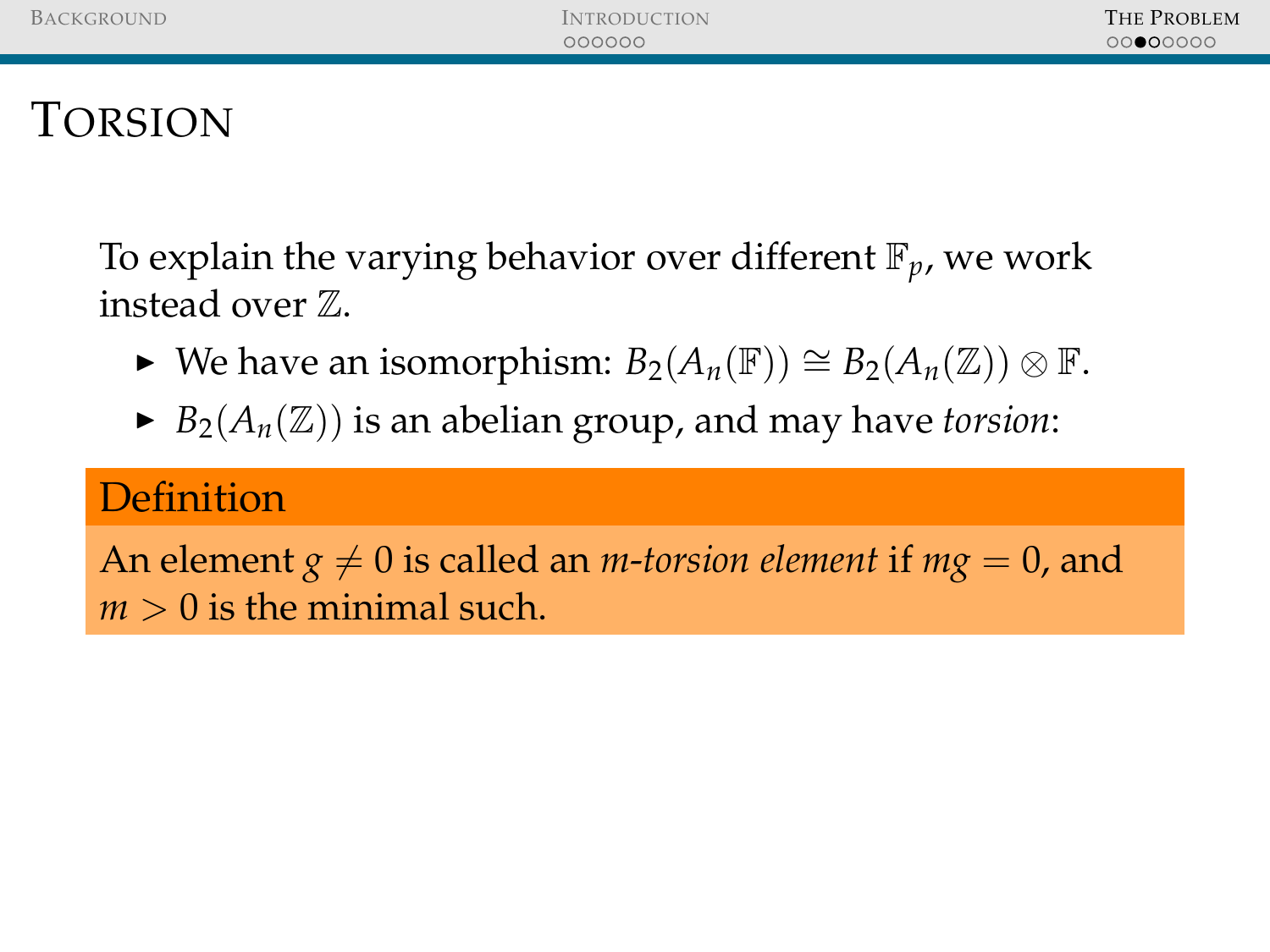To explain the varying behavior over different F*p*, we work instead over Z.

- $\blacktriangleright$  We have an isomorphism:  $B_2(A_n(\mathbb{F})) \cong B_2(A_n(\mathbb{Z})) \otimes \mathbb{F}$ .
- $\blacktriangleright$  *B*<sub>2</sub>( $A_n(\mathbb{Z})$ ) is an abelian group, and may have *torsion*:

### **Definition**

An element  $g \neq 0$  is called an *m*-*torsion element* if  $mg = 0$ , and  $m > 0$  is the minimal such.

An *m*-torsion element  $g \in B_2(A_n(\mathbb{Z}))$  survives to  $B_2(A_n(\mathbb{F}_p))$  if, and only if, *p* divides *m*.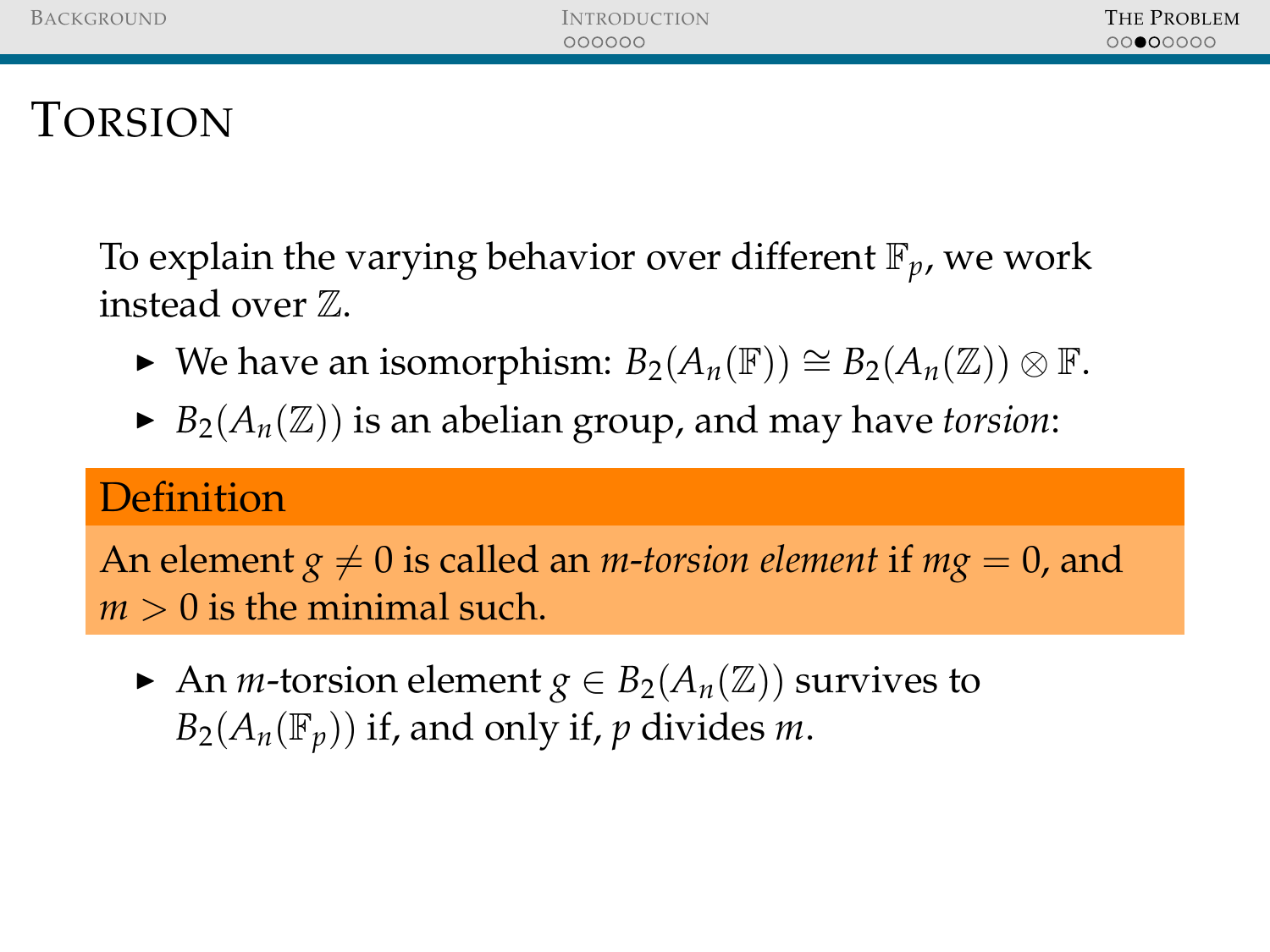To explain the varying behavior over different F*p*, we work instead over Z.

- $\blacktriangleright$  We have an isomorphism:  $B_2(A_n(\mathbb{F})) \cong B_2(A_n(\mathbb{Z})) \otimes \mathbb{F}$ .
- $\blacktriangleright$  *B*<sub>2</sub>( $A_n(\mathbb{Z})$ ) is an abelian group, and may have *torsion*:

### **Definition**

An element  $g \neq 0$  is called an *m*-*torsion element* if  $mg = 0$ , and  $m > 0$  is the minimal such.

- An *m*-torsion element  $g \in B_2(A_n(\mathbb{Z}))$  survives to  $B_2(A_n(\mathbb{F}_p))$  if, and only if, *p* divides *m*.
- $\blacktriangleright$  Torsion does not survive to  $B_2(A_n(\mathbb{Q}))$ .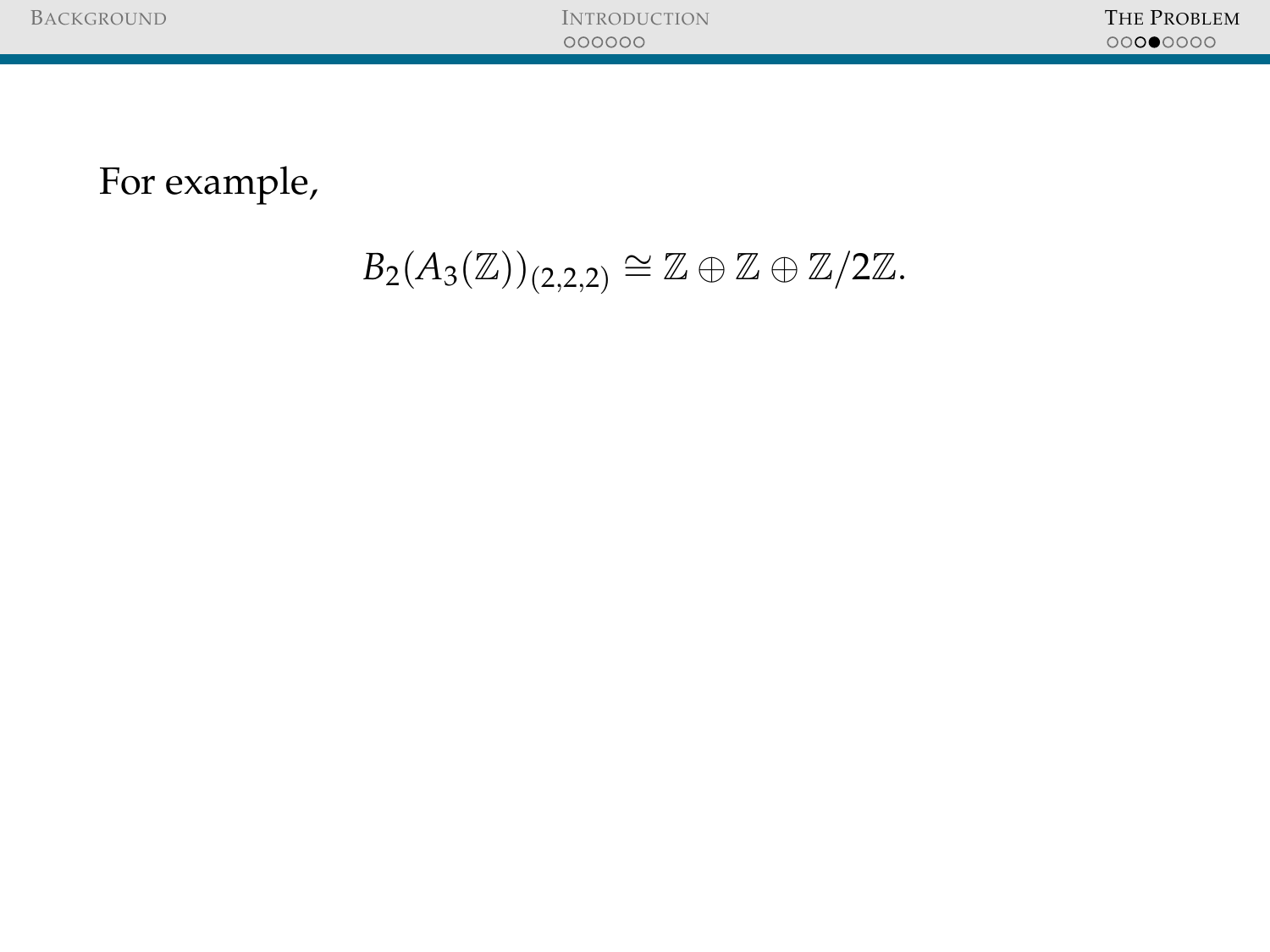# $B_2(A_3(\mathbb{Z}))_{(2,2,2)} \cong \mathbb{Z} \oplus \mathbb{Z} \oplus \mathbb{Z}/2\mathbb{Z}.$

# ►  $B_2(A_3(\mathbb{Q}))_{(2,2,2)} \cong (\mathbb{Z} \oplus \mathbb{Z} \oplus \mathbb{Z}/2\mathbb{Z}) \otimes \mathbb{Q} \cong \mathbb{Q} \oplus \mathbb{Q}.$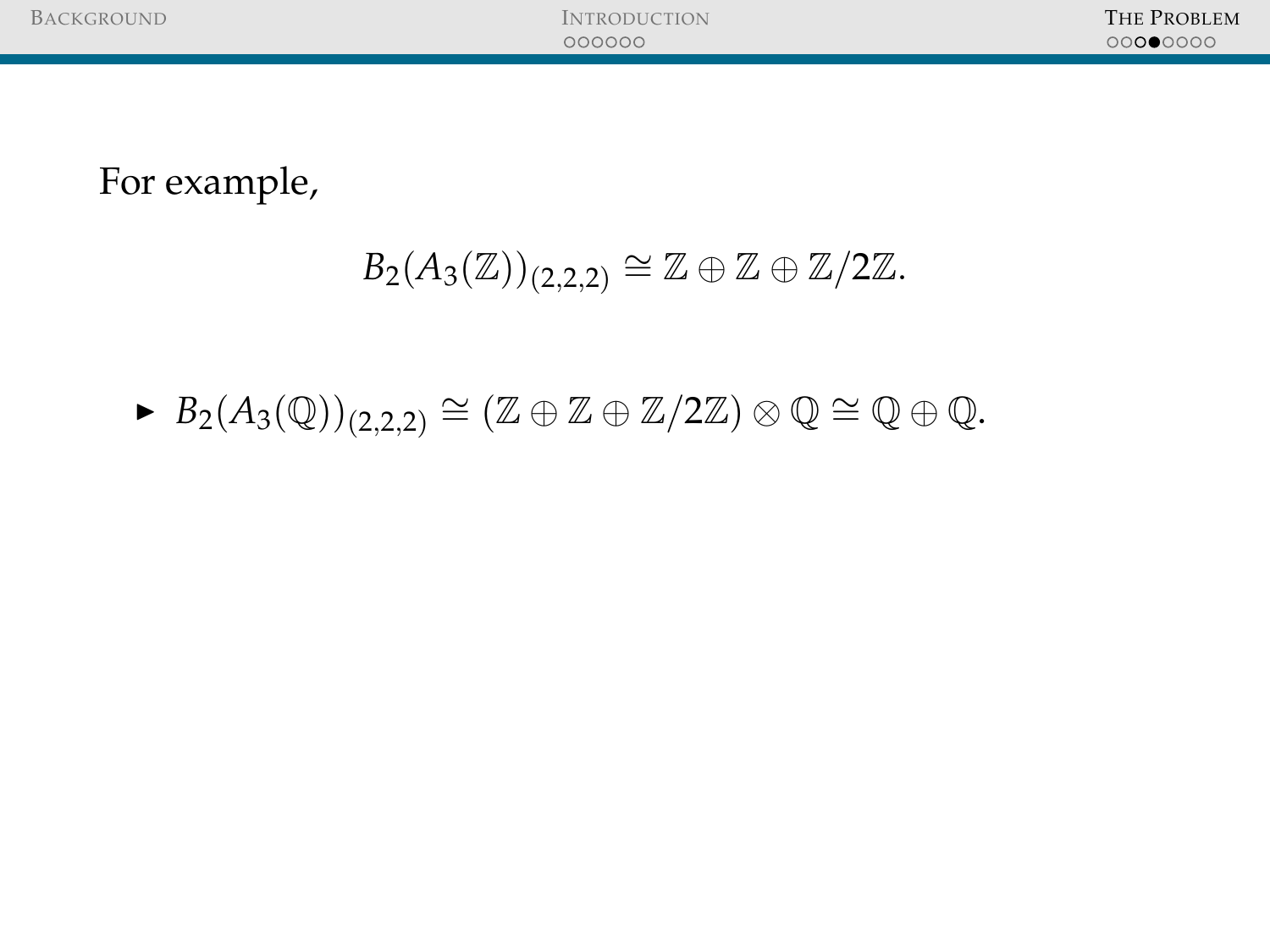- ►  $B_2(A_3(\mathbb{Q}))_{(2,2,2)} \cong (\mathbb{Z} \oplus \mathbb{Z} \oplus \mathbb{Z}/2\mathbb{Z}) \otimes \mathbb{Q} \cong \mathbb{Q} \oplus \mathbb{Q}.$
- $h(B_2(A_3(\mathbb{Q}))) = xy + xz + yz + x^2y + x^2z + xy^2 + 2xyz +$  $xz^2 + y^2z + yz^2 + x^2z^2 + y^2z^2 + x^2y^2 + 2x^2yz + 2x^2y^2z +$  $2x^2yz^2 + 2xy^2z^2 + 2xy^2z + 2xyz^2 + 2x^2y^2z^2 + \cdots$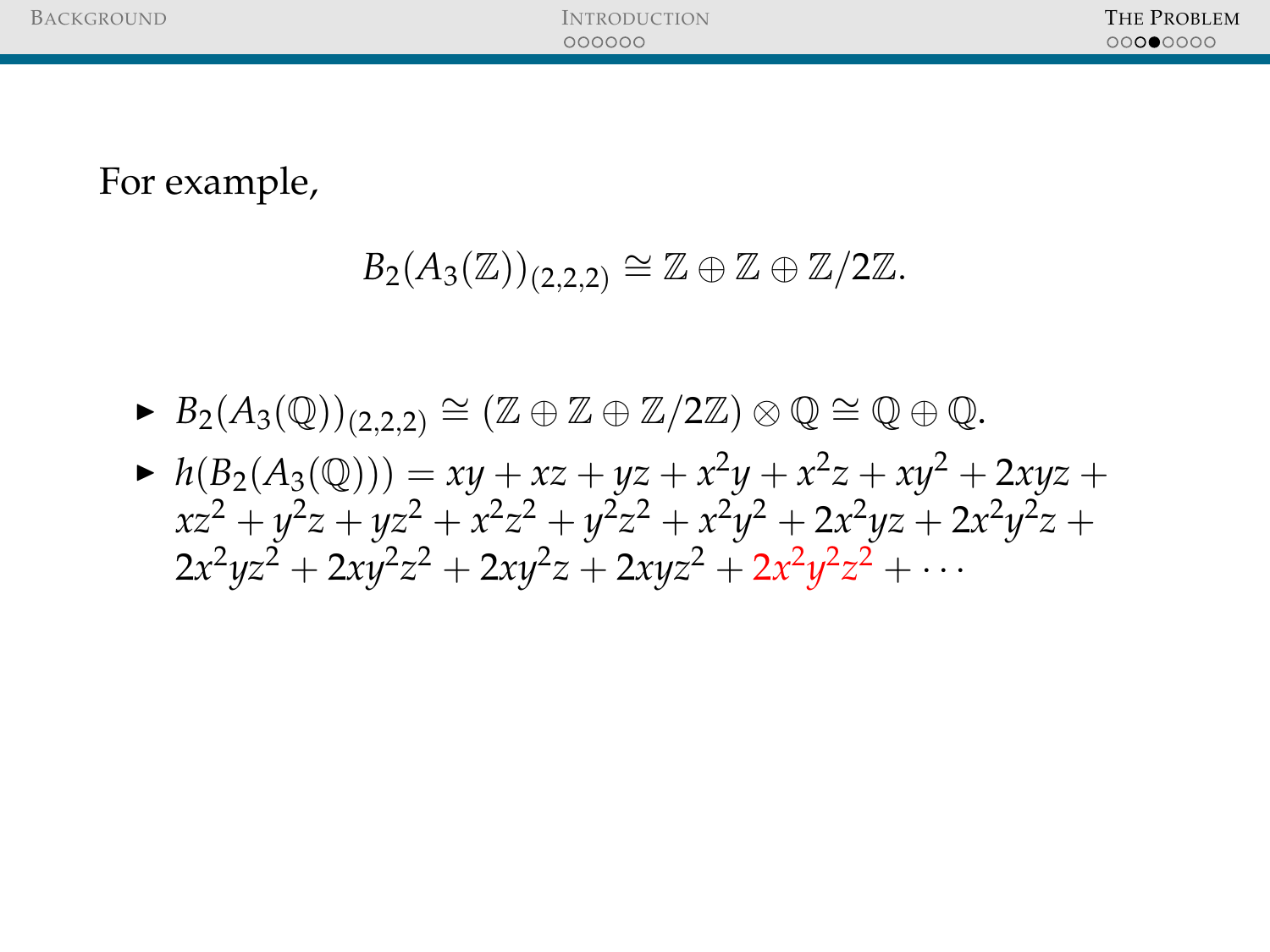- ►  $B_2(A_3(\mathbb{Q}))_{(2,2,2)} \cong (\mathbb{Z} \oplus \mathbb{Z} \oplus \mathbb{Z}/2\mathbb{Z}) \otimes \mathbb{Q} \cong \mathbb{Q} \oplus \mathbb{Q}.$
- $h(B_2(A_3(\mathbb{Q}))) = xy + xz + yz + x^2y + x^2z + xy^2 + 2xyz +$  $xz^2 + y^2z + yz^2 + x^2z^2 + y^2z^2 + x^2y^2 + 2x^2yz + 2x^2y^2z +$  $2x^2yz^2 + 2xy^2z^2 + 2xy^2z + 2xyz^2 + 2x^2y^2z^2 + \cdots$
- $\blacktriangleright$   $B_2(A_3(\mathbb{F}_2))_{(2,2,2)} \cong (\mathbb{Z} \oplus \mathbb{Z} \oplus \mathbb{Z}/2\mathbb{Z}) \otimes \mathbb{F}_2 \cong \mathbb{F}_2 \oplus \mathbb{F}_2 \oplus \mathbb{F}_2.$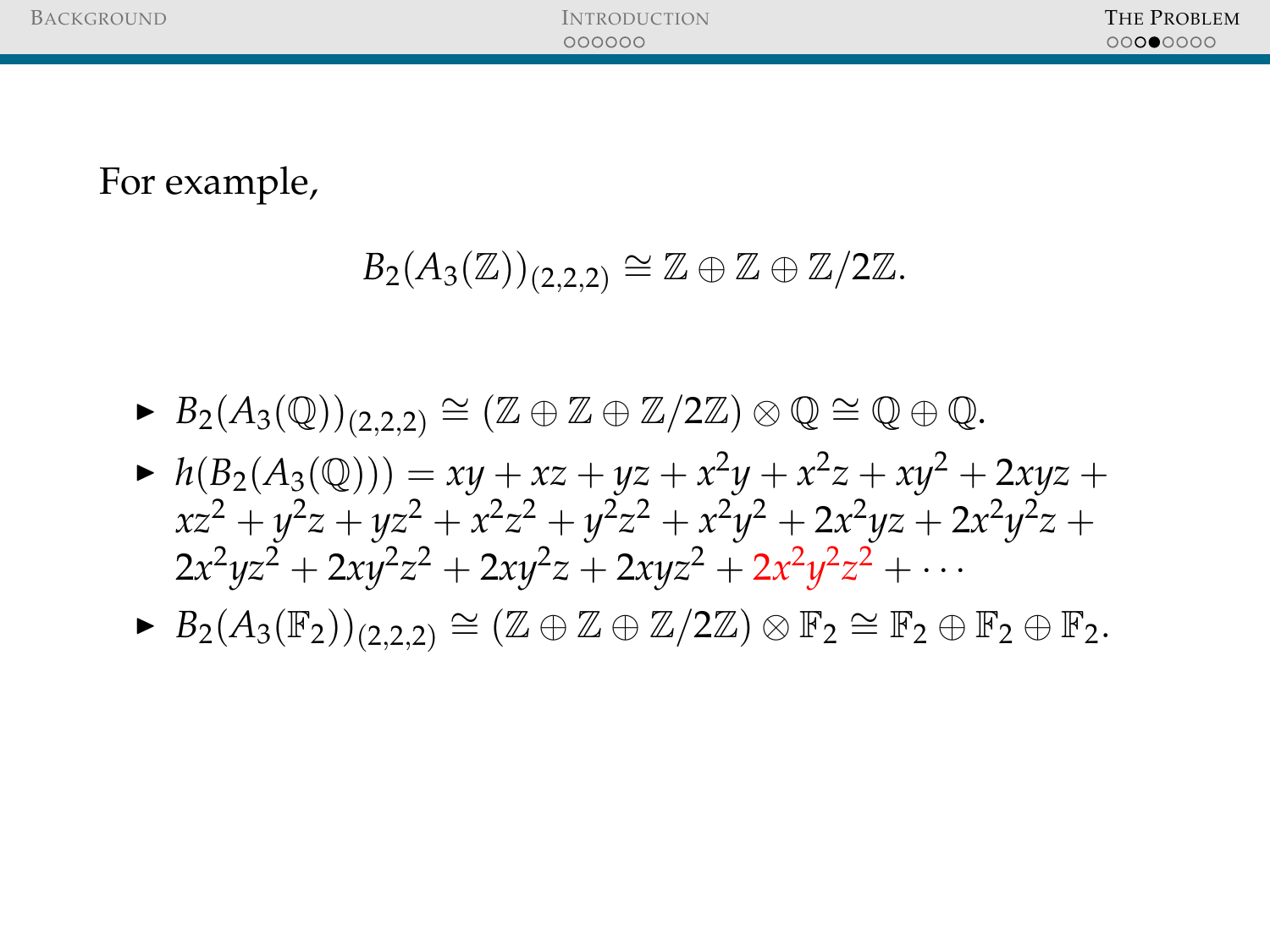- ►  $B_2(A_3(\mathbb{Q}))_{(2,2,2)} \cong (\mathbb{Z} \oplus \mathbb{Z} \oplus \mathbb{Z}/2\mathbb{Z}) \otimes \mathbb{Q} \cong \mathbb{Q} \oplus \mathbb{Q}.$
- $h(B_2(A_3(\mathbb{Q}))) = xy + xz + yz + x^2y + x^2z + xy^2 + 2xyz +$  $xz^2 + y^2z + yz^2 + x^2z^2 + y^2z^2 + x^2y^2 + 2x^2yz + 2x^2y^2z +$  $2x^2yz^2 + 2xy^2z^2 + 2xy^2z + 2xyz^2 + 2x^2y^2z^2 + \cdots$
- $\blacktriangleright$   $B_2(A_3(\mathbb{F}_2))_{(2,2,2)} \cong (\mathbb{Z} \oplus \mathbb{Z} \oplus \mathbb{Z}/2\mathbb{Z}) \otimes \mathbb{F}_2 \cong \mathbb{F}_2 \oplus \mathbb{F}_2 \oplus \mathbb{F}_2.$
- $h(B_2(A_3(\mathbb{F}_2))) = xy + xz + yz + x^2y + x^2z + xy^2 + 2xyz +$  $xz^2 + y^2z + yz^2 + x^2z^2 + y^2z^2 + x^2y^2 + 2x^2yz + 2x^2y^2z +$  $2x^2yz^2 + 2xy^2z^2 + 2xy^2z + 2xyz^2 + 3x^2y^2z^2 + \cdots$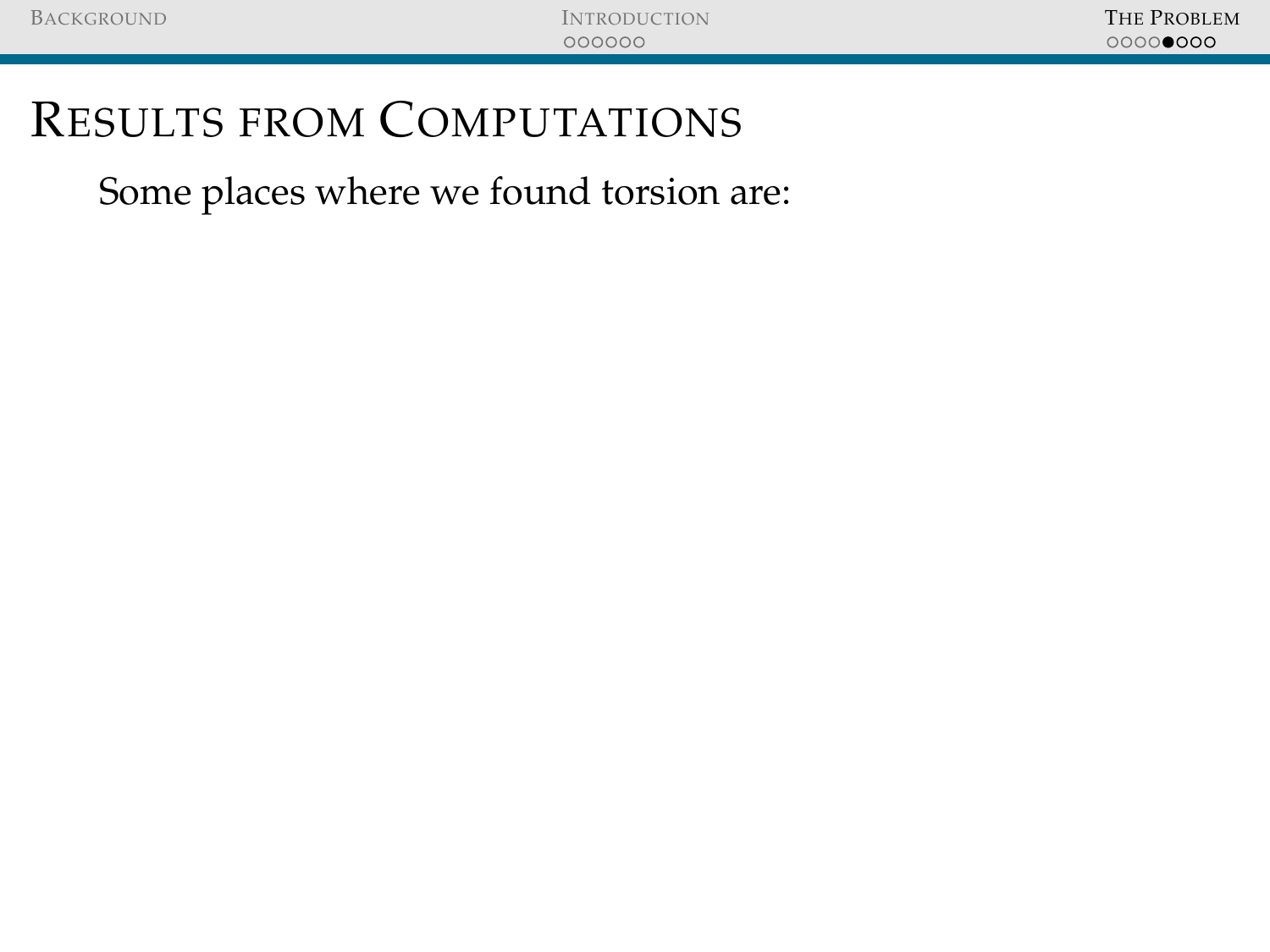Some places where we found torsion are:

▶ 2-torsion in *B*<sub>2</sub>(*A*<sub>3</sub>( $\mathbb{Z}$ ))<sub>(2,2,2)</sub>,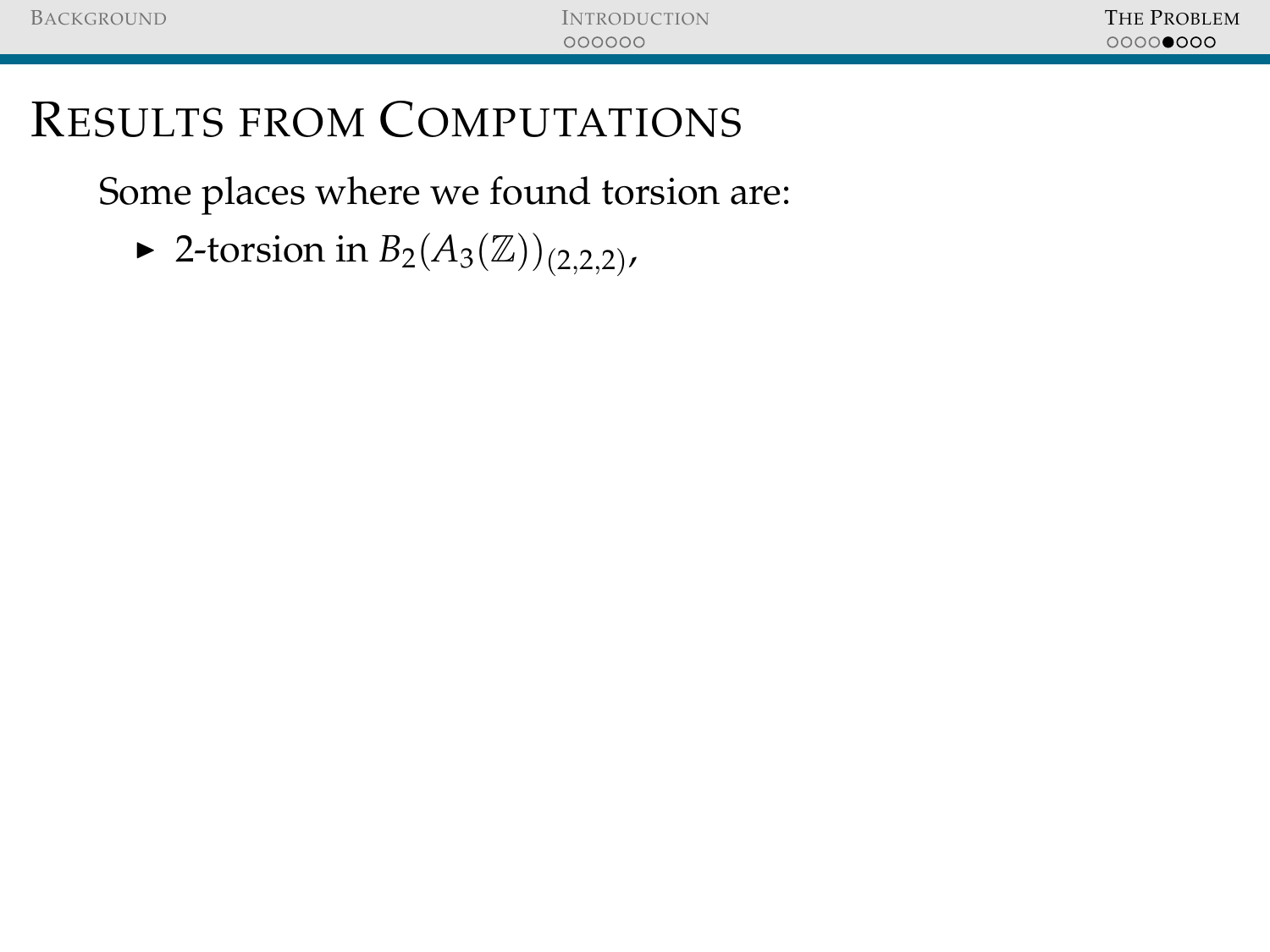- ▶ 2-torsion in *B*<sub>2</sub>(*A*<sub>3</sub>( $\mathbb{Z}$ ))<sub>(2,2,2)</sub>,
- ► 3-torsion in  $B_2(A_3(\mathbb{Z}))_{(3,3,3)}$ ,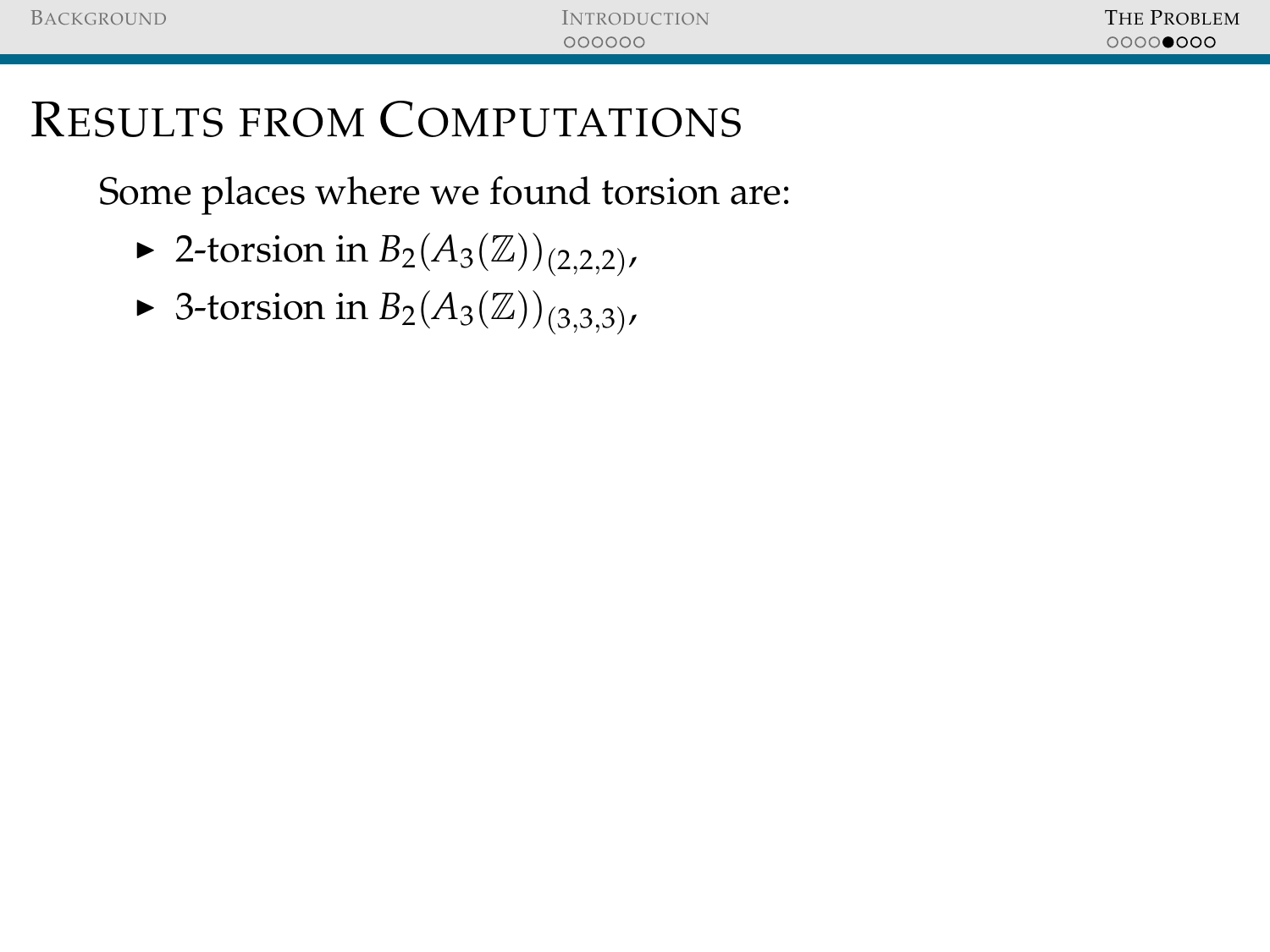- ▶ 2-torsion in *B*<sub>2</sub>(*A*<sub>3</sub>( $\mathbb{Z}$ ))<sub>(2,2,2)</sub>,
- ► 3-torsion in  $B_2(A_3(\mathbb{Z}))_{(3,3,3)}$ ,
- ▶ 2-torsion in  $B_2(A_3(\mathbb{Z}))_{(4,2,2)}$ , and its permutations,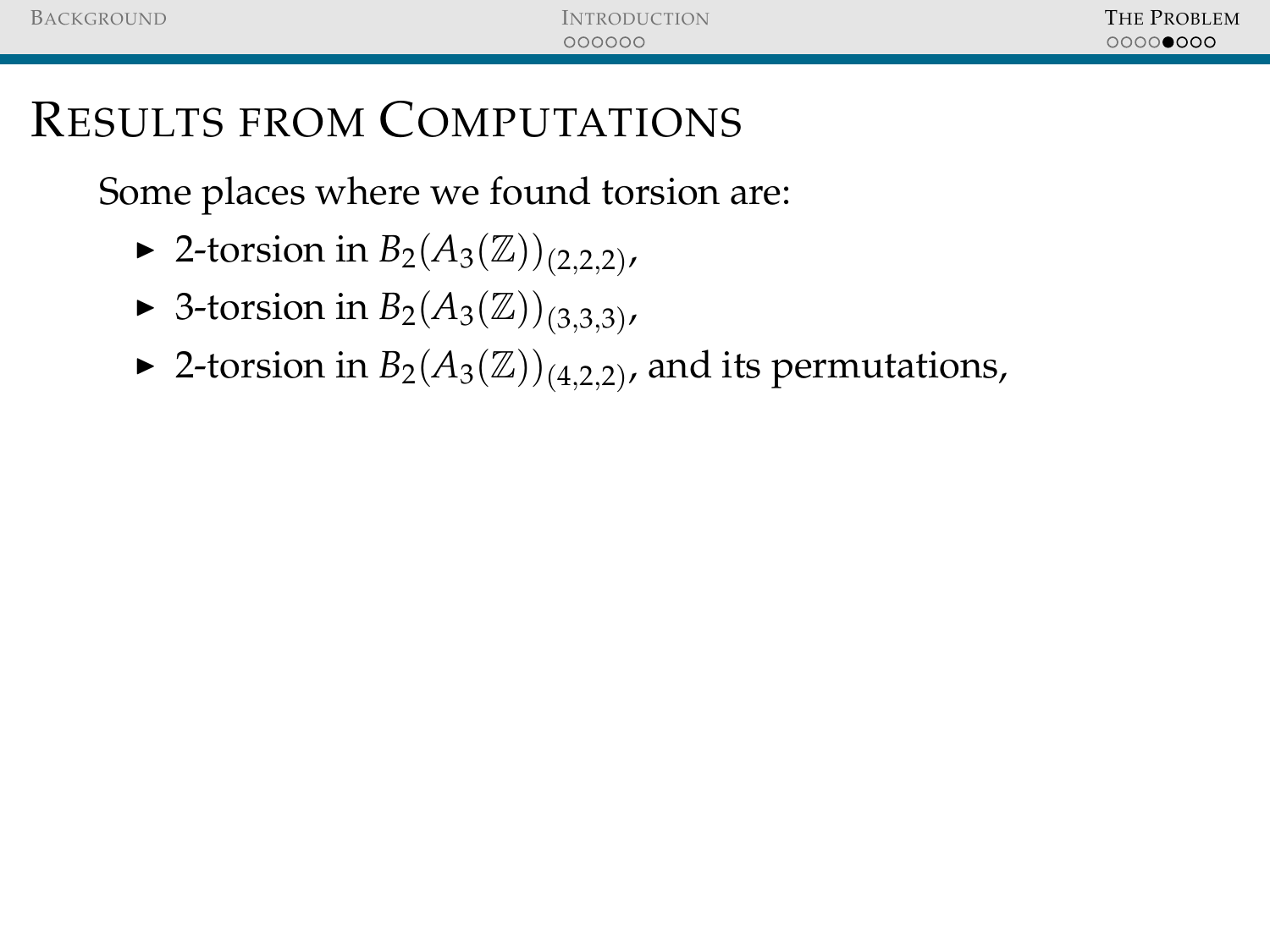- ▶ 2-torsion in *B*<sub>2</sub>(*A*<sub>3</sub>( $\mathbb{Z}$ ))<sub>(2,2,2)</sub>,
- ► 3-torsion in  $B_2(A_3(\mathbb{Z}))_{(3,3,3)}$ ,
- ▶ 2-torsion in  $B_2(A_3(\mathbb{Z}))_{(4,2,2)}$ , and its permutations,
- ▶ 2-torsion in  $B_2(A_3(\mathbb{Z}))_{(4,4,2)}$ , and its permutations,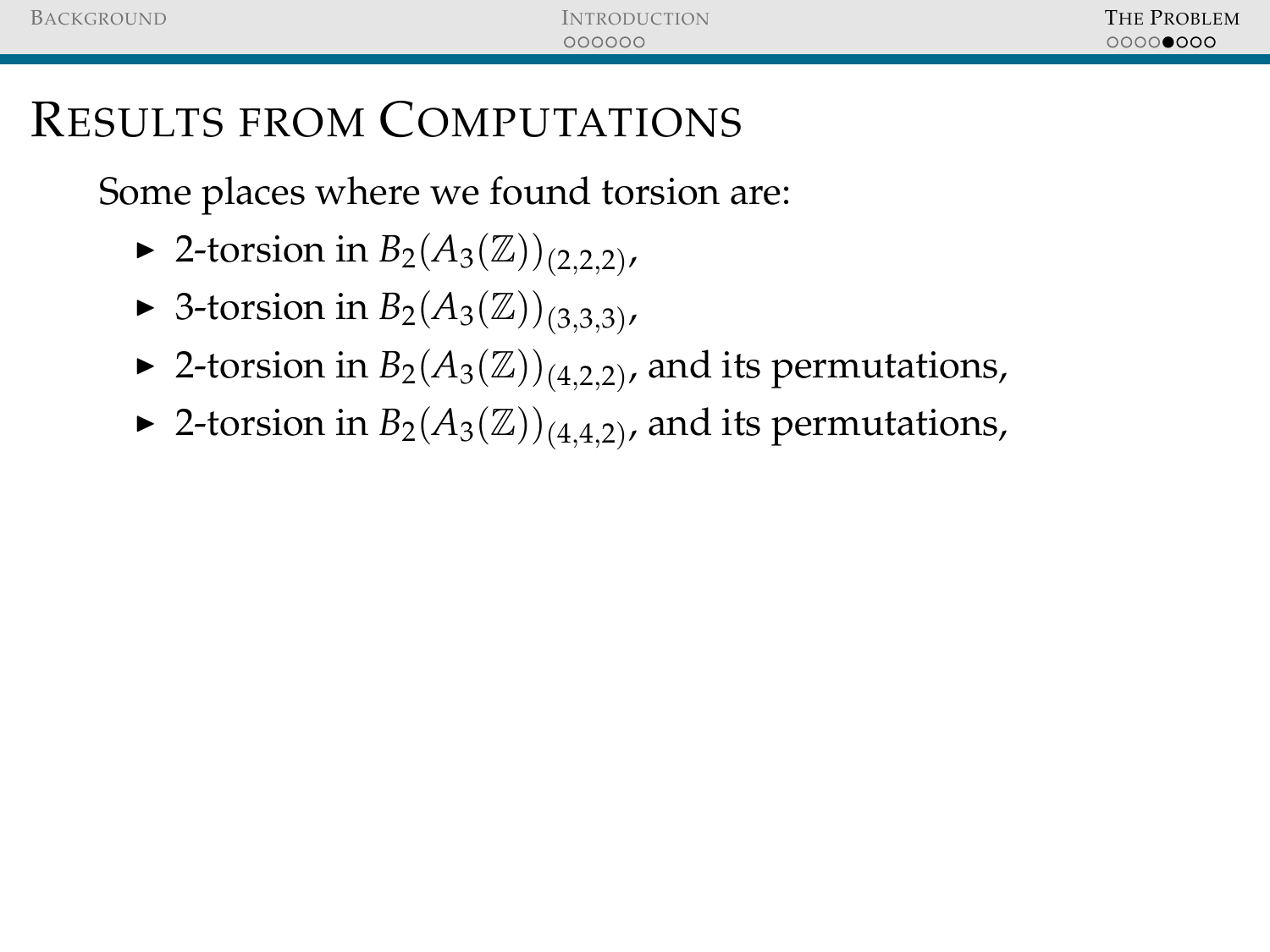- ▶ 2-torsion in *B*<sub>2</sub>(*A*<sub>3</sub>( $\mathbb{Z}$ ))<sub>(2,2,2)</sub>,
- ► 3-torsion in  $B_2(A_3(\mathbb{Z}))_{(3,3,3)}$ ,
- ▶ 2-torsion in  $B_2(A_3(\mathbb{Z}))_{(4,2,2)}$ , and its permutations,
- ▶ 2-torsion in  $B_2(A_3(\mathbb{Z}))_{(4,4,2)}$ , and its permutations,
- ► 2-torsion in  $B_2(A_4(\mathbb{Z}))_{(2,2,2,2)}$  (3-dimensional).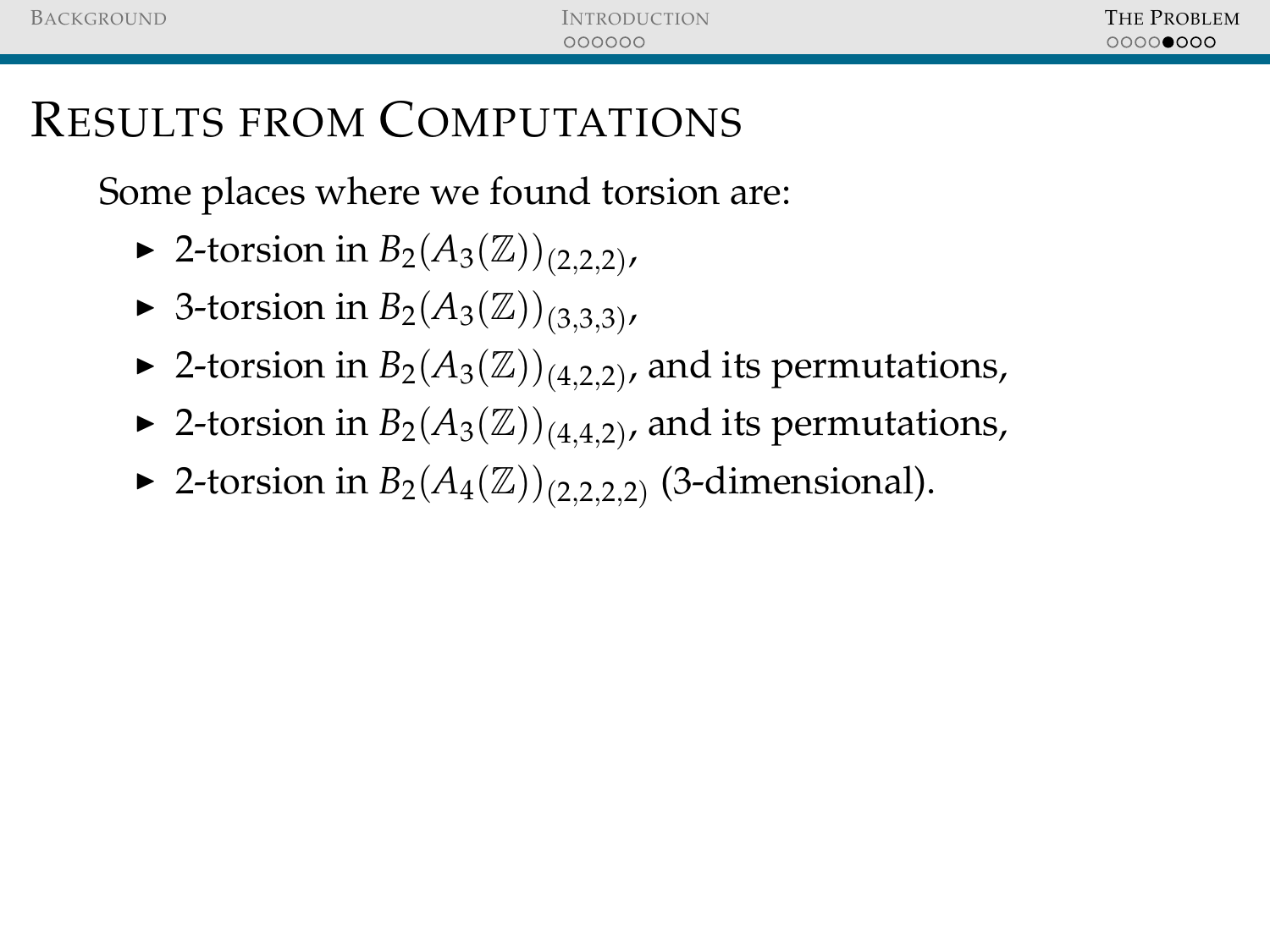Some places where we found torsion are:

- ▶ 2-torsion in *B*<sub>2</sub>(*A*<sub>3</sub>( $\mathbb{Z}$ ))<sub>(2,2,2)</sub>,
- ► 3-torsion in  $B_2(A_3(\mathbb{Z}))_{(3,3,3)}$ ,
- ▶ 2-torsion in  $B_2(A_3(\mathbb{Z}))_{(4,2,2)}$ , and its permutations,
- ▶ 2-torsion in  $B_2(A_3(\mathbb{Z}))_{(4,4,2)}$ , and its permutations,
- ► 2-torsion in  $B_2(A_4(\mathbb{Z}))_{(2,2,2,2)}$  (3-dimensional).

### **Conjecture**

For all *a*, *b*, *c*, the element:

$$
v(a, b, c) = [z, z^{a-1}x^{b-1}y^{c-1}[x, y]] \in B_2(A_3(\mathbb{Z}))_{(a, b, c)},
$$

is torsion, of order equal to  $gcd(a, b, c)$ , and generates the torsion subgroup of  $\overline{B_2(A_3(\mathbb{Z}))_{(a,b,c)}}$ .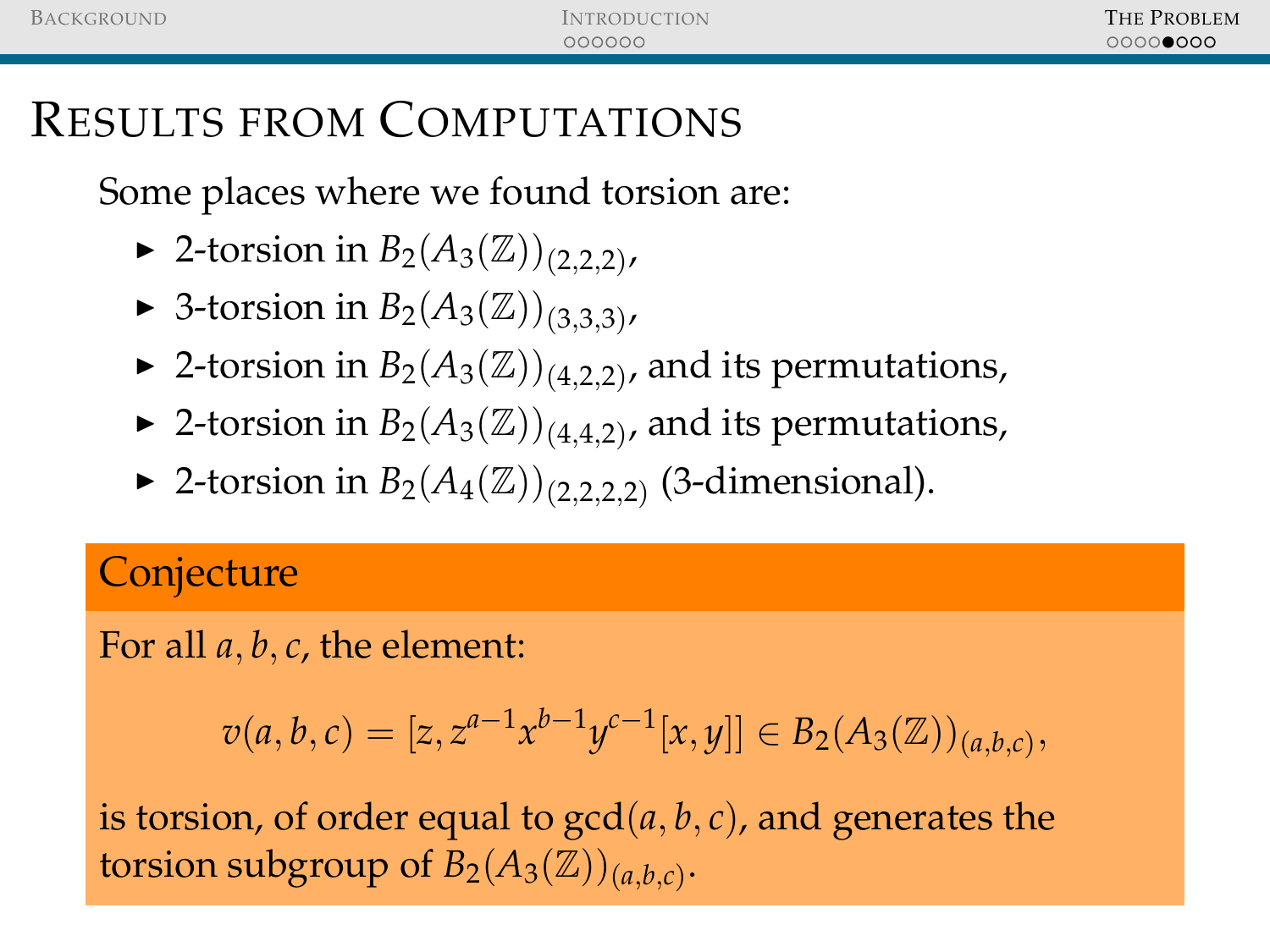It is not hard to prove that  $\gcd(a,b,c)\cdot[z,z^{a-1}x^{b-1}y^{c-1}[x,y]]=0$ in  $B_2(A_3(\mathbb{Z}))$  :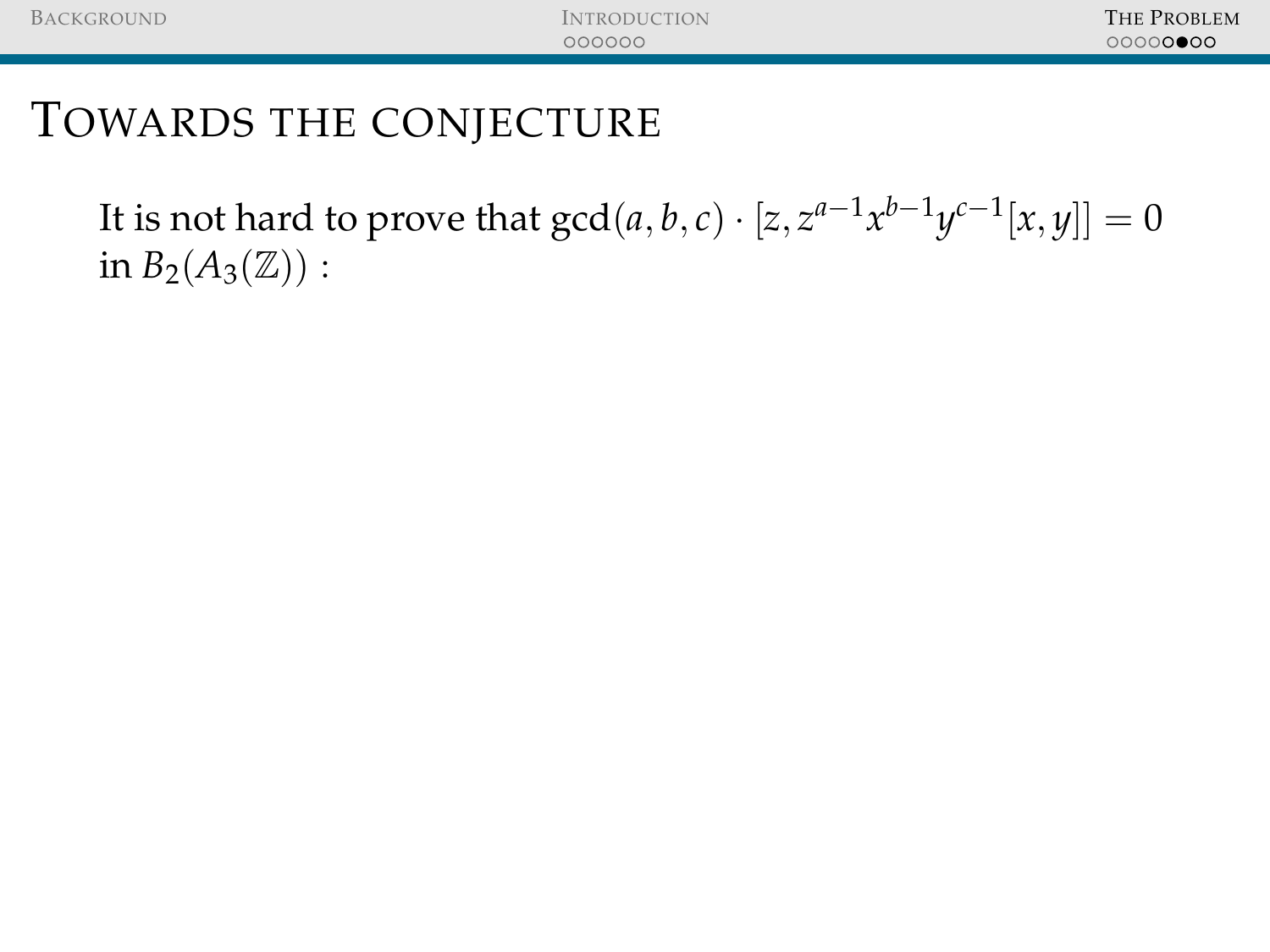It is not hard to prove that  $\gcd(a,b,c)\cdot[z,z^{a-1}x^{b-1}y^{c-1}[x,y]]=0$ in  $B_2(A_3(\mathbb{Z}))$  :

<sup>I</sup> Feigin-Shoikhet: [*A*, *AL*3] ⊂ *L*3.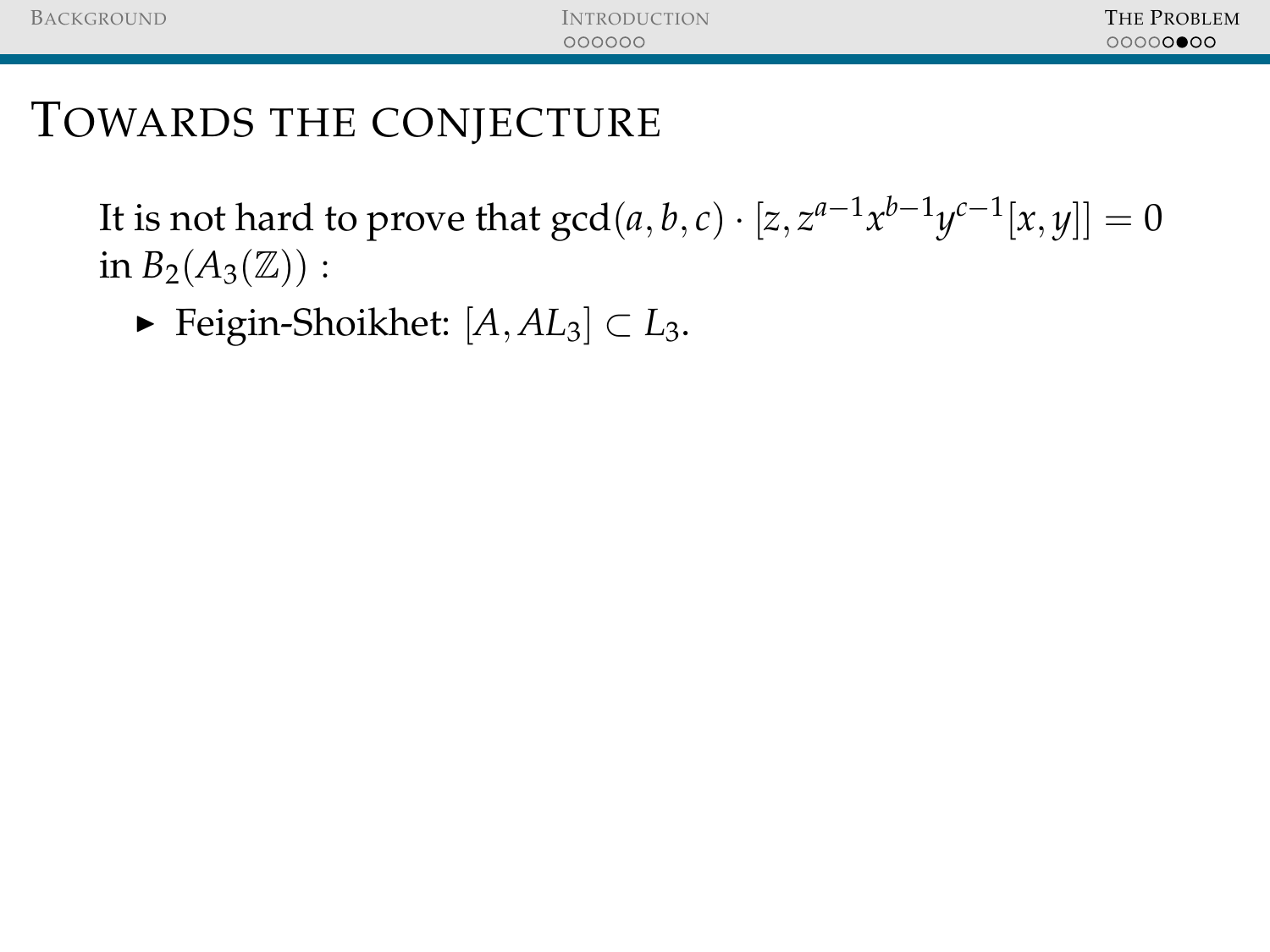It is not hard to prove that  $\gcd(a,b,c)\cdot[z,z^{a-1}x^{b-1}y^{c-1}[x,y]]=0$ in  $B_2(A_3(\mathbb{Z}))$  :

- <sup>I</sup> Feigin-Shoikhet: [*A*, *AL*3] ⊂ *L*3.
- ►  $[z, z^{a-1}[x, x^{b-1}y^c]] = c[z, z^{a-1}x^{b-1}y^{c-1}[x, y]] \mod L_3.$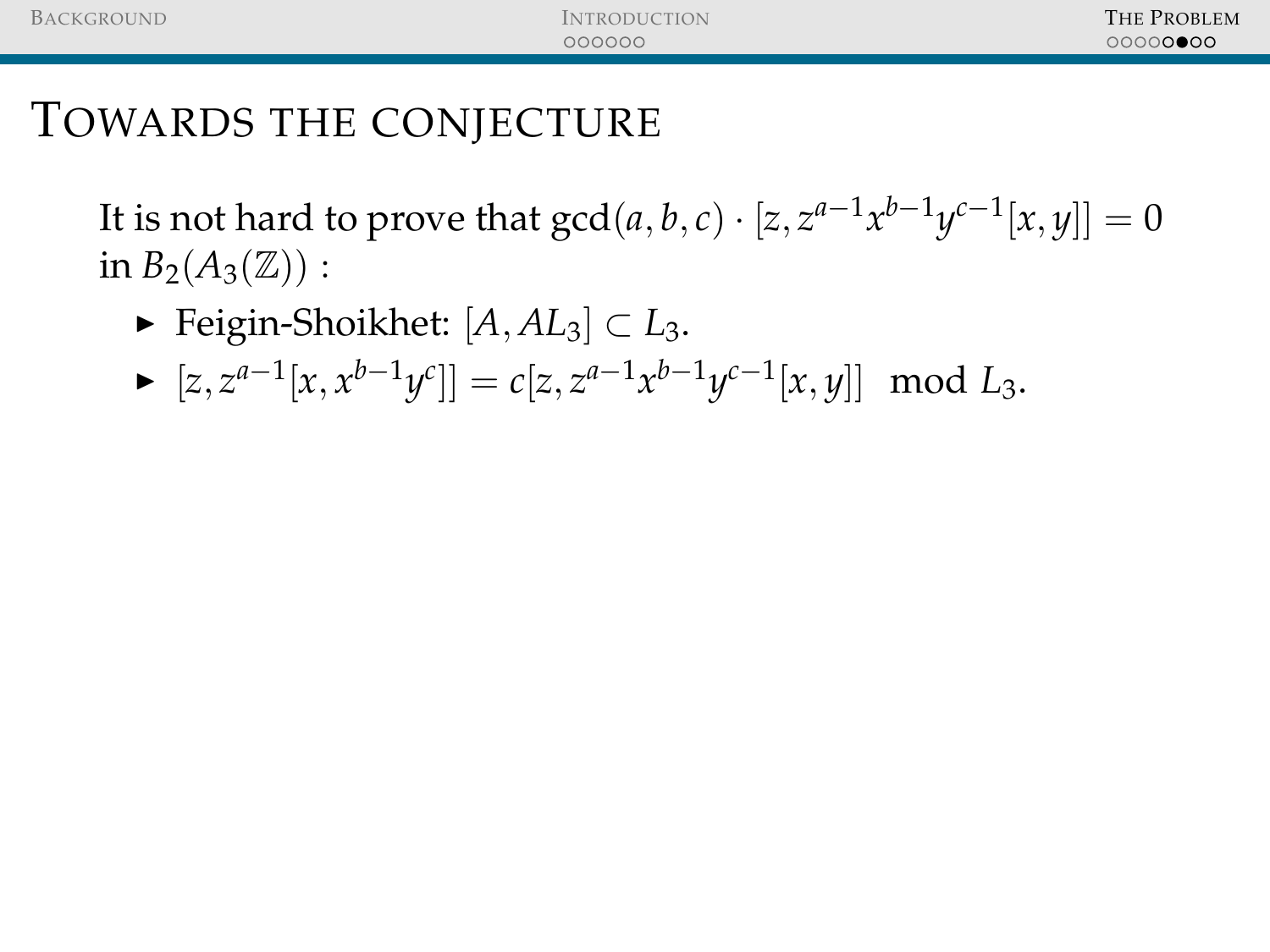It is not hard to prove that  $\gcd(a,b,c)\cdot[z,z^{a-1}x^{b-1}y^{c-1}[x,y]]=0$ in  $B_2(A_3(\mathbb{Z}))$  :

- <sup>I</sup> Feigin-Shoikhet: [*A*, *AL*3] ⊂ *L*3.
- ►  $[z, z^{a-1}[x, x^{b-1}y^c]] = c[z, z^{a-1}x^{b-1}y^{c-1}[x, y]] \mod L_3.$
- ►  $\Rightarrow cv = [z, z^{a-1}[x, x^{b-1}y^c]].$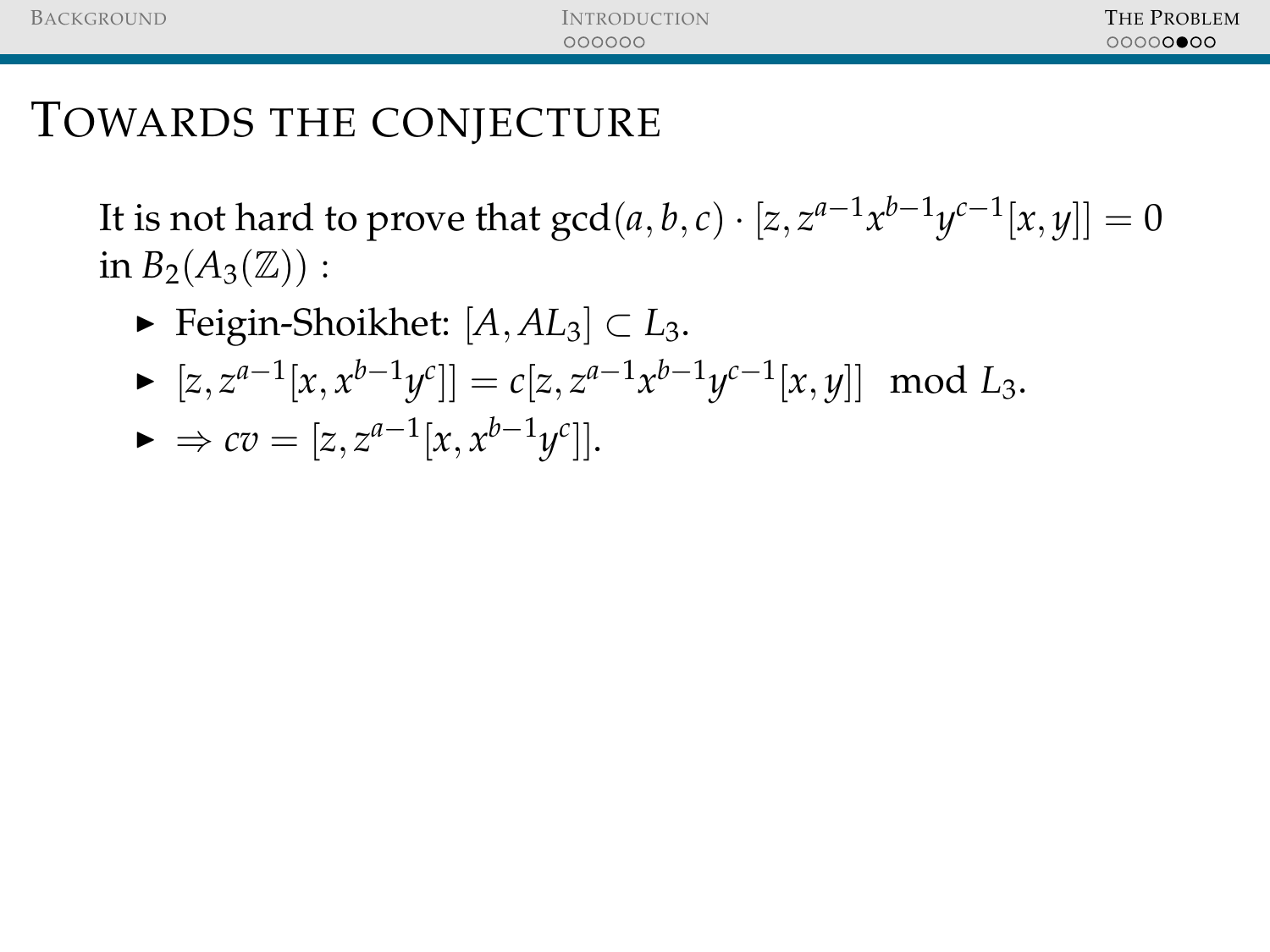It is not hard to prove that  $\gcd(a,b,c)\cdot[z,z^{a-1}x^{b-1}y^{c-1}[x,y]]=0$ in  $B_2(A_3(\mathbb{Z}))$ :

- <sup>I</sup> Feigin-Shoikhet: [*A*, *AL*3] ⊂ *L*3.
- ►  $[z, z^{a-1}[x, x^{b-1}y^c]] = c[z, z^{a-1}x^{b-1}y^{c-1}[x, y]] \mod L_3.$
- ►  $\Rightarrow cv = [z, z^{a-1}[x, x^{b-1}y^c]].$
- $\blacktriangleright$  We use the identity in  $A_4(\mathbb{Z})$ :

 $[x, w[x, y]] = [[w, y], xz] - [z, [y, wx]] + [x, [w, zy]] + x[z, w]y + [w, z]yx.$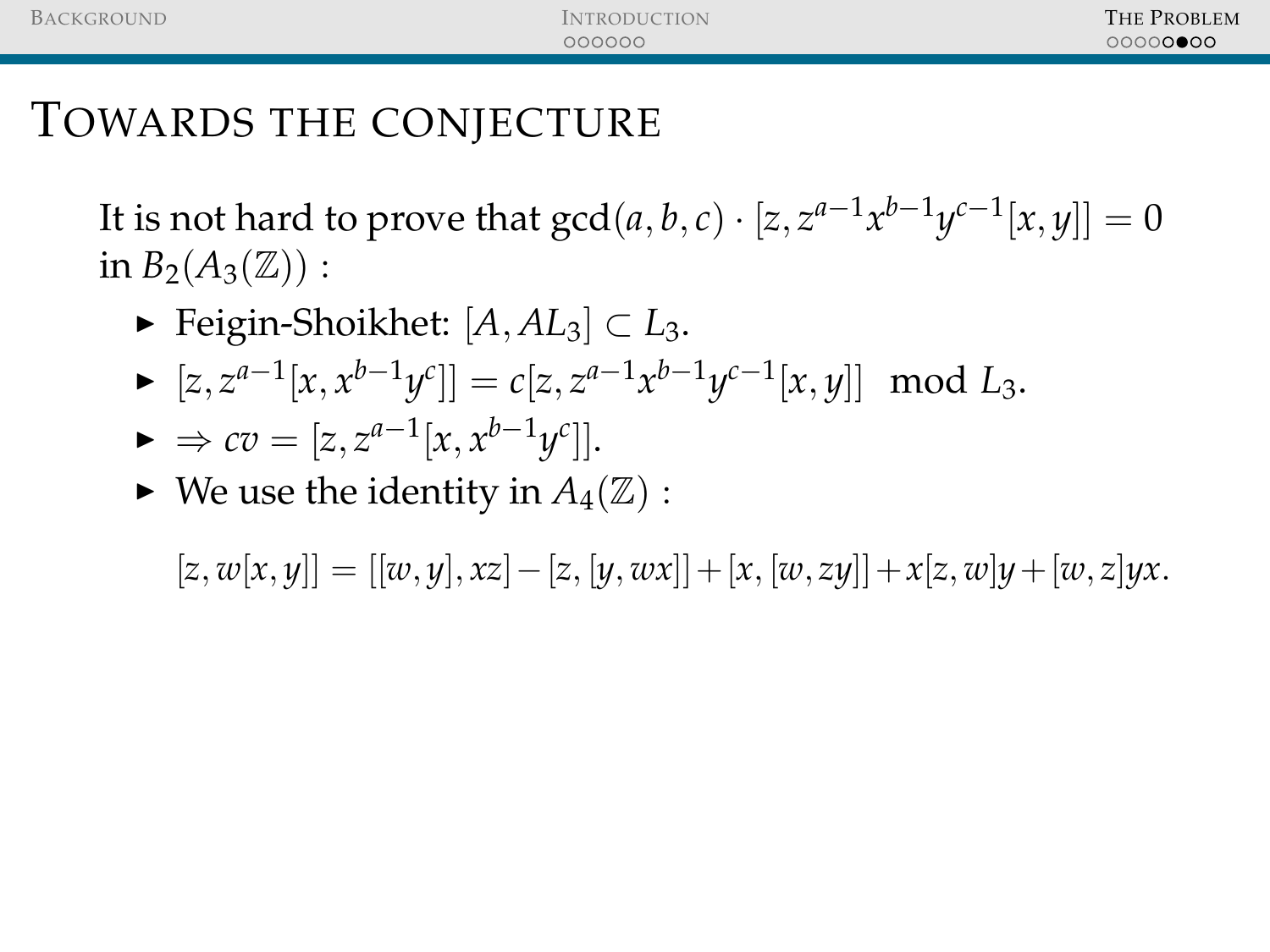It is not hard to prove that  $\gcd(a,b,c)\cdot[z,z^{a-1}x^{b-1}y^{c-1}[x,y]]=0$ in  $B_2(A_3(\mathbb{Z}))$ :

- <sup>I</sup> Feigin-Shoikhet: [*A*, *AL*3] ⊂ *L*3.
- ►  $[z, z^{a-1}[x, x^{b-1}y^c]] = c[z, z^{a-1}x^{b-1}y^{c-1}[x, y]] \mod L_3.$
- ►  $\Rightarrow cv = [z, z^{a-1}[x, x^{b-1}y^c]].$
- $\blacktriangleright$  We use the identity in  $A_4(\mathbb{Z})$ :

 $[x, w[x, y]] = [[w, y], xz] - [z, [y, wx]] + [x, [w, zy]] + x[z, w]y + [w, z]yx.$ 

► Set  $z \mapsto z, w \mapsto z^{a-1}, x \mapsto x, y \mapsto x^{b-1}y^c$ .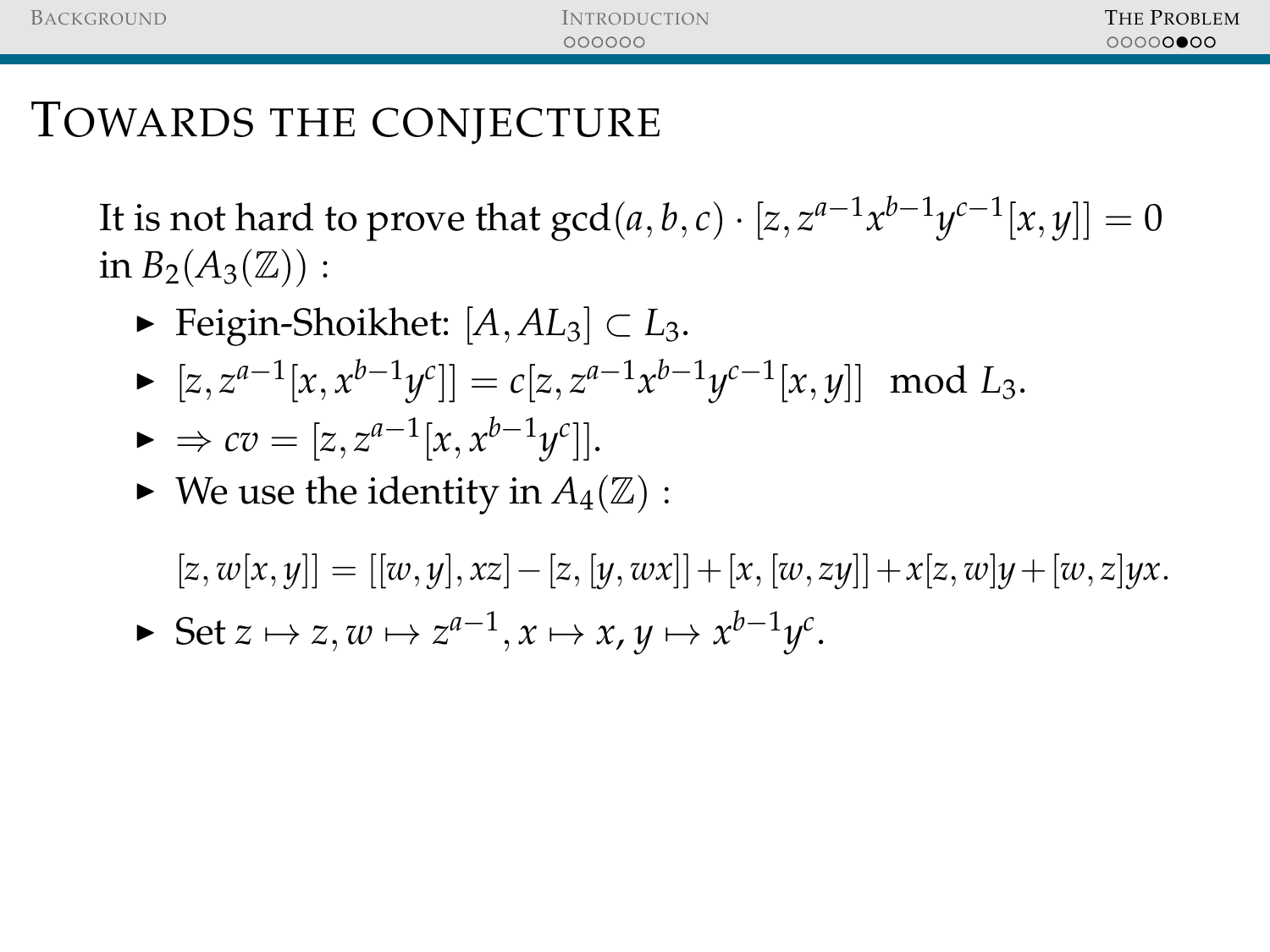It is not hard to prove that  $\gcd(a,b,c)\cdot[z,z^{a-1}x^{b-1}y^{c-1}[x,y]]=0$ in  $B_2(A_3(\mathbb{Z}))$ :

- <sup>I</sup> Feigin-Shoikhet: [*A*, *AL*3] ⊂ *L*3.
- ►  $[z, z^{a-1}[x, x^{b-1}y^c]] = c[z, z^{a-1}x^{b-1}y^{c-1}[x, y]] \mod L_3.$

$$
\blacktriangleright \Rightarrow cv = [z, z^{a-1}[x, x^{b-1}y^c]].
$$

 $\blacktriangleright$  We use the identity in  $A_4(\mathbb{Z})$ :

 $[x, w[x, y]] = [[w, y], xz] - [z, [y, wx]] + [x, [w, zy]] + x[z, w]y + [w, z]yx$ .

- ► Set  $z \mapsto z, w \mapsto z^{a-1}, x \mapsto x, y \mapsto x^{b-1}y^c$ .
- $\triangleright \Rightarrow cv \in L_3(A_3(\mathbb{Z})) \Rightarrow cv = 0$  in  $B_2(A_3(\mathbb{Z}))$ .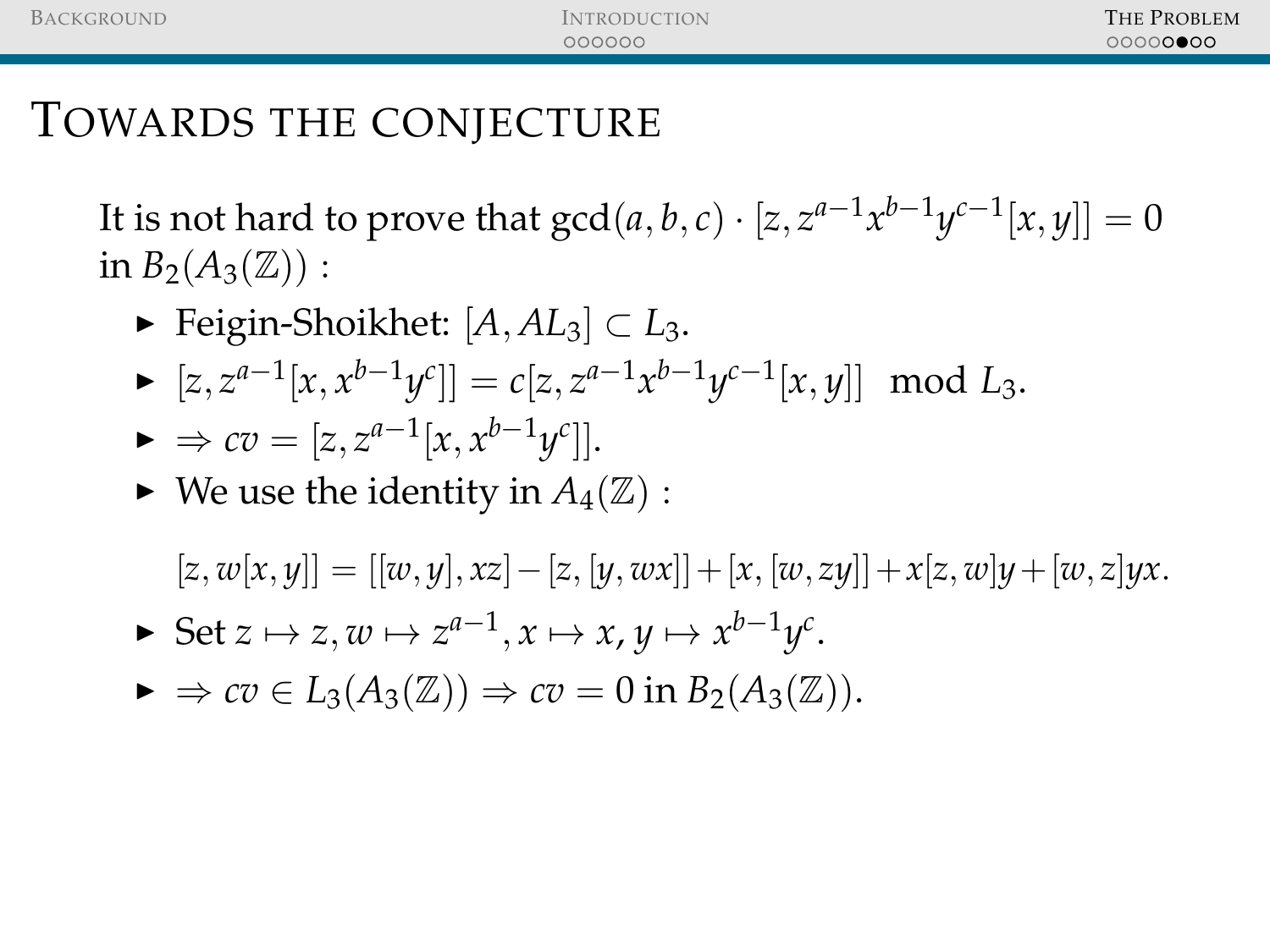It is not hard to prove that  $\gcd(a,b,c)\cdot[z,z^{a-1}x^{b-1}y^{c-1}[x,y]]=0$ in  $B_2(A_3(\mathbb{Z}))$  :

- <sup>I</sup> Feigin-Shoikhet: [*A*, *AL*3] ⊂ *L*3.
- ►  $[z, z^{a-1}[x, x^{b-1}y^c]] = c[z, z^{a-1}x^{b-1}y^{c-1}[x, y]] \mod L_3.$

$$
\blacktriangleright \Rightarrow cv = [z, z^{a-1}[x, x^{b-1}y^c]].
$$

 $\blacktriangleright$  We use the identity in  $A_4(\mathbb{Z})$ :

 $[x, w[x, y]] = [[w, y], xz] - [z, [y, wx]] + [x, [w, zy]] + x[z, w]y + [w, z]yx$ .

- ► Set  $z \mapsto z, w \mapsto z^{a-1}, x \mapsto x, y \mapsto x^{b-1}y^c$ .
- $\triangleright \Rightarrow cv \in L_3(A_3(\mathbb{Z})) \Rightarrow cv = 0$  in  $B_2(A_3(\mathbb{Z}))$ .
- $\blacktriangleright$  The claim that  $av = bv = 0$  is proved similarly.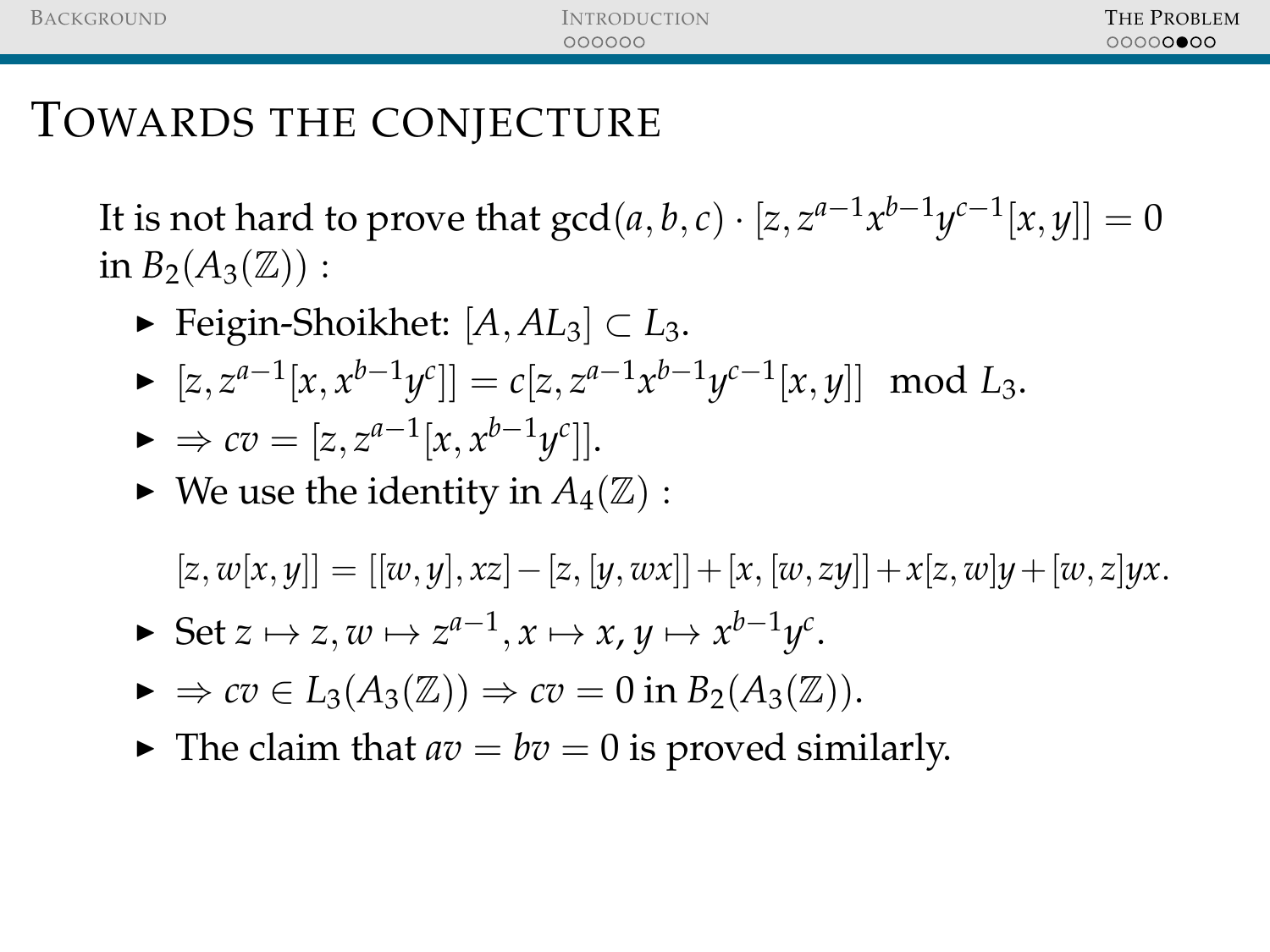It is not hard to prove that  $\gcd(a,b,c)\cdot[z,z^{a-1}x^{b-1}y^{c-1}[x,y]]=0$ in  $B_2(A_3(\mathbb{Z}))$ :

- <sup>I</sup> Feigin-Shoikhet: [*A*, *AL*3] ⊂ *L*3.
- ►  $[z, z^{a-1}[x, x^{b-1}y^c]] = c[z, z^{a-1}x^{b-1}y^{c-1}[x, y]] \mod L_3.$

$$
\blacktriangleright \Rightarrow cv = [z, z^{a-1}[x, x^{b-1}y^c]].
$$

 $\blacktriangleright$  We use the identity in  $A_4(\mathbb{Z})$ :

 $[x, w[x, y]] = [[w, y], xz] - [z, [y, wx]] + [x, [w, zy]] + x[z, w]y + [w, z]yx$ .

- ► Set  $z \mapsto z, w \mapsto z^{a-1}, x \mapsto x, y \mapsto x^{b-1}y^c$ .
- $\triangleright \Rightarrow cv \in L_3(A_3(\mathbb{Z})) \Rightarrow cv = 0$  in  $B_2(A_3(\mathbb{Z}))$ .
- $\blacktriangleright$  The claim that  $av = bv = 0$  is proved similarly.

However, we still do not know *v* is nonzero (if  $gcd(a, b, c) > 1$ )! Computation confirms this in small cases.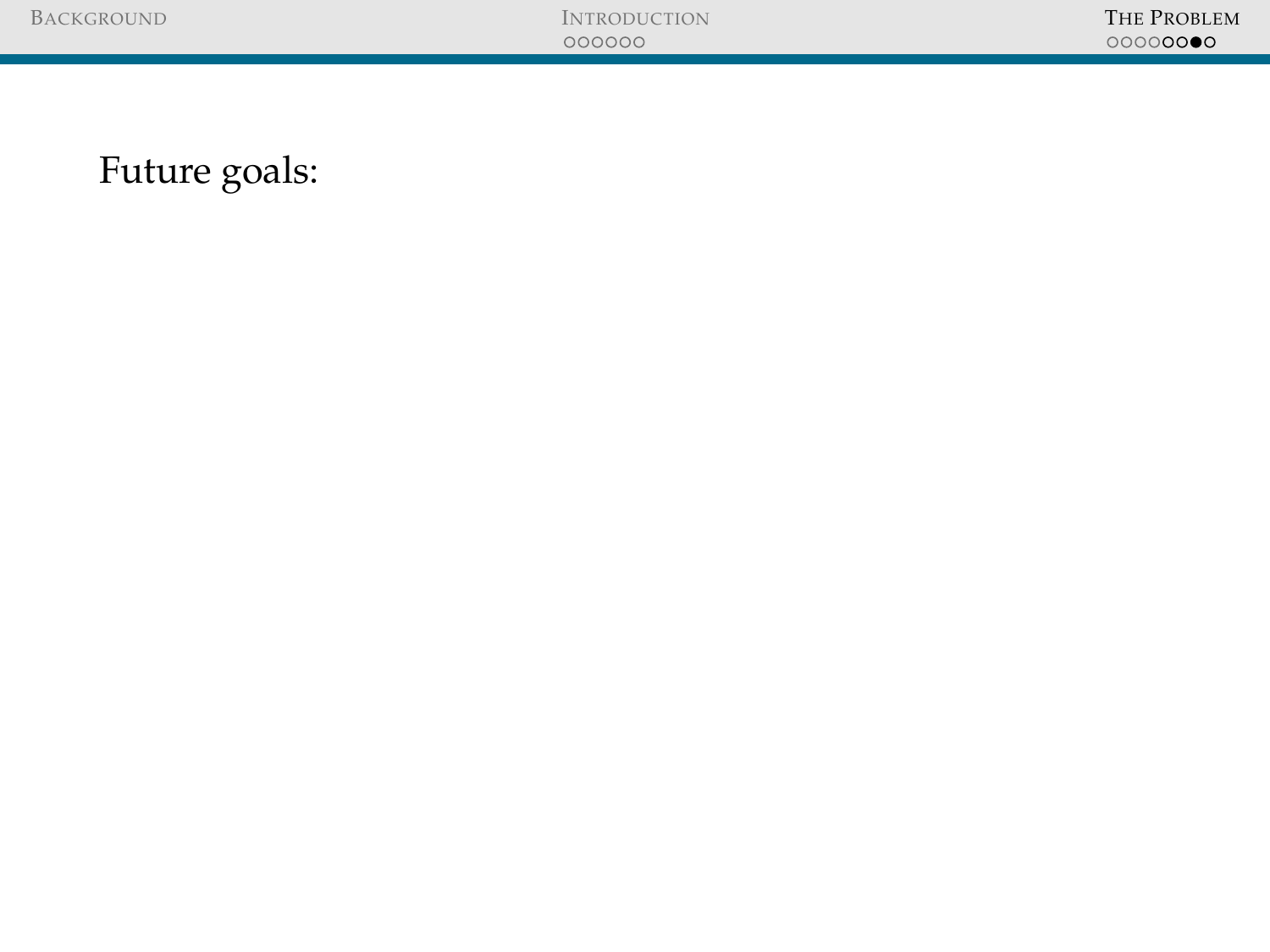$\blacktriangleright$  Understand torsion in  $B_2(A_n(\mathbb{Z}))$ .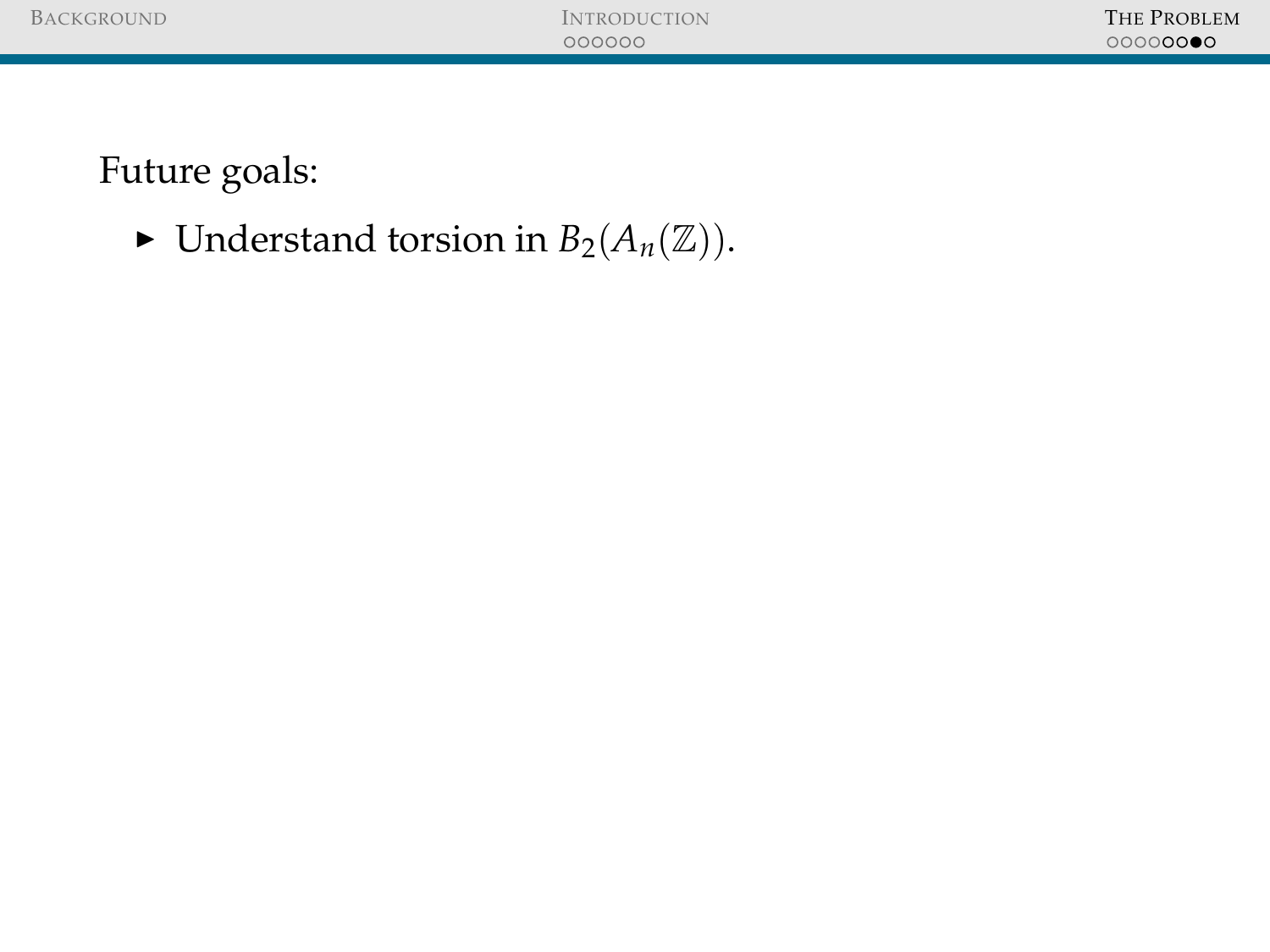| <b>BACKGROUND</b> |
|-------------------|
|-------------------|

- $\blacktriangleright$  Understand torsion in  $B_2(A_n(\mathbb{Z}))$ .
- $\blacktriangleright$  Understand torsion in other  $B_k(A_n(\mathbb{Z}))$ .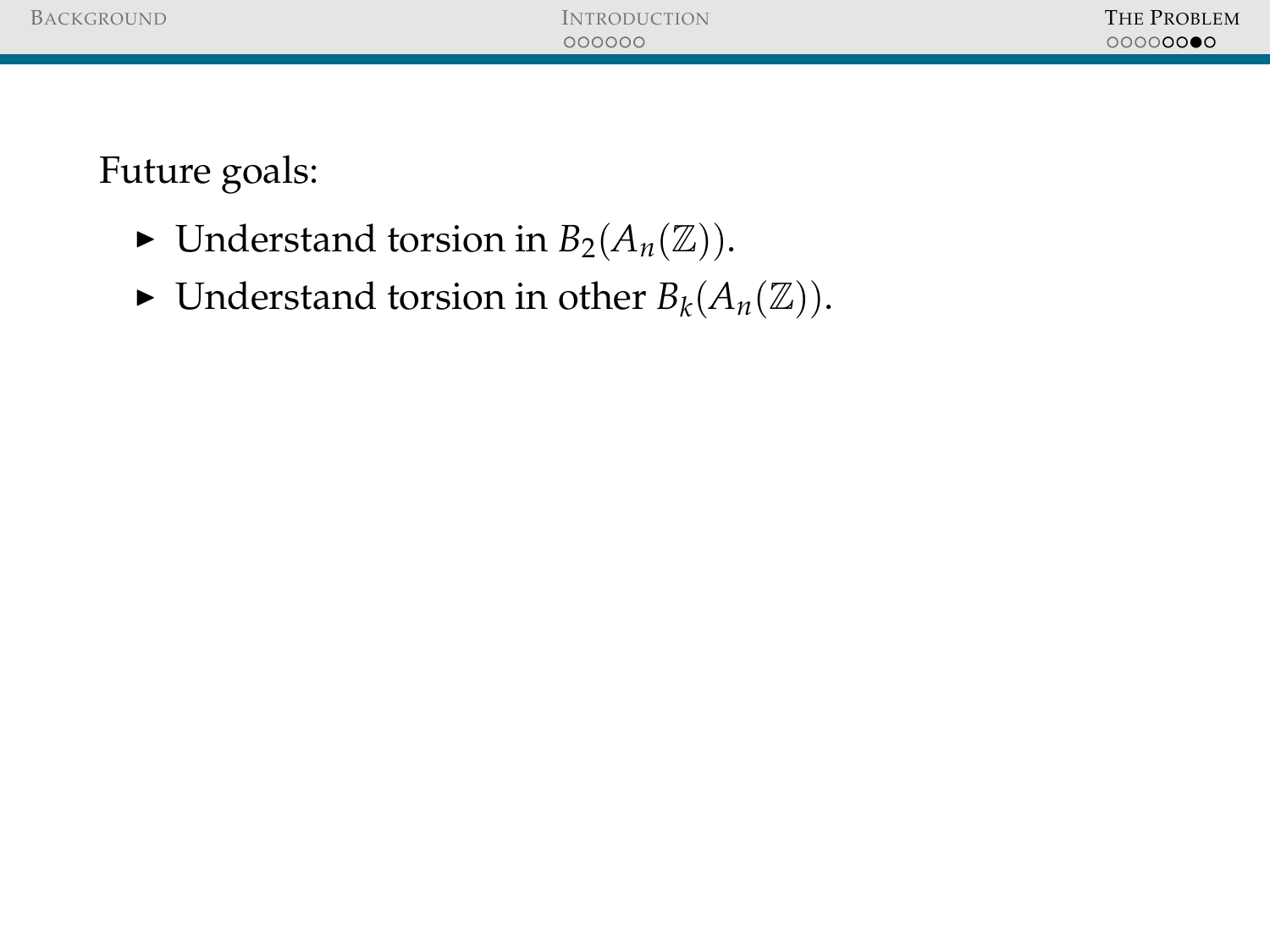- $\blacktriangleright$  Understand torsion in  $B_2(A_n(\mathbb{Z}))$ .
- $\blacktriangleright$  Understand torsion in other  $B_k(A_n(\mathbb{Z}))$ .

#### **Conjecture**

 $B_k(A_n(\mathbb{F}_p))$  has polynomial growth for all *k* and *p* (more precisely the coefficients of the multivariable Hilbert series are bounded).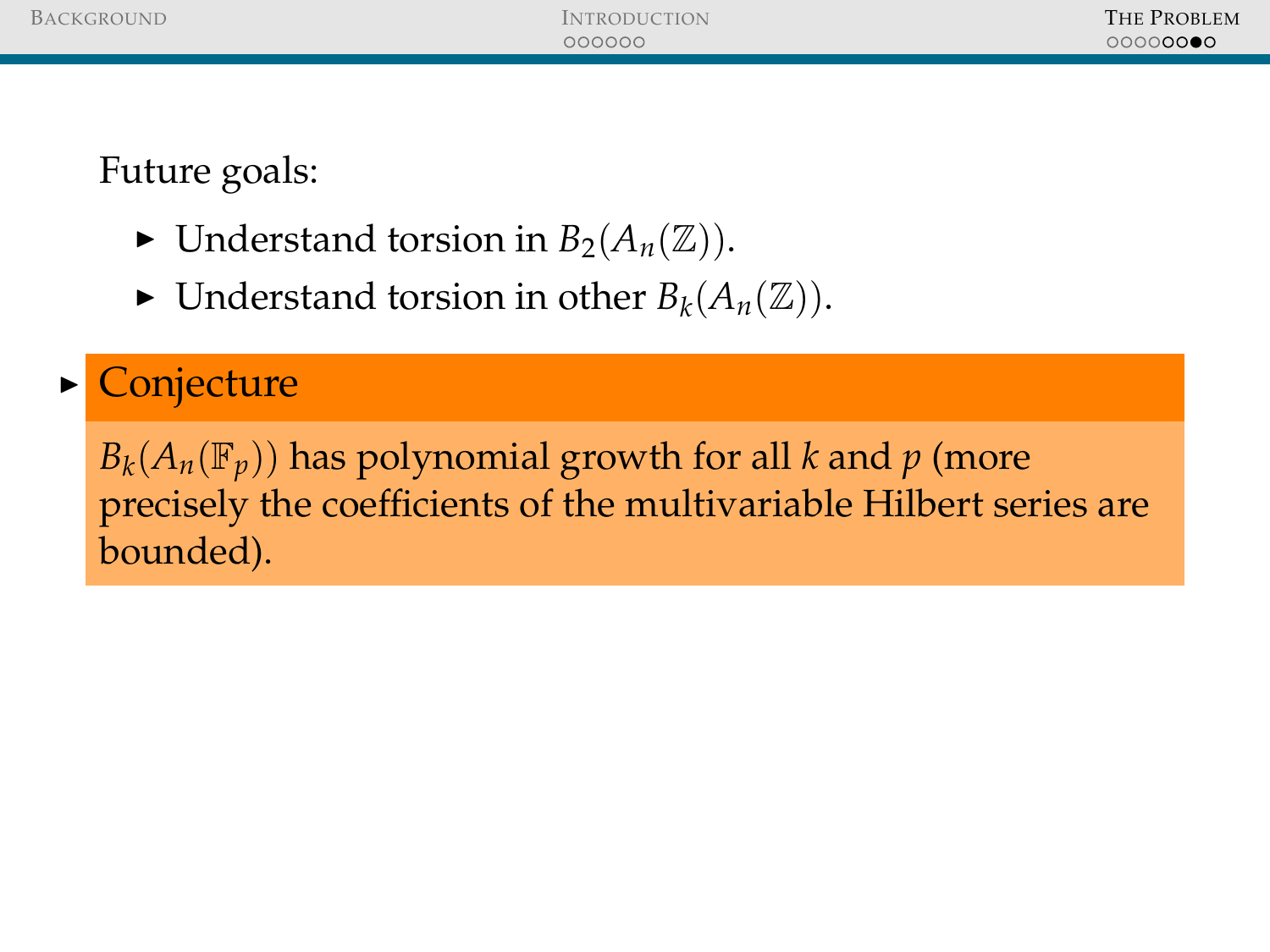- $\blacktriangleright$  Understand torsion in  $B_2(A_n(\mathbb{Z}))$ .
- $\blacktriangleright$  Understand torsion in other  $B_k(A_n(\mathbb{Z}))$ .

#### **Conjecture**

 $B_k(A_n(\mathbb{F}_p))$  has polynomial growth for all *k* and *p* (more precisely the coefficients of the multivariable Hilbert series are bounded).

 $\blacktriangleright$  Relate to geometry in characteristic *p*.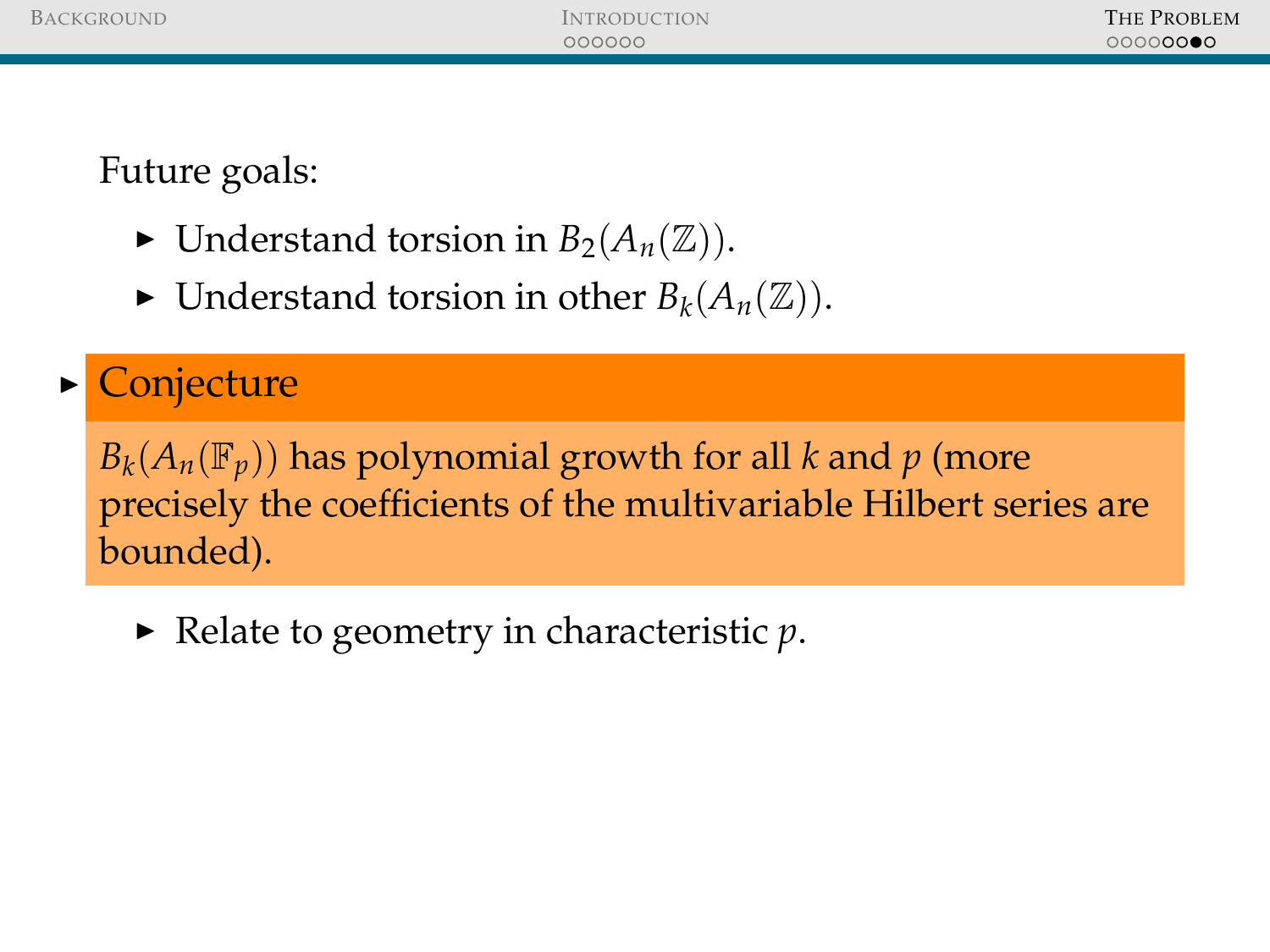- $\blacktriangleright$  Understand torsion in  $B_2(A_n(\mathbb{Z}))$ .
- $\blacktriangleright$  Understand torsion in other  $B_k(A_n(\mathbb{Z}))$ .

## **Conjecture**

 $B_k(A_n(\mathbb{F}_p))$  has polynomial growth for all *k* and *p* (more precisely the coefficients of the multivariable Hilbert series are bounded).

- $\blacktriangleright$  Relate to geometry in characteristic *p*.
- $\blacktriangleright$  We found no torsion in  $B_2(A_2(\mathbb{Z}))$ ,  $B_3(A_2(\mathbb{Z}))$ ,  $B_4(A_2(\mathbb{Z}))$ . We can conjecture there is no torsion in  $B_k(A_2(\mathbb{Z}))$ ...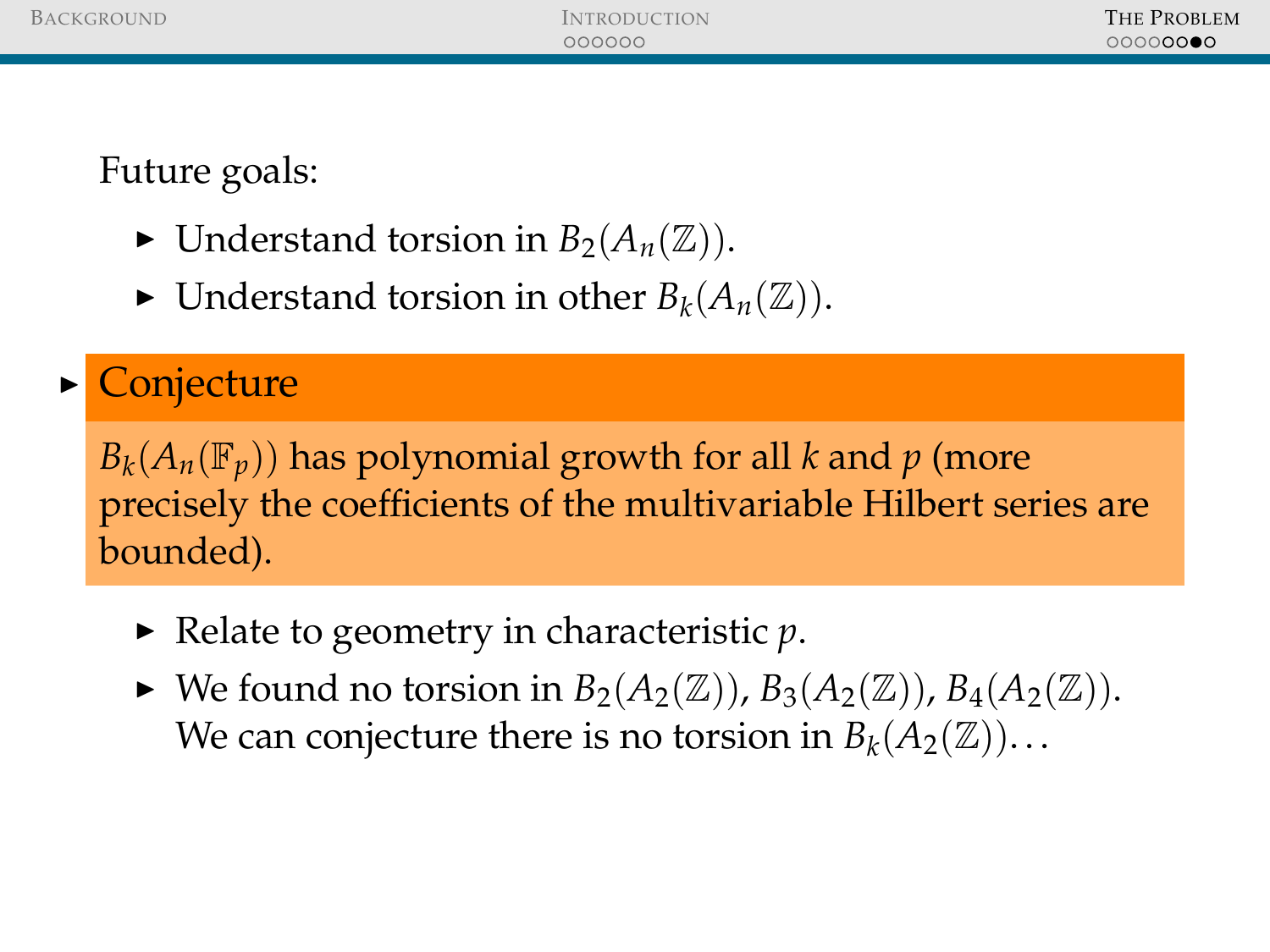- $\blacktriangleright$  Understand torsion in  $B_2(A_n(\mathbb{Z}))$ .
- $\blacktriangleright$  Understand torsion in other  $B_k(A_n(\mathbb{Z}))$ .

## **Conjecture**

 $B_k(A_n(\mathbb{F}_p))$  has polynomial growth for all *k* and *p* (more precisely the coefficients of the multivariable Hilbert series are bounded).

- $\blacktriangleright$  Relate to geometry in characteristic *p*.
- $\blacktriangleright$  We found no torsion in  $B_2(A_2(\mathbb{Z}))$ ,  $B_3(A_2(\mathbb{Z}))$ ,  $B_4(A_2(\mathbb{Z}))$ . We can conjecture there is no torsion in  $B_k(A_2(\mathbb{Z}))$ ... But there exists a 2-torsion element in  $B_5(A_2(\mathbb{Z}))_{(4,4)}$ !!